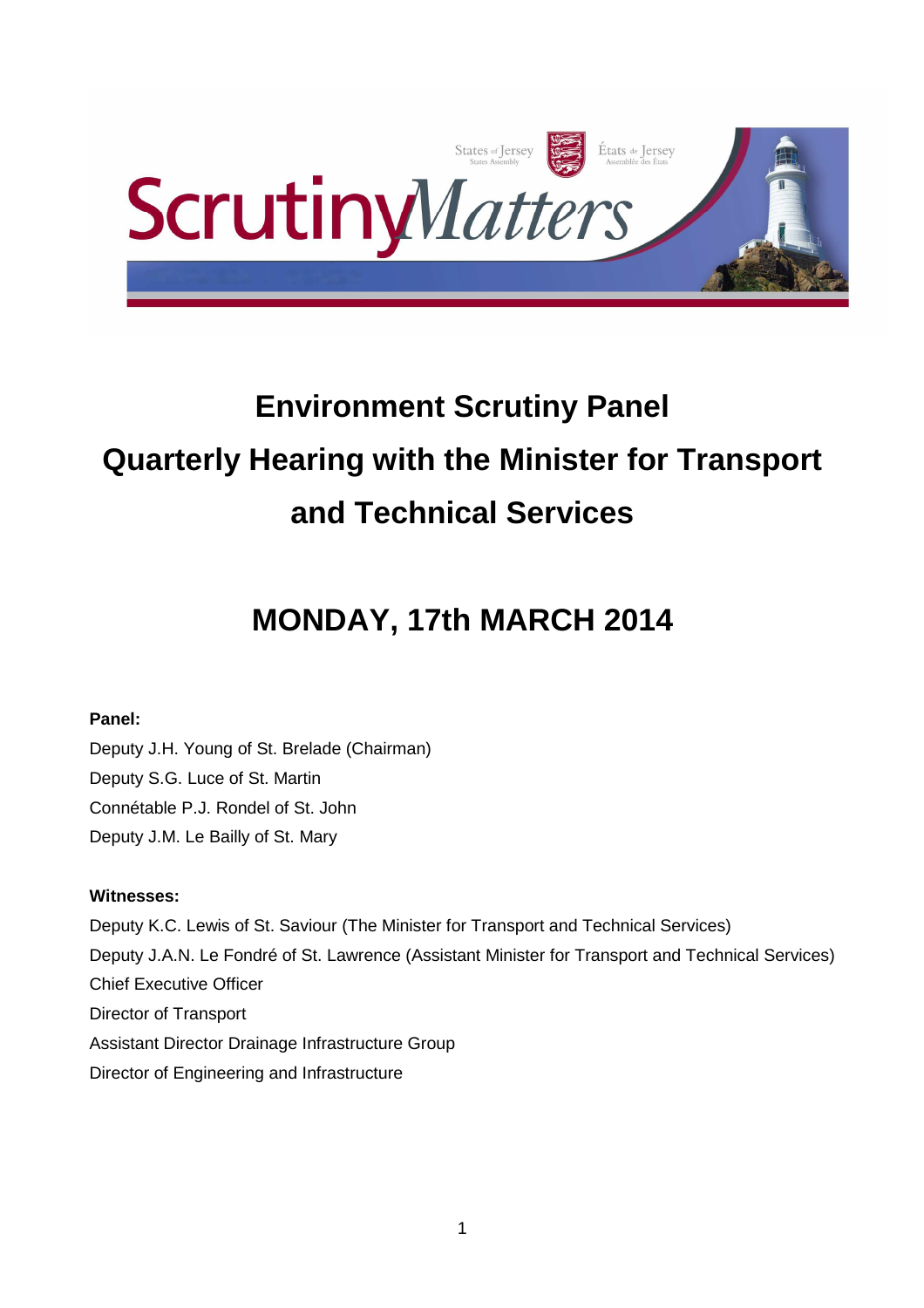# **Topics Discussed:**

|                            | 1. Sea defences                   | Page 2  |
|----------------------------|-----------------------------------|---------|
|                            | 2. Scrap yard                     | Page 13 |
|                            | 3. Household recycling centre     | Page 18 |
|                            | 4. Radon                          | Page 20 |
|                            | 5. Phillips Street shaft          | Page 22 |
|                            | 6. Health and Safety              | Page 23 |
|                            | 7. Energy from Waste plant        | Page 25 |
|                            | 8. Air Pollution Control residues | Page 32 |
|                            | 9. Incinerator Bottom Ash         | Page 34 |
| 10. Legacy ash             |                                   | Page 37 |
| 11. Bus contract           |                                   | Page 43 |
| 12. Sewage Treatment Works |                                   | Page 55 |
| 13. La Collette site       |                                   | Page 59 |

#### [15:03]

# **Deputy J.H. Young of St. Brelade (Chairman):**

Welcome to this afternoon's meeting of the Environment Scrutiny Panel, the quarterly hearing with the Minister for Transport and Technical Services. Just to introduce ourselves on our side of the table, Deputy John Young, Chairman of the panel.

#### **Deputy J.H. Young:**

Thank you and thank you, Minister, for coming to us in force. I hope you have got somebody left looking after the ranch, as it were. So welcome to members of the media and members of the public. There is a short agenda today. We are planning to see if we can finish by 4.30 p.m. and we commence by talking about sea defences and Deputy Luce will be leading on this subject.

#### **The Deputy of St. Martin:**

Minister, obviously we have had some quite exceptional sea weather in the last couple of months and the first question is: how many sites have we sustained damage on as regards all these storms recently, a number of different areas around the Island have been damaged?

#### **The Minister for Transport and Technical Services:**

We did have some considerable damage. If I hand you over to Chris who is our Director of **Infrastructure**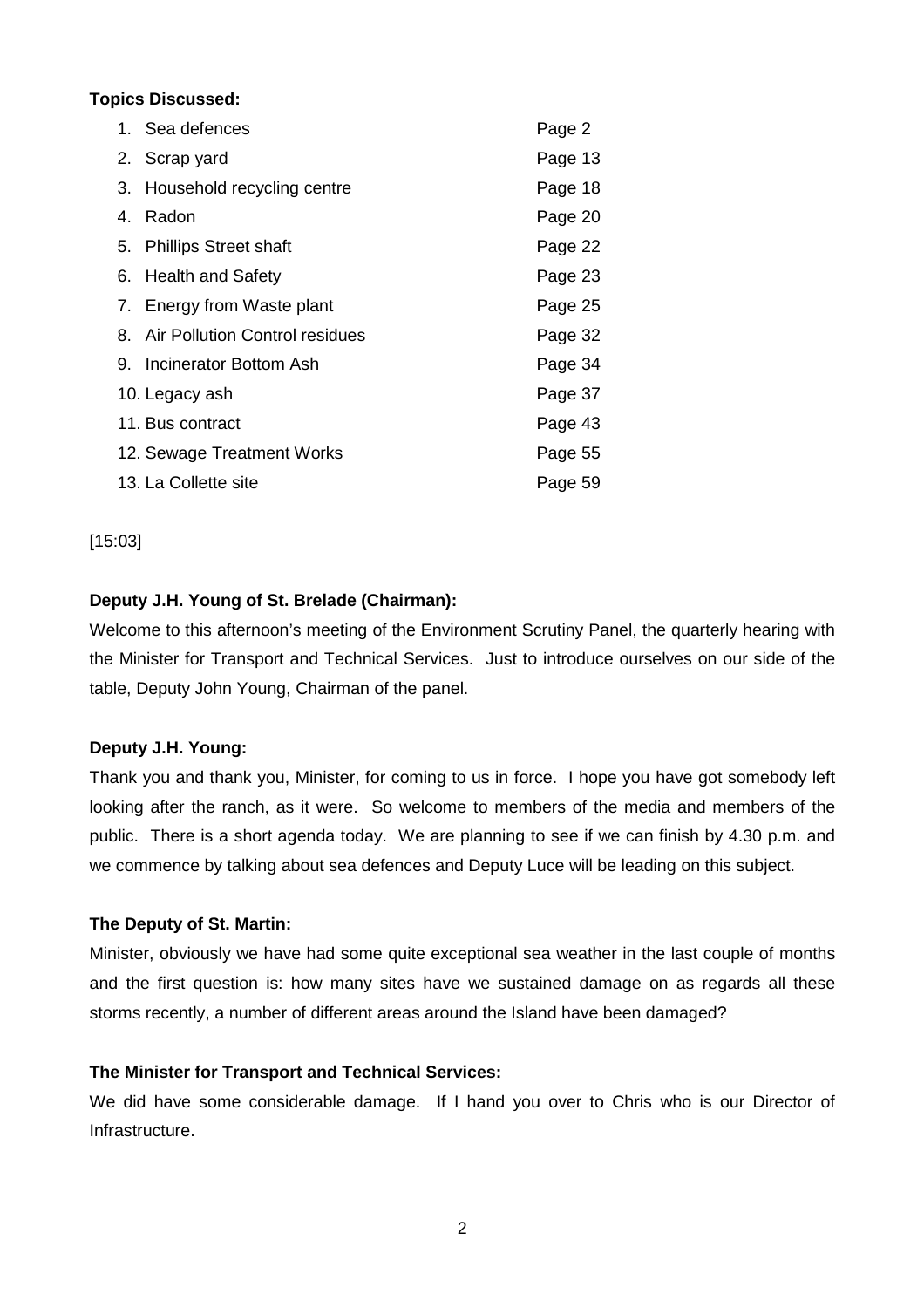I do not have the exact number with me but it is basically Island-wide damage. That damage has sort of been from the odd block or stone that has moved to some significant structural damage. We have not had any catastrophic failures as in sea defences completely breached, but we have lots of areas of damage, which is a lot more significant than we have had in the past.

#### **The Deputy of St. Martin:**

Are there any particular sites that stand out as being significantly damaged? Obviously I am aware in St. Martin we have had some very quick, very expert and very well done repairs. We are also aware in other parts of the Island there is ongoing work. Could you just explain the most significant places where there is work ongoing?

#### **Director of Engineering and Infrastructure:**

In terms of value, we have had 2 lots of copings and damage to the top of the wall on St. Ouen's Bay. The first lot have now been repaired, the second lot are under repair. We have had St. Aubin's slipway, the lifeboat slipway in your Parish, both significantly damaged but now repaired. We have had lots and lots of damage to stones pointing the granite work which has been generally shaken up by the impact of the tides. There is a significant maintenance programme to put that right. Down at Le Bourg we have had a significant movement of some precast concrete structures there, which we are currently out to tender for and we are hoping to be on site to start repairs prior to the next set of high tides.

#### **The Deputy of St. Martin:**

So the work at Le Bourg is in hand at the moment?

#### **Director of Engineering and Infrastructure:**

It went out to tender on Friday. The tenders return on Wednesday this week, and we hope to be on site on the 24th. The first thing we are going to do is to carry out some pinning of the ends of the wall in the event that we do not get any further peeling back of the units, and we are also going to carry out some tidying up and repairs to the properties behind the wall. That will be clearing away the existing debris and putting a layer of concrete over the actual surface, which we call blinding, just to try and hold it together. We have got some high tides at the end of the month and we would hope that that work will minimise any further damage. But if we do get tides to the extent and storms, a couple of those, those repairs will probably be damaged again. As soon as those next set of high tides are gone we will have a contractor appointed this week and he will be in starting to make permanent repairs to the wall.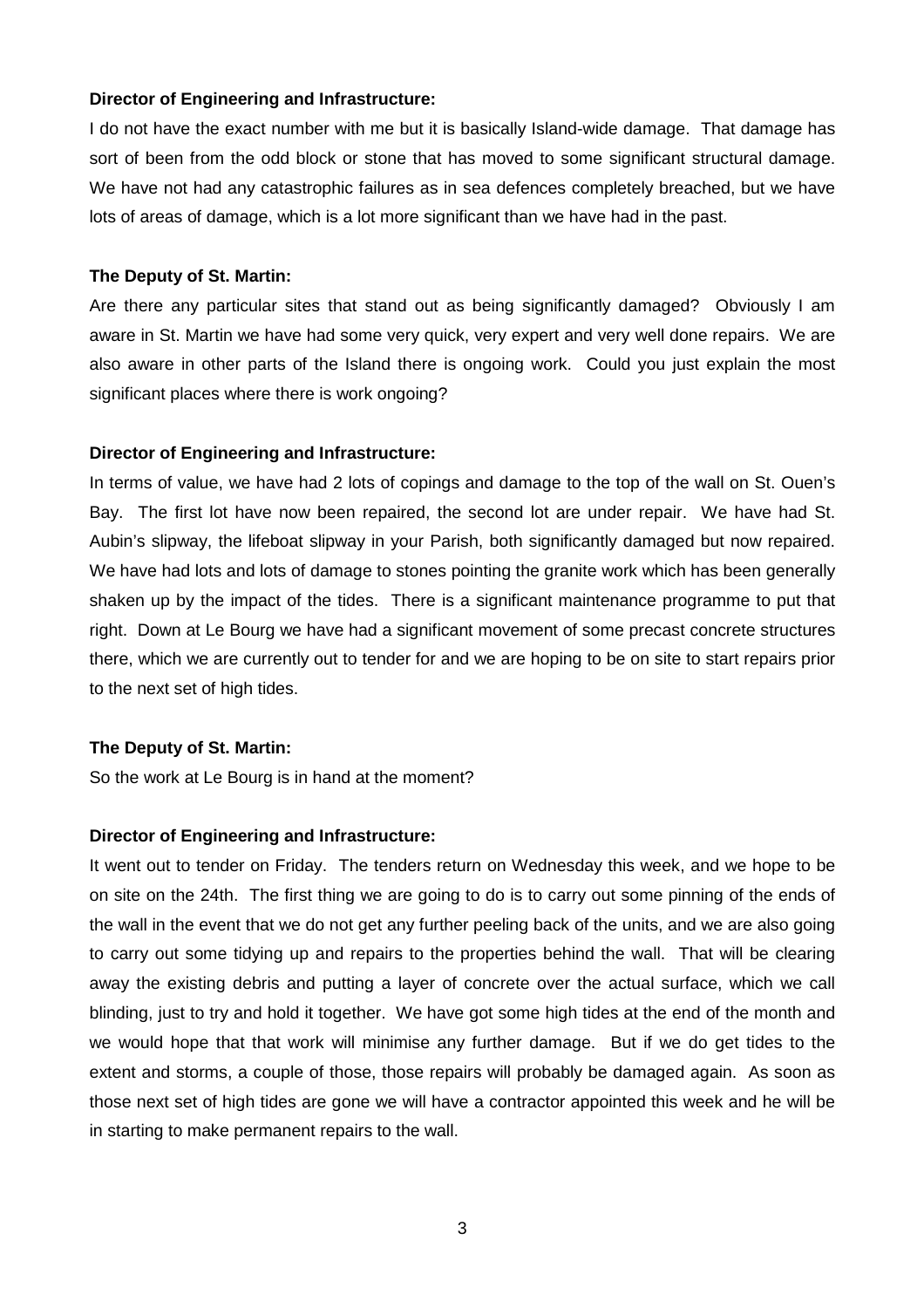Is Le Bourg the only seawall where we do not have granite structures? I am not putting it very well but we have got proper granite seawalls just about everywhere but Le Bourg is one of the exceptions.

#### **Director of Engineering and Infrastructure:**

The Island seawalls are generally made up of 2. There are the original granite seawalls which were built probably between the last 150 to ... well, varying periods to present and all they are, they are big granite facing stones with pointing, which are faced up against a stone embankment behind. As long as the pointing is kept in place and the water cannot penetrate that then generally they work reasonably well. As soon as you get any shaking up of those and the pointing comes out and you get water driving in behind, that then pushes the granite work out. So there are repairs to those and there are repairs which we are currently on with, and have been doing, is immediately get the stones back in place and repoint as quickly as possible. We have a second section, which is generally the concrete walls. Those have either been put in place by the Germans during the occupation or seawalls which have been built probably from the 1970s onwards in terms of modern construction. The seawalls by the Germans that are just big mass lumps of concrete have generally survived reasonably well. The front faces are deteriorating off but we have not really had any significant damage to those. The ones which were built like Le Bourg in the 1970s, they were designed to take much lesser storms and lesser tides which we are now experiencing, and hence the movement.

#### **The Deputy of St. Martin:**

What is your long-term vision for places like Le Bourg then? Will these new walls you are going to put in be much stronger than what we have there at present?

#### **Director of Engineering and Infrastructure:**

In terms of the sea defence strategy, basically we did a ... the original version of the strategy was drawn up in 2002, and since then we have been spending about £1 million a year on just strengthening and repairing what we have got. That has been an ongoing programme. That has stood us in really good stead in these recent storms. In 2007, I have got a couple of reports there, we did a review of the effects of climate change on the Island, on the sea defences. We did that report following the inter-government panel into climate change, which is a panel of the world's governments which meets on a 3-year cycle to bring all the current knowledge together. At the time when we did that report what they were saying was there was not any significant risk to the Island's sea defences but we should be planning ahead for future sea rises. We then had a second report written in 2009, which I have got here as well, which was specifically looking at each of our individual's sea defence structures and what had to happen to them in the future years.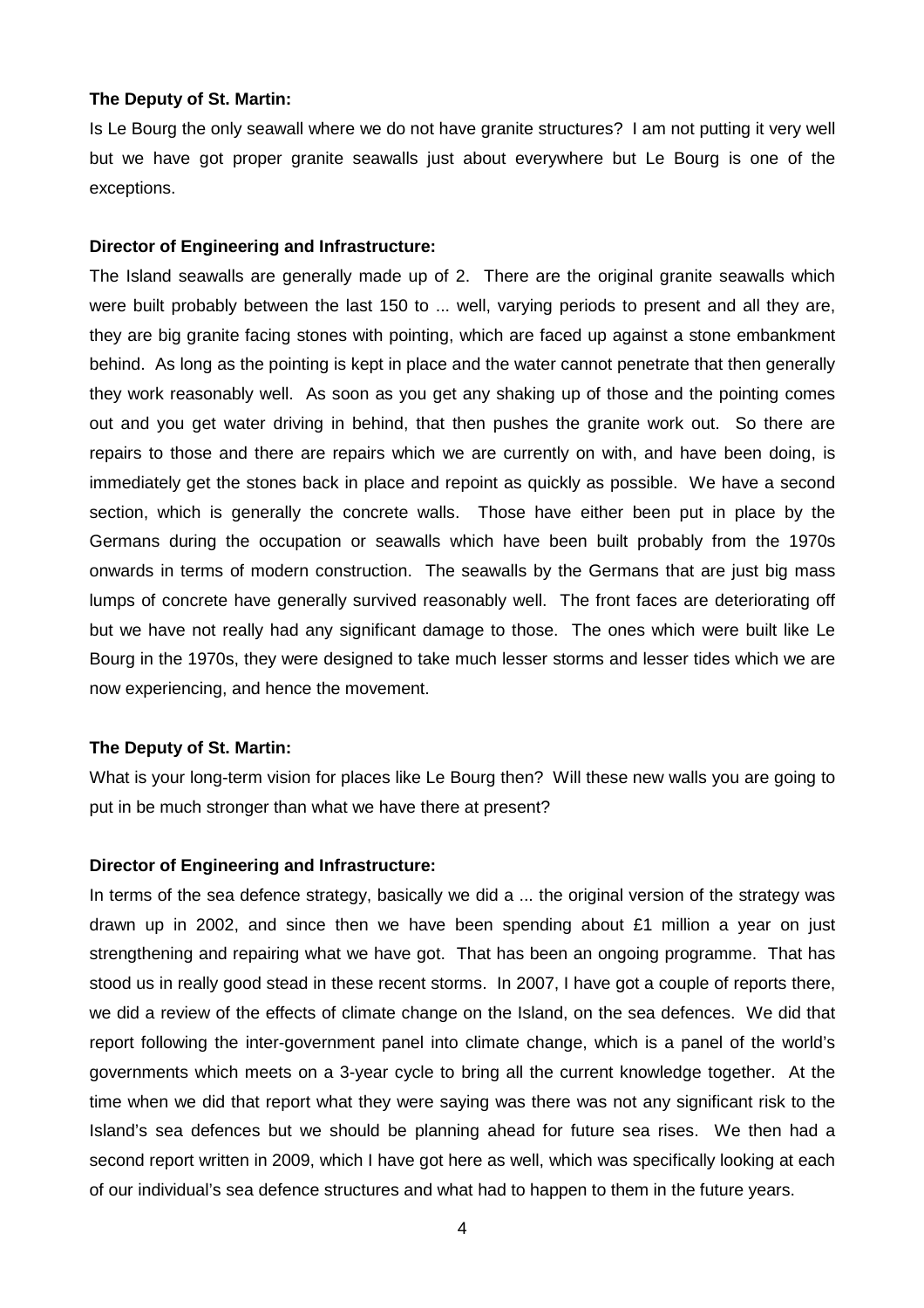Is that a public document?

#### **Director of Engineering and Infrastructure:**

Yes, these are public documents.

#### **The Deputy of St. Martin:**

Which areas are most at risk in your second report there?

#### **Director of Engineering and Infrastructure:**

There are 2 issues with the sea defence. One is the rising sea levels and, second, is the increased storminess and increased return of the storms. In terms of sea level rise, the structures which currently overtop are the ones which are generically too low. Those coupled with the prevailing winds, et cetera, so we have got issues and in time we are going to have to raise levels of sea defence in St. Aubin's Bay, round St. Helier Harbour there are some quite low areas, Havre des Pas, around towards the east there are areas. We know that those have to happen. We have been gathering some wave data and things over the last couple of years but they are going to be quite difficult issues to address when we have to address those because there are properties behind them, there is loss of public amenities, et cetera, and it becomes a balance to what we have had at the moment, which is accepting overtopping and amenity and property disruption/damage in the event there is only occasional overtopping, or what we are going to do when the surf frequency keeps getting closer and closer.

#### **The Deputy of St. Martin:**

The properties at Le Bourg, for example, do the house owners behind own the land all the way to the seawall?

#### **Director of Engineering and Infrastructure:**

In some cases they do and in some cases they do not.

#### **The Deputy of St. Martin:**

That makes it even more complicated, I presume.

#### **Director of Engineering and Infrastructure:**

It does, yes. But we are working closely with them to try and limit any further damage and they are all working with their insurers to try and get their individual damage assessed.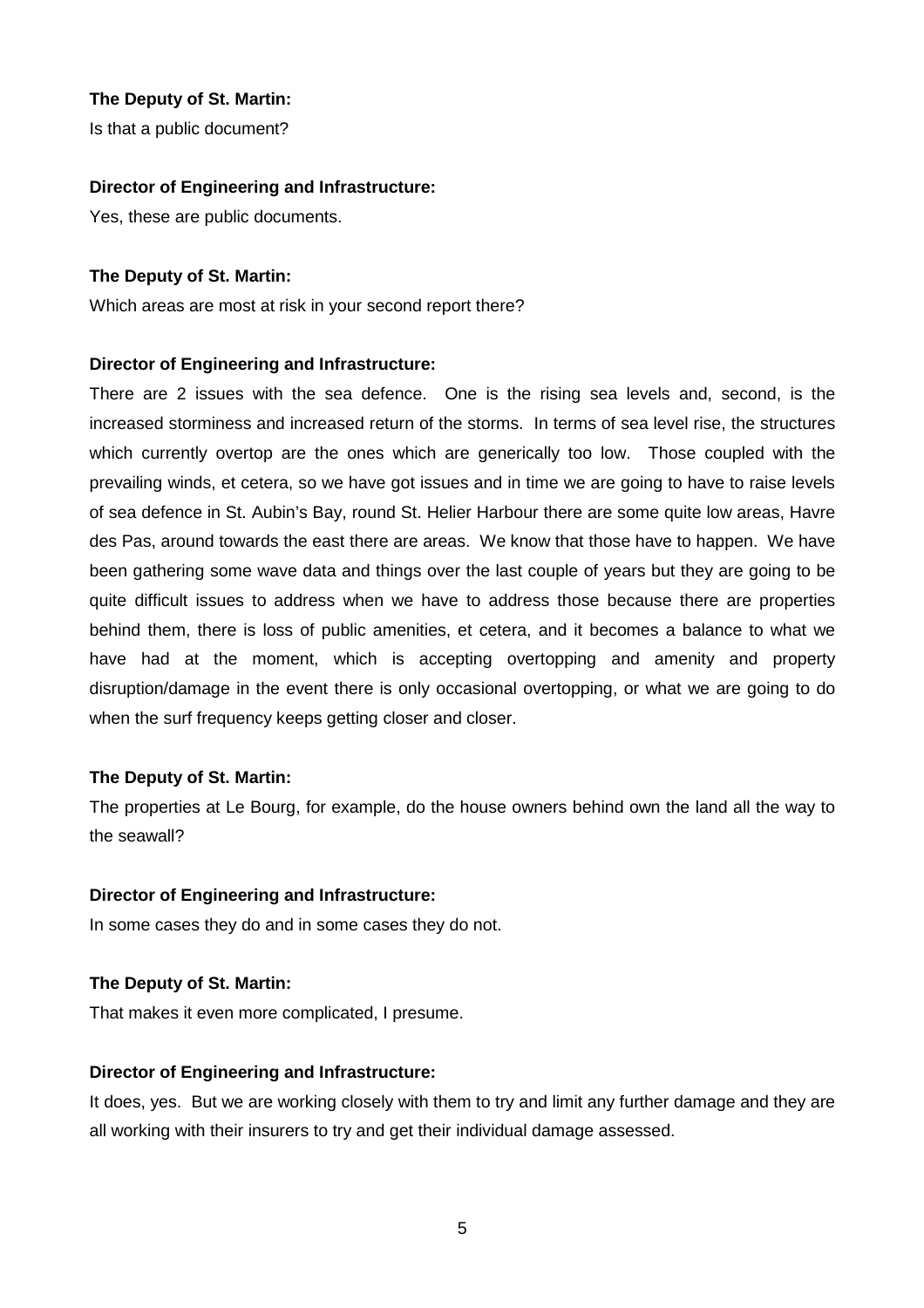Minister, initially you indicated that you had £200,000 to repair the damage. It became quite obvious to some of us early on that that might not be enough. Can you update us to where we are with the cost of repairs?

#### **The Minister for Transport and Technical Services:**

Yes. Sadly that has gone up considerably. I think we are up to about £460,000 ...

#### **Director of Engineering and Infrastructure:**

We are more than that now. Excluding Le Bourg we are currently showing just over £500,000 to repair everything which has happened so far. Le Bourg, so we are out to tender. We estimate it could be up to £300,000 so total costs we are thinking in the order of £800,000.

#### **The Deputy of St. Martin:**

Do you have that in your contingency funds to cover those costs, Minister?

#### **The Minister for Transport and Technical Services:**

We have got a bit of it in the contingency funds and we have had talks with the Minister for Treasury and Resources.

#### **The Deputy of St. Martin:**

Getting back to your views for where we are going in the future, given the weather we have had in the last couple of months, will you be bringing forward your plans to start looking at the height of some of these seawalls, so we start work much sooner?

#### **Director of Engineering and Infrastructure:**

We would take guidance from the wider picture. We will probably wait for the next round of talks from the Climate Change Panel and see where we go from there.

#### **The Deputy of St. Martin:**

When is that happening?

#### **Director of Engineering and Infrastructure:**

I have not got that date initially with me, I am afraid, but the strategy is sort of a long-term strategy over the next 20 years. We have only got funding in the order of  $£1$  million a year so we would have to be very ... at the moment we are still going through the programme of strengthening and repairing everything which we have got. I think we need to do another few years of that before we then can go on to looking at raising it and extending it.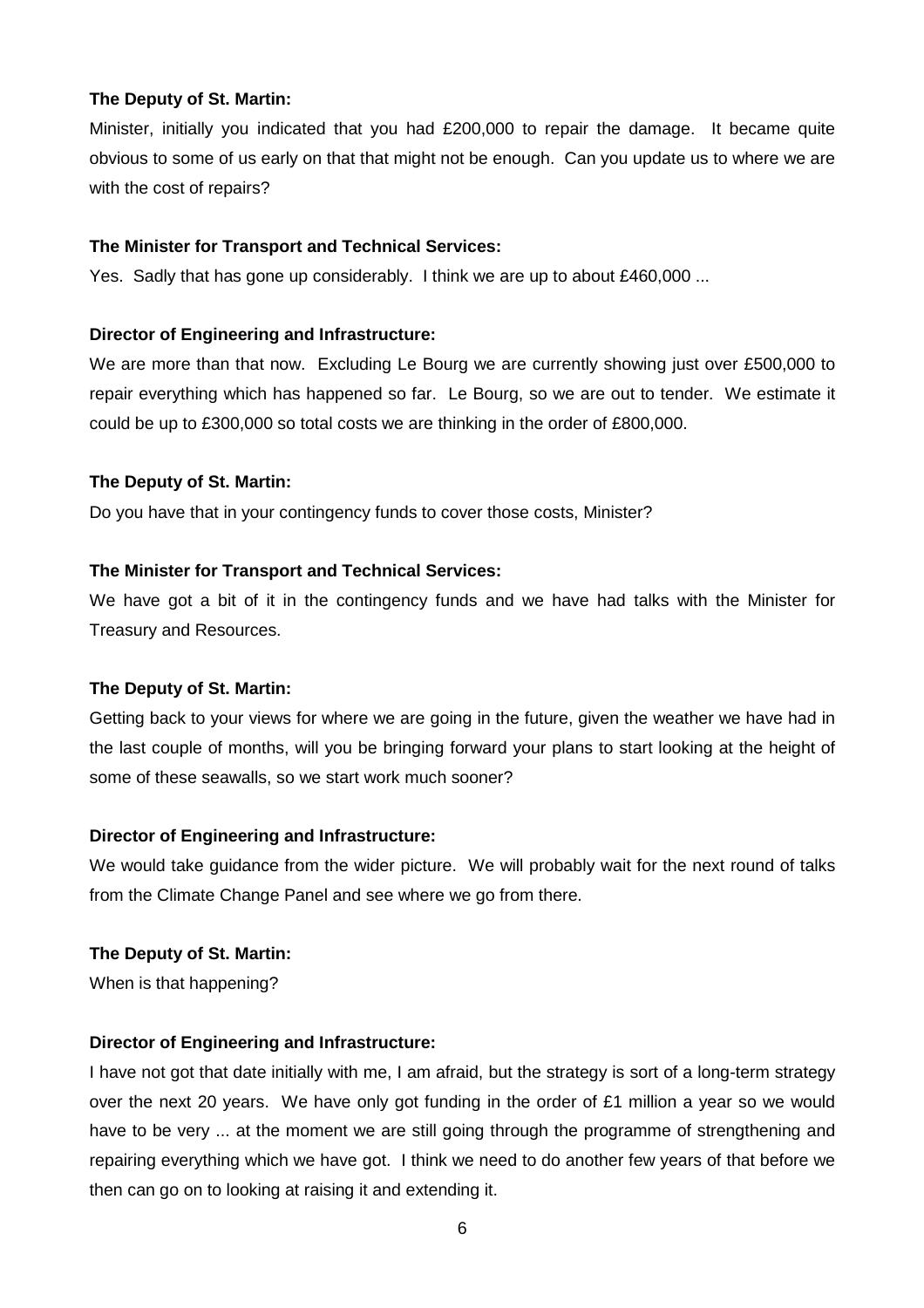Did we have a spell where we did not spend  $£1$  million a year or was that the figure we have always spent?

#### **Director of Engineering and Infrastructure:**

Prior to 2002 there was very little spent on the sea defences in general long-term maintenance. There was lots of the small term stuff being done but generally the sea defences have deteriorated into a point where they needed significant costs spent.

[15:15]

#### **The Deputy of St. Martin:**

So since that time you have been spending £1 million a year and you are slowly getting to the point where you will have gone round everywhere and you may have some money available?

#### **Director of Engineering and Infrastructure:**

Yes. I think testament to that is the way the sea defences have performed during these last storms.

#### **The Deputy of St. Martin:**

Yes, I would accept that but at the same time if we know in the next 10 or 15 years we are going to have issues does it not ... it is a question for the Minister really. Should we not be starting this work sooner, Minister?

#### **The Minister for Transport and Technical Services:**

As soon as we can, yes. The T.T.S. (Transport and Technical Services) engineers are working on engineering solutions for flood prone areas, some of the low-lying areas of the Island. They are doing that as we speak.

#### **Chief Executive Officer:**

One of the options we have got is to provide better solutions than sandbags and some of the big bag situations we had at Bel Royal, so that there are lots of proprietary items now which are stainless steel couplings which you can open and you can close very quickly. We are looking at basically when you have got overtopping preventing some of the residual damage from that utilising a bit ... infrastructure we can take out when we do not need it but we can put in place very quickly. I think the utilisation of big bags is very successful in there to stop the water flushing through and into the area but I think we should be engineering something more permanent.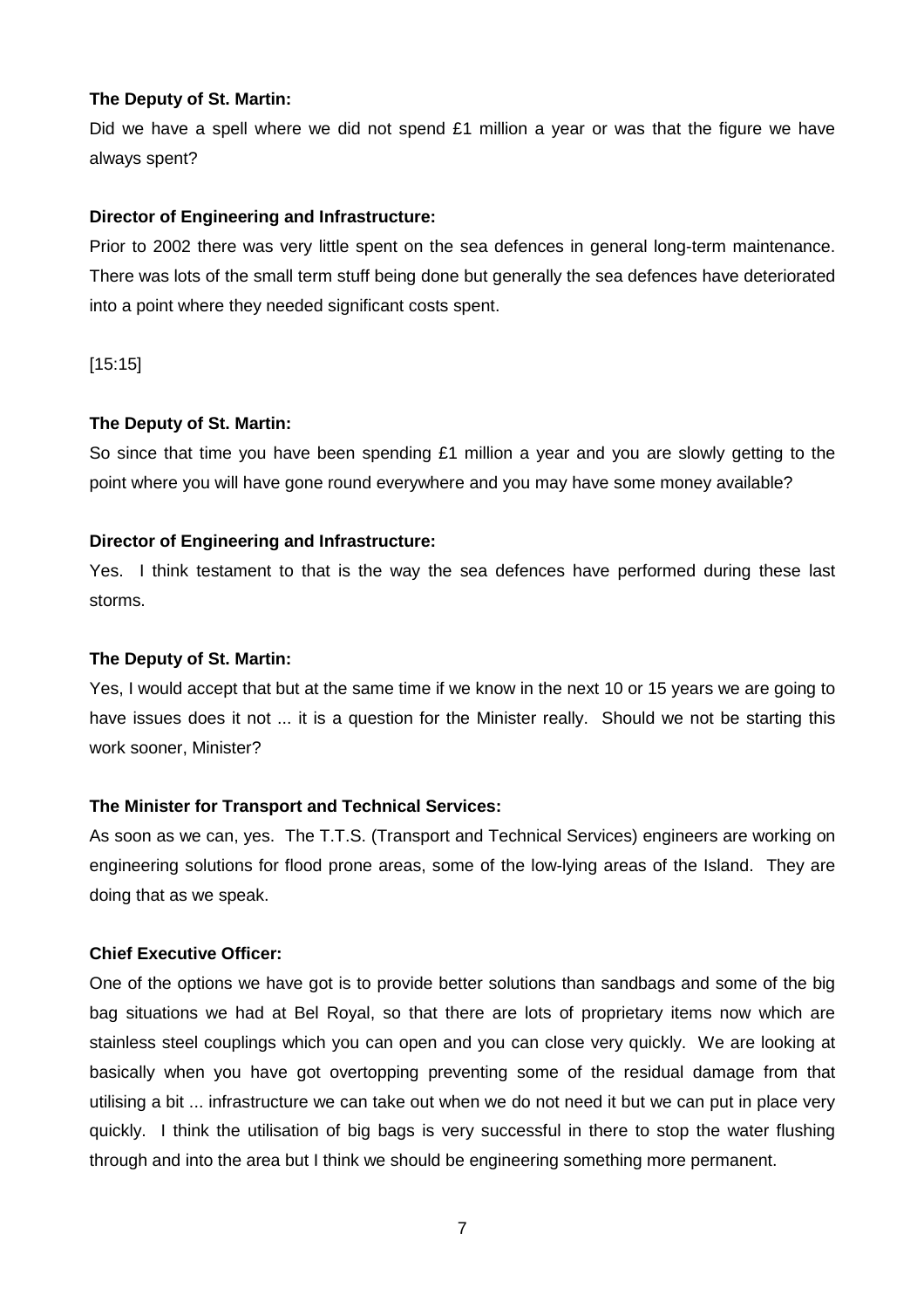How important is the shape of the seawall when it comes to overtopping?

#### **Director of Engineering and Infrastructure:**

It is very important. Most of our seawalls, the German ones are anti-tank walls and were designed generally with a sort of sloping face. The Victorian walls are slightly better but in general you want a recur, which is basically a slope face going away from the wall to be designed in and we have got very few of those. Those are solutions which are certainly part of our strategy going forward when we are looking at each individual defence.

#### **The Minister for Transport and Technical Services:**

The thing is with the sandbags it was never our intention to stop the water. All we can do is slow it down so that the drains can cope with it. Even if you put sandbags up against your house it will not stop the water getting in but it will, to a great extent, filter the water.

#### **Director of Engineering and Infrastructure:**

I think just for clarity where John mentioned Bel Royal it is actually the Beaumont area, which the Minister and John were talking about. That is one area where we have brought that up the agenda and we have got engineers looking at a permanent solution for that now to see what can be improved.

#### **Deputy J.H. Young:**

You said that this issue of where the seawall is low and we get overtopping there are complex issues, you mentioned land ownership, some public, some private. You also said loss of public amenities. Do you not think, given what you have said, that there should be a case for publishing some kind of consultation paper on the long term to engage residents in those areas as to what they prefer? It seems to me there are choices there for people.

#### **Director of Engineering and Infrastructure:**

We, at this stage, have not designed or got as far as working out exactly what those options are yet. We cannot start the consultation until we have got some options in place. As and when each of those structures comes sort of forward and is ready to be built then we will certainly be doing consultation. I think we are just not at that stage yet.

#### **Deputy J.H. Young:**

Would I be right, it is likely some people may say: "Well, I am prepared to put up with it occasionally. It does not happen too often." In my view there is a trade-off there. It is choices.

8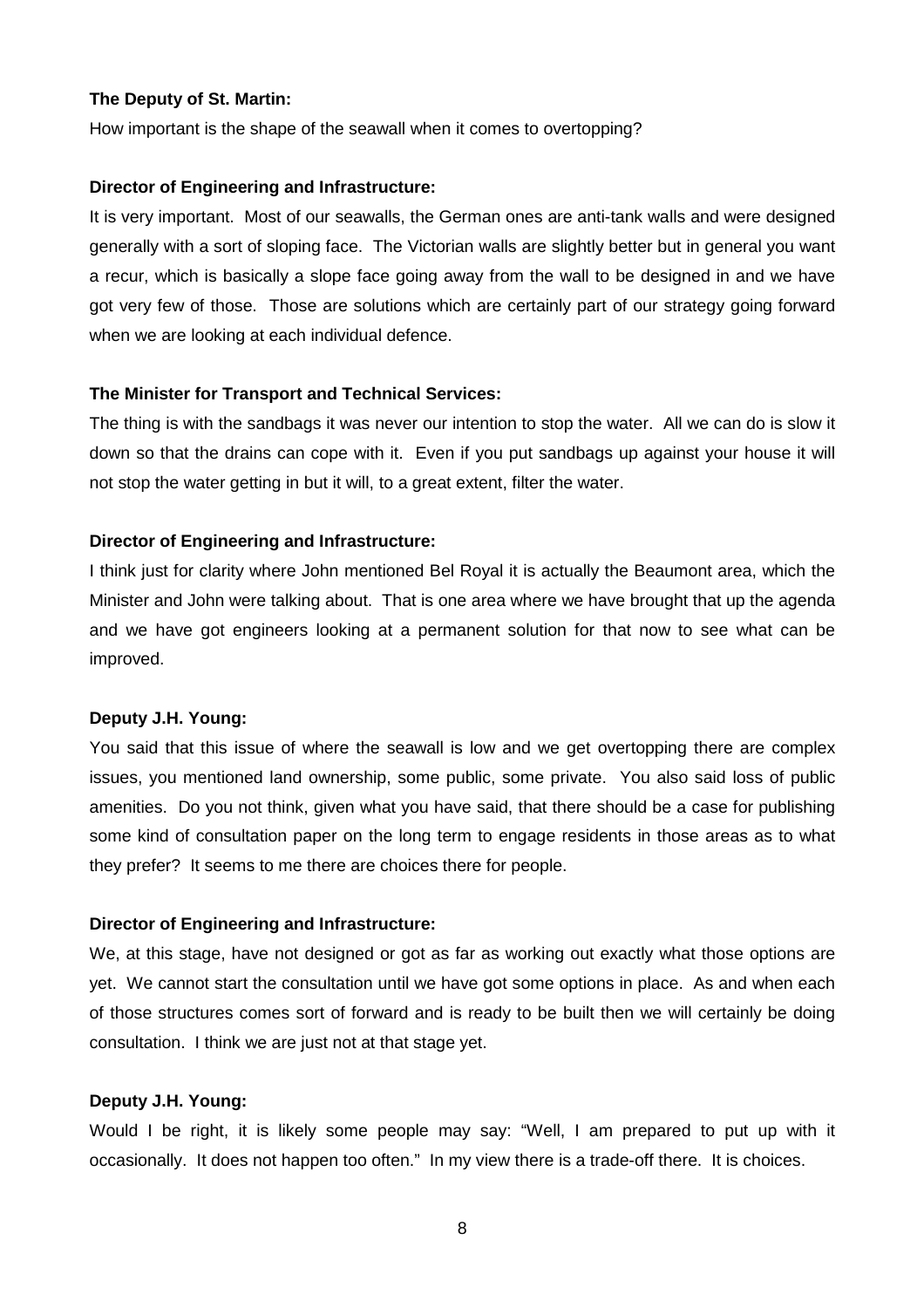#### **The Minister for Transport and Technical Services:**

There is a balance there. I mean we have 13-foot walls in some places and the spray from the walls may be 35 feet in freak weather.

#### **The Deputy of St. Martin:**

Given the problems we have got with traffic and infrastructure, Minister, in the area of Bel Royal or La Haule, that type of area, would there be any point in looking at rebuilding the seawall further down the beach, building it higher and using the additional space for roads, bicycles, walkers and that type of thing? Could we claim some more land?

#### **The Minister for Transport and Technical Services:**

That is a possibility but there is a height there. I am not an engineer but I am sure that has been looked at. It is quite a low lying area around the Beaumont. There are several hotspots where there was overtopping, which caused traffic disruption, Beaumont being one of them. Also on the dual carriageway, it had to be closed several times during the recent storms because not only is there spray coming over the road but there is also rocks and pebbles flying there, which will be far too dangerous.

#### **The Connétable of St. John:**

You talk about overtopping, et cetera, some years ago when we built the last marina, some 3,000 tonnes of rock armour over and above were imported for the Le Bourg area or the east of the Island, was that just a loose infill as rock armour or was it a build?

#### **The Minister for Transport and Technical Services:**

On the marina?

#### **The Connétable of St. John:**

No, the additional rock armour that was left over, something like 3,000 tonnes was brought in for Le Bourg and this is my time on your committee.

#### **Director of Engineering and Infrastructure:**

I was on that project. It was not left over from the ... it was brought in specifically as a solution to that area. Rock armour as a general sea defence is loose packed. The size of the stones, the size based on the expected tidal condition it is going to receive and it works simply just by the voids in the rock. The water comes in, breaks up on that and it has been very successful down there. The difficulty with rock armour is it does not look very good. It can attract and catch seaweed, et cetera, but at other times the sand levels will rise but ...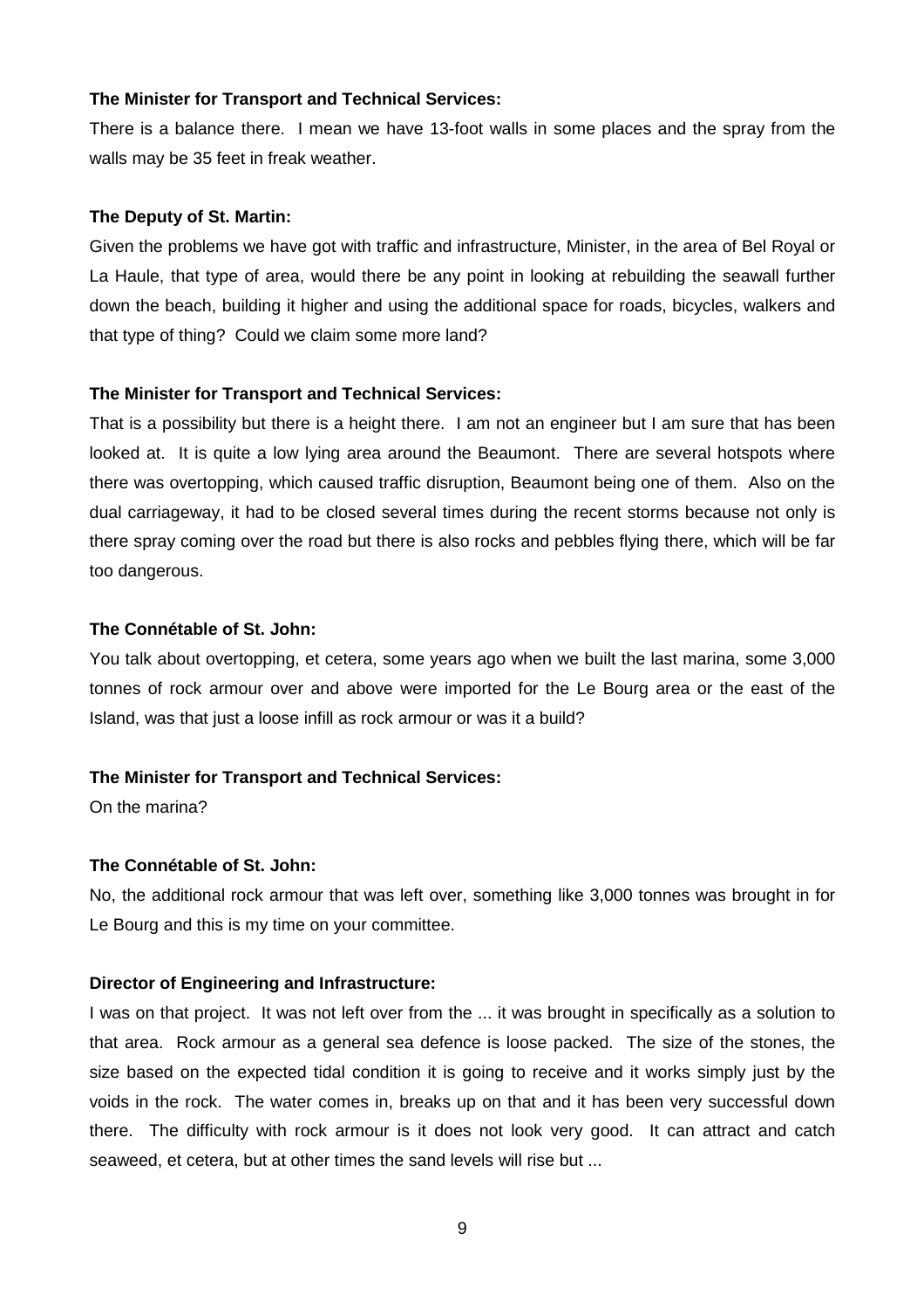# **The Connétable of St. John:**

But that was at Le Bourg at that time?

# **Director of Engineering and Infrastructure:**

It was, yes.

# **The Connétable of St. John:**

And yet we have got all this problem. Is that behind the rock armour or either side of it?

# **Director of Engineering and Infrastructure:**

The damage we have got at the moment is not where the rock armour was placed in that particular contract.

# **The Connétable of St. John:**

So how many hundreds of feet of seawall do they have to rebuild?

# **Director of Engineering and Infrastructure:**

We have got about 30 metres, about 100 feet of seawall. There are 10 3 metre long units, which have moved away from their location. We are aiming to clear away, pick those up and reuse those back in position and cast and strengthen back on top of them.

# **The Connétable of St. John:**

So we are not going to be extending the rock armour either side?

# **Director of Engineering and Infrastructure:**

No.

# **The Minister for Transport and Technical Services:**

There will be some considerable underpinning going on.

# **Director of Engineering and Infrastructure:**

Yes.

# **Deputy J.H. Young:**

Minister, obviously you covered a lot of ground there, with Mr. Sampson as well. What are your timescales in being able to look at these options for the future and getting to public consultation? Is this next year?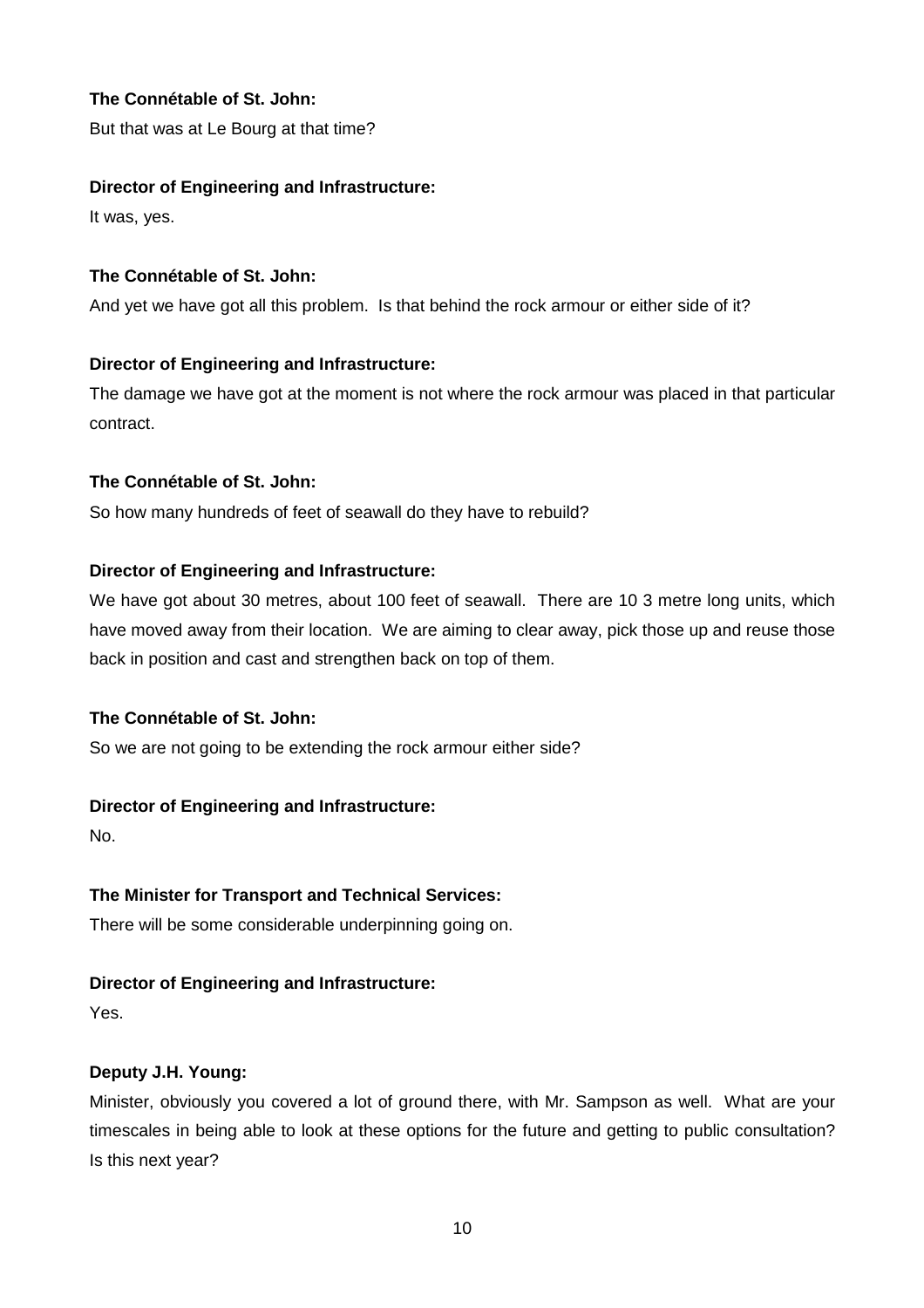## **The Minister for Transport and Technical Services:**

As you have just heard, it has gone out to tender for the Le Bourg area.

#### **Deputy J.H. Young:**

Generally I mean. On these issues of low-lying areas and what we need to do, what the options are.

#### **Director of Engineering and Infrastructure:**

It is currently an asset, 5 to 10-year strategy.

#### **Deputy J.H. Young:**

Do you mean we are not going to do it for 10 years?

#### **Director of Engineering and Infrastructure:**

That is our current plan. Our current funding will continue strengthening the existing structures which we have got, strengthening and repairing, and we will be then monitoring what is happening in terms of sea level rise and then also at the same time we will be gathering tidal information to give us the information to prepare designs and options and then each one of those will form a separate consultation in a particular area where that sea defence structure needs to change from what it is now.

#### **Deputy J.H. Young:**

Which is the priority one?

#### **Director of Engineering and Infrastructure:**

They are split broadly into 3 bands: low, medium and high at this stage.

#### **Deputy J.H. Young:**

Can you tell us which are which? Which are high risk?

#### **Director of Engineering and Infrastructure:**

As I said really before, the highest priorities are the low-lying areas which are generally St. Aubin's Bay, St. Brelade's Bay, Havre des Pas and heading round to the east.

#### **Deputy J.H. Young:**

So if you had to commit to when you might get this work done, even the high risk areas, when would you aim to get that work done and what the options are?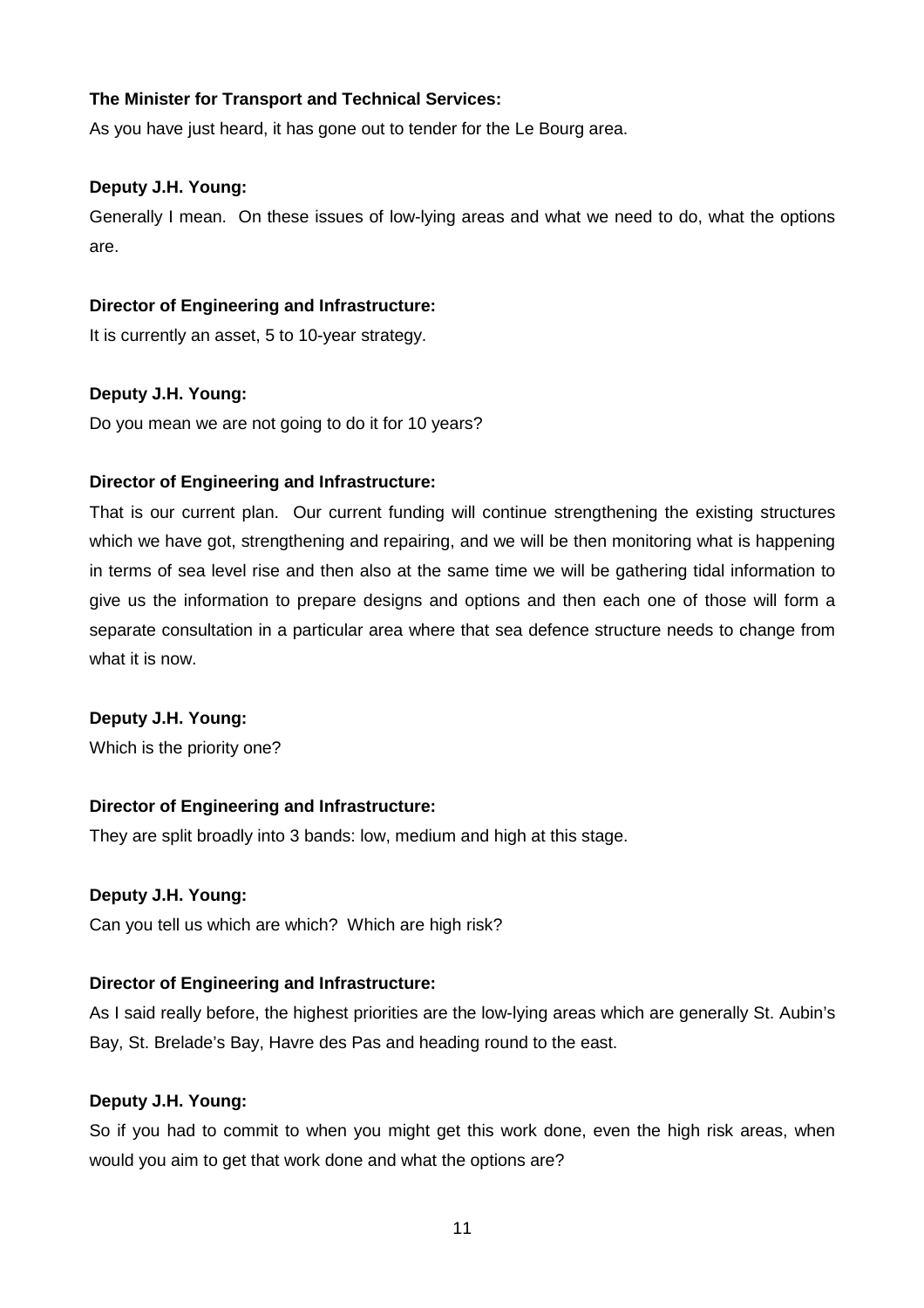Five to 10 years is our current strategy.

# **Deputy J.H. Young:**

You mean do the work or to do the report on what is done?

## **Director of Engineering and Infrastructure:**

No, to do the work.

# **Deputy J.H. Young:**

And to identify the options in our consultation, what is the timescale for that?

#### **Director of Engineering and Infrastructure:**

Nought to 5.

# **Director of Engineering and Infrastructure:**

Five years.

#### **Director of Engineering and Infrastructure:**

Nought to 5. But again this is all subject to what is happening in terms of the information which is coming in on sea level rises and changes.

#### **Deputy J.H. Young:**

One final question: you have touched on St. Ouen's Bay. One time there was talk of managed retreat there. What is the situation with St. Ouen's Bay seawall?

#### **Director of Engineering and Infrastructure:**

St. Ouen's Bay had a significant sort of damage to the seawall, which had been in place for many years and in 2004 there was a study looked at as to what could be done on the wall, and there were a number of options which managed retreat was one, there were options from creating offshore breakwaters to managed retreat or to repairing existing wall. There were discussions about rock armour being placed right in front of the wall. At the time the committee of the day decided to ... gave a "hold the line" which is keeping what is there and for casting and repairing the wall. So the concrete wall which had the majority of the damage had a new face cast its full length, and that has worked very well since then.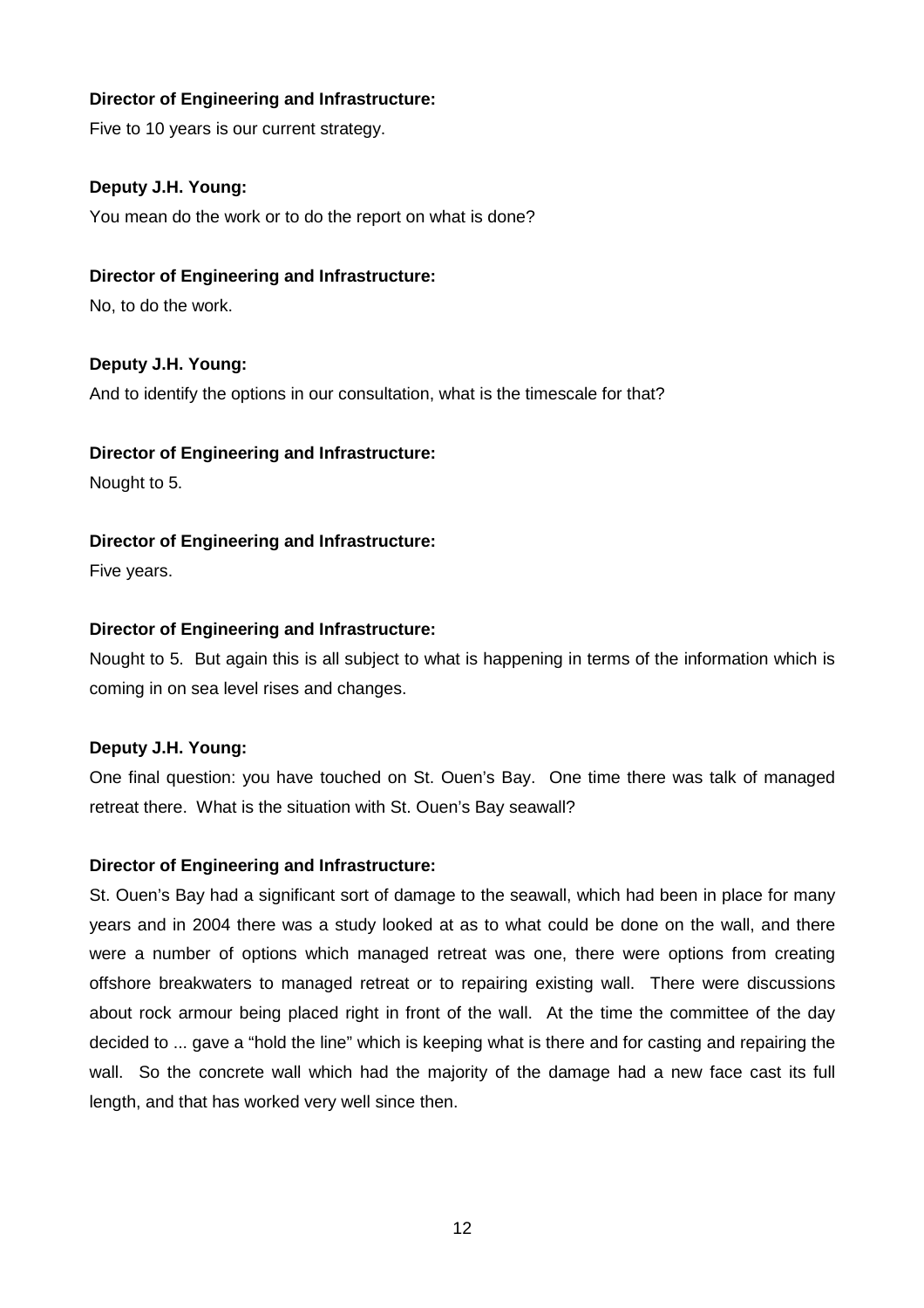#### **The Connétable of St. John:**

Am I right in saying that anything other than holding the line we would have to empty the refuse tips in a number of places on Five Mile Road, big refuse tips?

#### **Director of Engineering and Infrastructure:**

No, you would be wrong. Historically there is evidence that ... there is fact that behind the wall was used as a rubbish dump in previous years. By taking the decision to hold the line such that we do not have to alter the sea defence or dig behind then everything which is infill behind the wall remains so.

#### **The Connétable of St. John:**

That is exactly what I said.

#### **Director of Engineering and Infrastructure:**

Oh, I am sorry.

### **The Connétable of St. John:**

If we had not held the line we would have had to clean up behind where all the dumps where?

#### **Director of Engineering and Infrastructure:**

My apologies. Yes, you are not wrong, you are correct.

#### **The Minister for Transport and Technical Services:**

But I would want to hold the line because ... also I would not really be in favour of putting rock armour further out in the bay because obviously that would disrupt the surfing community and bathers alike, so holding the line where we are is good for me.

#### **Deputy J.H. Young:**

Lots of conflicts and choices, so public consultation and whatever is done. I want to change the subject now to issues regarding our scrap metal. I wonder if you can just refresh our memory. When we last met you in November you were giving us a progress report on how the new contract is going. You answered a lot of questions there. Can you give us an update please on progress now?

#### **Chief Executive Officer:**

Since last time we have moved the scrap operation back to the original site where Picot and Rouillé were based. We have done that because we are demolishing the chimney on the Energy from Waste plant site, and the chimney comes down in the next 6 months, and we felt the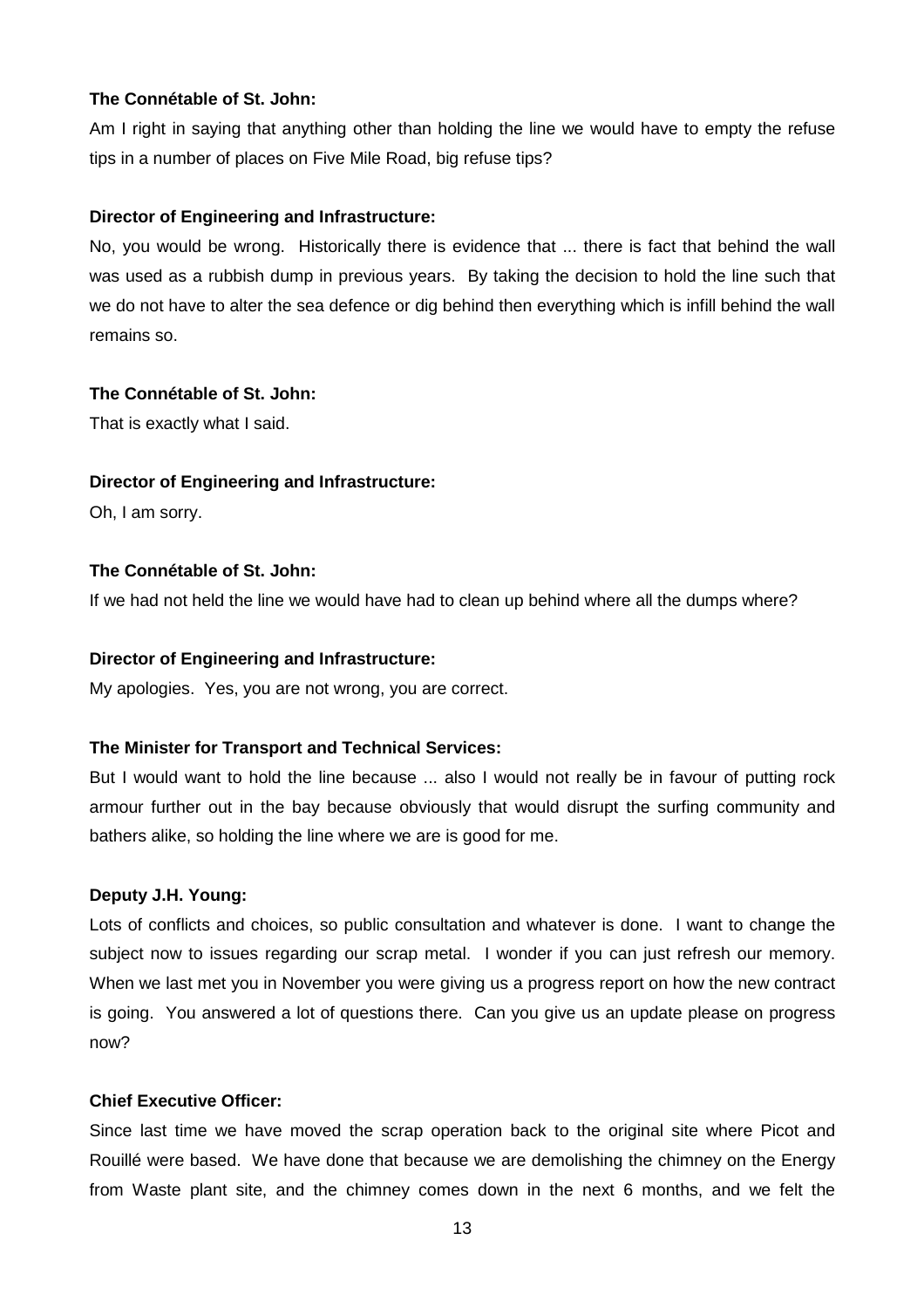scrapyard operation was too close, and it was too close. So we have relocated it to the old scrapyard site where they have established an operation there.

# **Deputy J.H. Young:**

It is it working well?

# **Chief Executive Officer:**

It is, yes. It is business as usual. We have got a progress meeting with the operator tomorrow. They were very limited for space around the Energy from Waste plant site and they are still limited for space on the old site because there are still contamination issues on site and quite a bit of investigation work still to be undertaken.

# **Deputy J.H. Young:**

So they have not got the whole of the site? They have got part of it?

**Chief Executive Officer:** Yes.

**Deputy J.H. Young:** What percentage of it roughly?

#### **Chief Executive Officer:**

I do not know exactly, about two-thirds, I think.

#### **Deputy J.H. Young:**

Has the operator expressed an opinion about that, whether they are happy that they can operate in that area?

#### **Chief Executive Officer:**

He is not very happy because that is not what he was contracted to do. He was contracted to operate on a site of 4,000 square metres and we are endeavouring to provide him with 4,000 square metres.

#### **The Deputy of St. Martin:**

Last time we met there was an indication that you had the design team working on something at La Collette. There was £1 million set aside and it was hoped it would be relocated there in 2014. Is that progressing?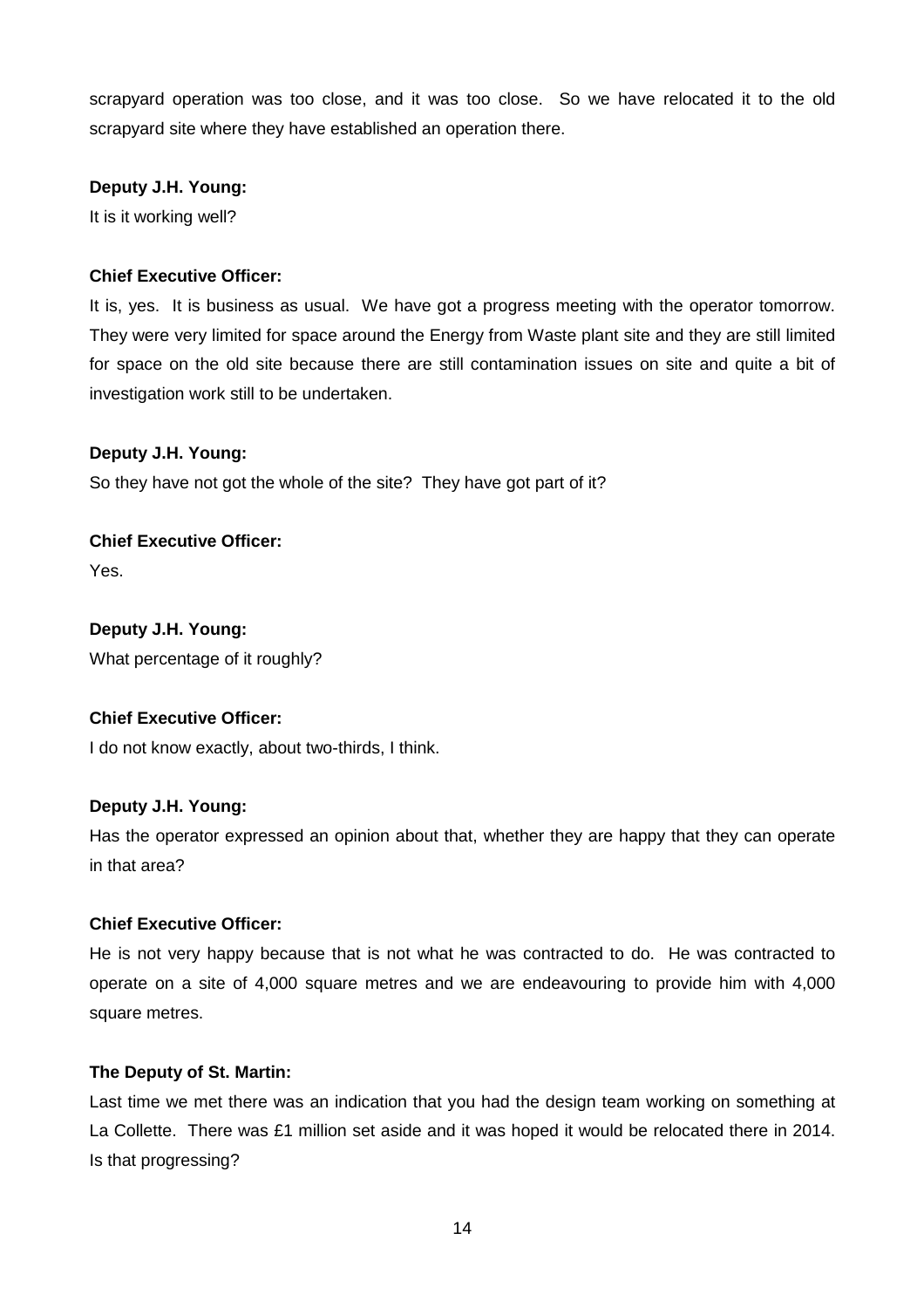# **Chief Executive Officer:**

It is, yes.

# **The Deputy of St. Martin:**

Are you still expecting the operator to move there this year?

# **Chief Executive Officer:**

Unlikely this year.

# **Director of Engineering and Infrastructure:**

We have now identified La Collette as our favoured site. Planning applications will be submitted by the end of April, subject to those going through we hope to be starting construction in January of next year with a view to him moving on probably by about April/May 2015. So we are running a little bit later than when we last informed you.

# **Deputy J.H. Young:**

Is it just a question of flat paddock concrete, drains and catch tanks?

# **Director of Engineering and Infrastructure:**

In simple terms, yes. Not much more than that.

# **Chief Executive Officer:**

And a fence.

# **The Connétable of St. John:**

Going back on the old site, have you got over the contamination?

# **Chief Executive Officer:**

We have not. That is currently a debate between 2 environmental consultants and Property Holdings, ourselves, the Environment Regulator and the previous operator.

# **Deputy J.H. Young:**

What is going to end that dispute? What is going to take to sort that out? Are you going to let it run for ever?

# **Chief Executive Officer:**

We are trying our best. We have got legal advice from the law officers. We are doing everything we can to try and expedite it. We will finish it off but like many disputes there is an inertia that has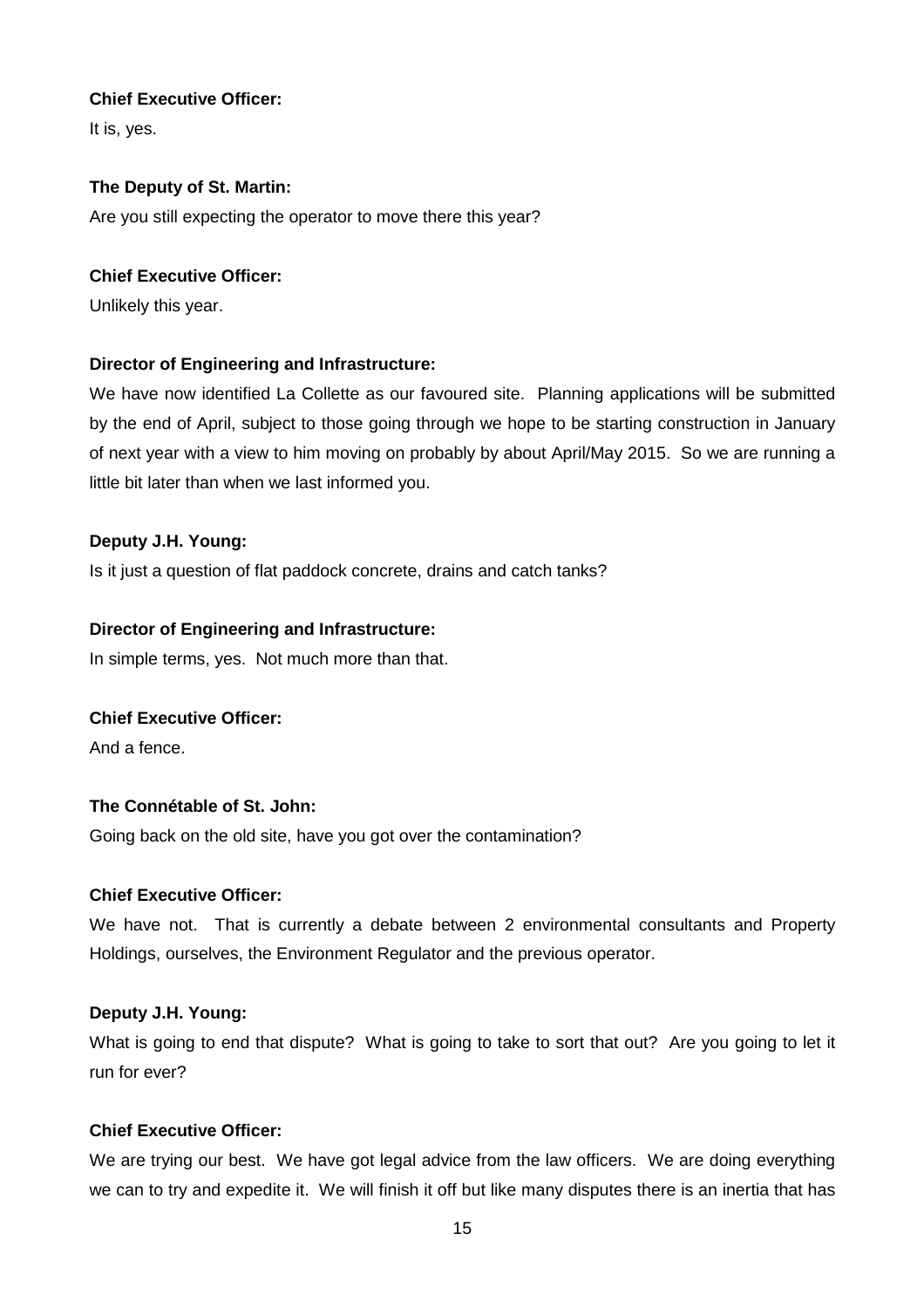built up, which is quite frustrating. But that is the situation we are in and we have got to try and get out of it.

# **The Deputy of St. Martin:**

Are the funds to cover that still in the account that was set up for this purpose?

# **Chief Executive Officer:**

Yes.

# **Deputy J.H. Young:**

Is it likely that the new operator will move to La Collette before it is sorted, do you think, realistically?

# **Chief Executive Officer:**

I am not a betting man, so I am not going to comment. We were hoping to be done and dusted from January last year within 3 months.

[15:30]

## **The Deputy of St. Martin:**

So we are 12 months behind schedule.

# **Chief Executive Officer:**

So we are 12 or 13 months behind, yes, and all I have had is about 6 meetings with lawyers.

#### **Deputy J.H. Young:**

So it is not an issue of money. It is an issue of legal responsibility that obviously you cannot go into now but that is the issue?

**Chief Executive Officer:**

It is.

# **Deputy J.H. Young:**

And our law officers are on to that?

# **Chief Executive Officer:**

Yes. We have got a very robust position for all this.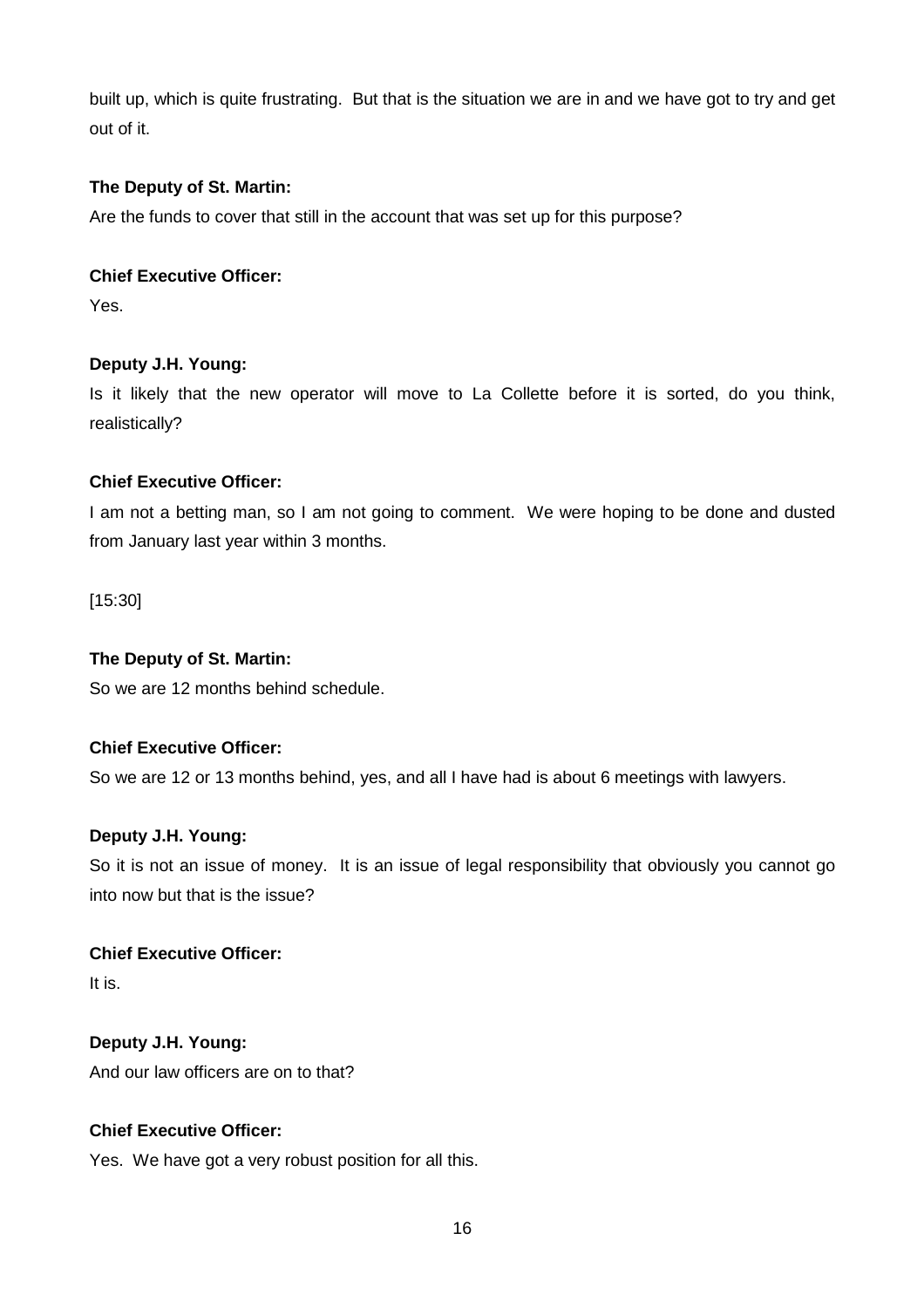# **The Connétable of St. John:**

I would suggest we move away from that.

## **Deputy J.H. Young:**

Okay, I just want to know what the issue is to sort out.

# **Chief Executive Officer:**

Just for clarity, what we did is before we moved the new operator back on that site we did a full environmental state of the nation report on what was there before they moved on so that we kept the legal position very clear.

# **Deputy J.H. Young:**

Are there any limitations on what the current operator can now do because of this restriction on the current site?

# **Chief Executive Officer:**

It is more about space really and these facilities are not ... it is very hard for us to encourage the operator to do more of the things that we want him to do. For example, although they do do spares, the spares facilities would be more enhanced if he had more space. They would be able to recycle things better, store things better, all of those things, so it compromises the operation and puts us in a weaker negotiating position with the contract.

#### **Deputy J.H. Young:**

In the new facility at La Collette, will that be fully enabled?

# **Chief Executive Officer:**

Yes.

# **The Deputy of St. Martin:**

I took the opportunity to go to the scrapyard site the other day and I was quite surprised to find an operator loading an open top 40-foot container with shredded scrap and I was surprised inasmuch as this trailer must have come on to the Island empty, I presume, it was quite a large thing, I just found that an interesting way to be exporting. I thought we were going to be cubing scrap metal to make it easier to transport?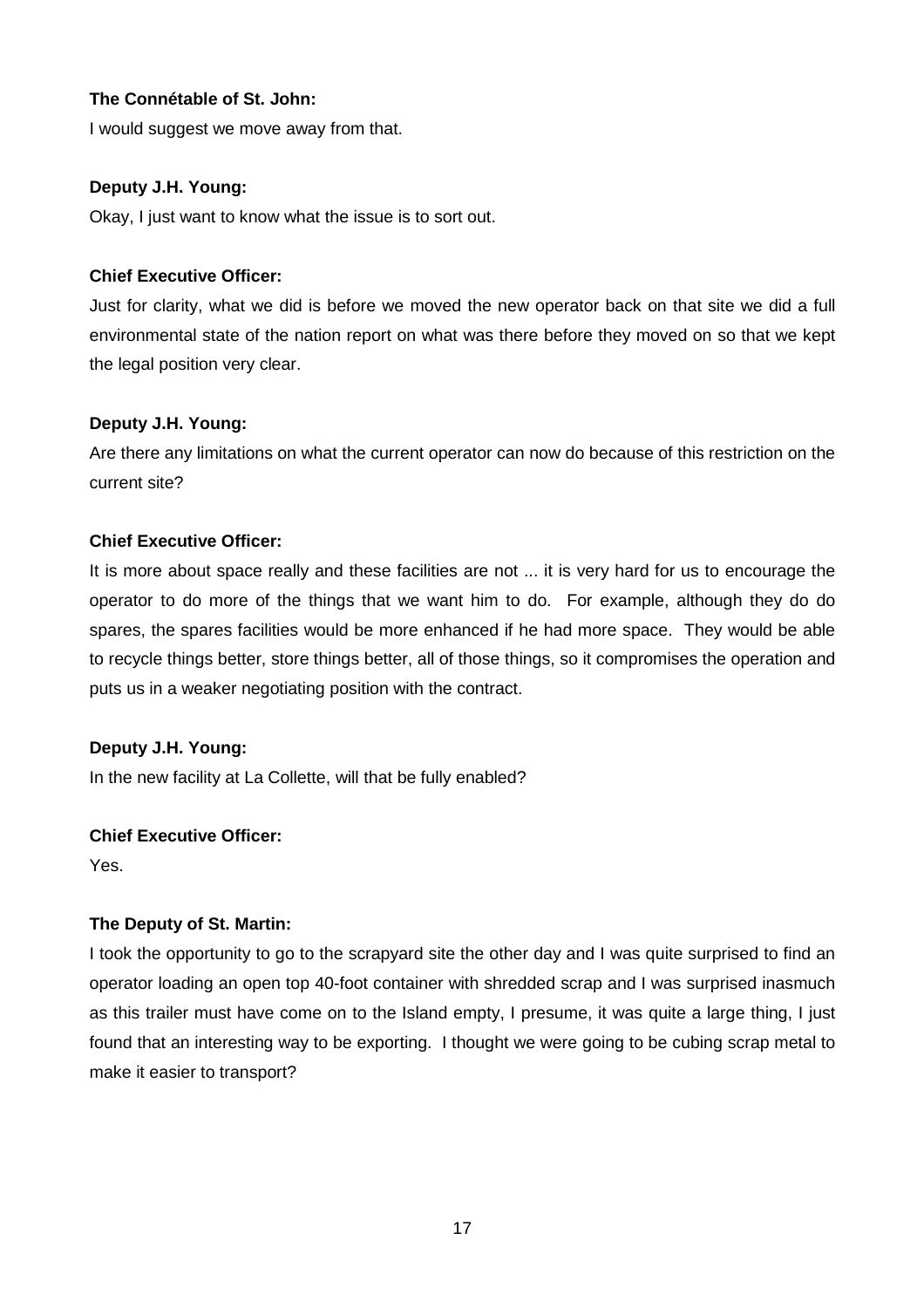## **Chief Executive Officer:**

The press and shear then produces a scrap, that is the way they seem to handle it. It is particularly about utilising the boats and the shipping company and how they want to receive the scrap, and the open top container seems to be the preferable solution at the moment.

#### **The Deputy of St. Mary:**

When the operator took on the contract they agreed to pay for ferrous metals and this is no longer the case.

# **Chief Executive Officer:**

That is correct.

# **The Deputy of St. Mary:**

Is that a breach in their contract?

# **Chief Executive Officer:**

No. No, what we have done is we have tied this contract into the actual scrap price in terms of world market scrap price, so in the previous contract, regardless of scrap price, no one got anything. On this contract there is a mechanism whereby if the scrap price is high then people receive funds for the scrap. If the scrap price drops then those funds cease, so it is just a simple indicator in terms of the world scrap price. Non-ferrous is still being paid for as normal but it is just the ferrous scrap price has dropped on the world markets and their contractor has pulled away from paying for it at the moment. It will come back if it recovers.

#### **The Deputy of St. Mary:**

Is the scrap price currently monitored by yourselves?

#### **Chief Executive Officer:**

Yes.

# **Deputy J.H. Young:**

How satisfied are you with the progress on that contract change?

# **The Minister for Transport and Technical Services:**

Yes, we are very satisfied. Unfortunately, as John just said, we had to move the contractor because it was not safe to operate below the chimney as the chimney is coming down, the old Bellozanne chimney. But they are operating well in a more confined space in the old scrapyard.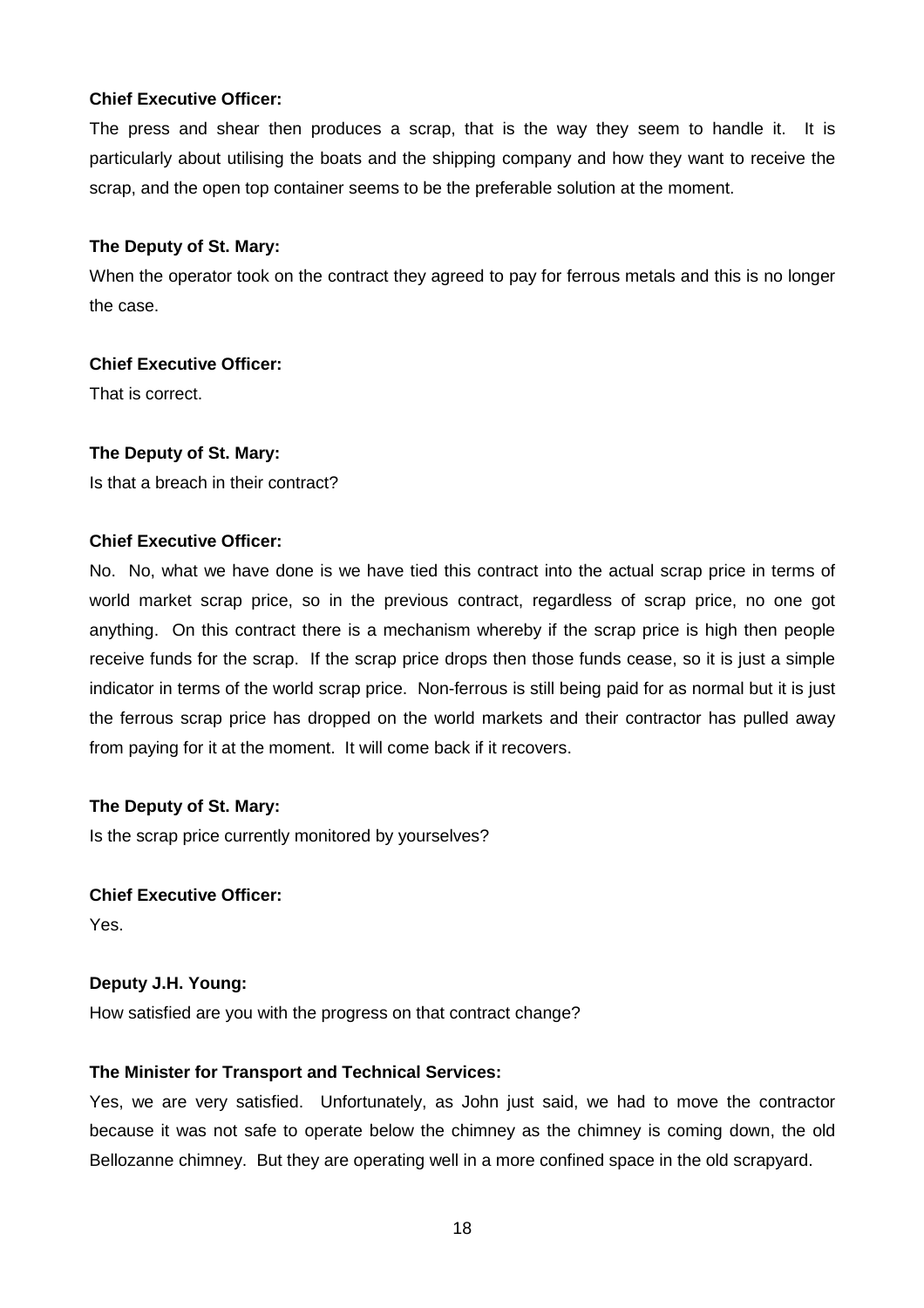Is there any reason why we are not looking to put down the slab of concrete for the operator sooner than next year?

# **Director of Engineering and Infrastructure:**

It is purely because we have not got planning permission to do so. We are expecting to have planning permissions in August if everything goes through as requested. We have then got to construct new roads down on to the site, which will be August to December. As soon as those roads are in place then the next contract will be the scrapyard and the household recycling centre. So we cannot start the roads until we get our planning permissions. We are going as quickly as we can but that is the hold up.

# **The Deputy of St. Martin:**

It is not just as simple as bulldozing a bit of a square and chucking loads of concrete on?

# **Director of Engineering and Infrastructure:**

If only.

# **Deputy J.H. Young:**

You mentioned this household recycling centre. Is that a project that you are able to publish fully yet what is proposed there?

# **Chief Executive Officer:**

We are just about to launch that when the planning application goes in so we can provide more details of that. It is finding the right solution for Jersey hopefully.

#### **The Deputy of St. Martin:**

While we are on the subject of recycling, it seems we seem to have got there, do we have any figures to how popular the countryside recycling centres are, have been or are going to be?

#### **Chief Executive Officer:**

We do not have figures on that here. We do not have them to hand.

#### **The Deputy of St. Martin:**

But generally increasing year on year?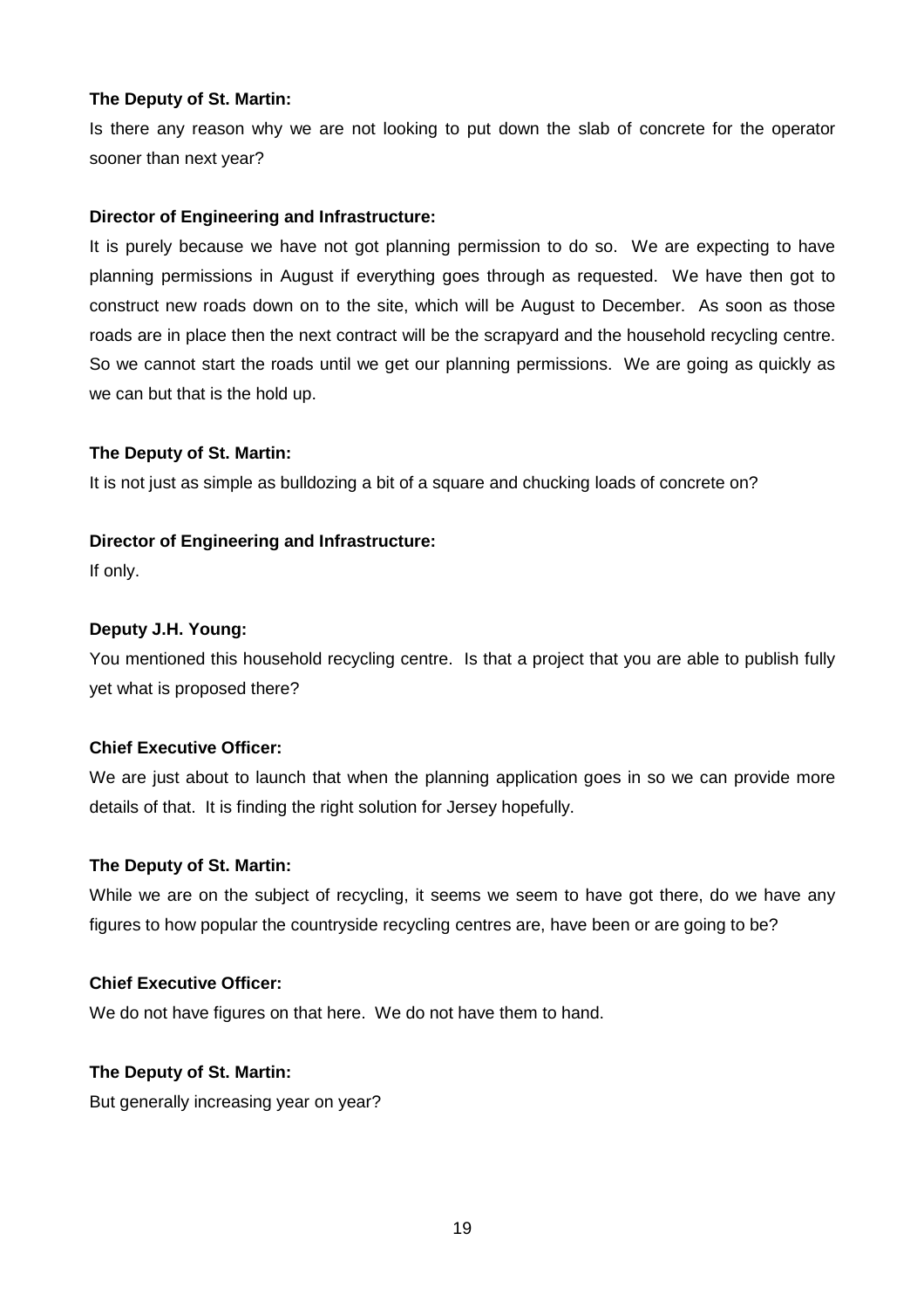#### **Chief Executive Officer:**

To be honest, since the great strides made by some Constables in some Parishes I do not think has been reflected by others unfortunately. Some people lead and other people have really ... I think the recession has hit us and they are reluctant to threaten the Parish rate. Big Parishes like St. Brelade are hopefully going out to tender this year, I believe, for kerbside but the momentum we built up originally with St. John as the first Parish to do kerbside and some of the other Parishes we have really stalled. I think we are just on 5 Parishes I believe who have got kerbside recycling.

#### **The Deputy of St. Martin:**

Can you tell us which 5 are working well?

#### **Chief Executive Officer:**

All the 5 that are doing it are working well.

# **The Deputy of St. Martin:**

Which are?

#### **Chief Executive Officer:**

St. John, St. Lawrence, St. Helier, St. Mary, and there is another one, which I cannot remember.

#### **Deputy J.H. Young:**

I think now we will move to another subject. We will come back another day to the issue of recycling of waste generally. Radon.

#### **The Connétable of St. John:**

We are in the middle of or more or less finishing and come to an end of our radon review. A number of items have come out in relation to working practices on the ground. Given T.T.S. have the Cavern, a number of underground pumping stations, culverts and so on and so forth, what protection is there for the workforce, working in these areas, given we do have build-ups of radon? What equipment is used? Is it monitored regularly by your department or is it not?

#### **Chief Executive Officer:**

The key area, as you quite rightly pointed out, is the Cavern. We monitor radon in there and we have been monitoring in there since it was built and since we have operated it. We do radon tests and we have recorded levels of between 20 and 40 becquerels per cubic metre, and that is to allow the contract, I think the maximum level you can be exposed to is 400 so well within the limits. The main priority for us in terms of access into any subterranean structure is for adequate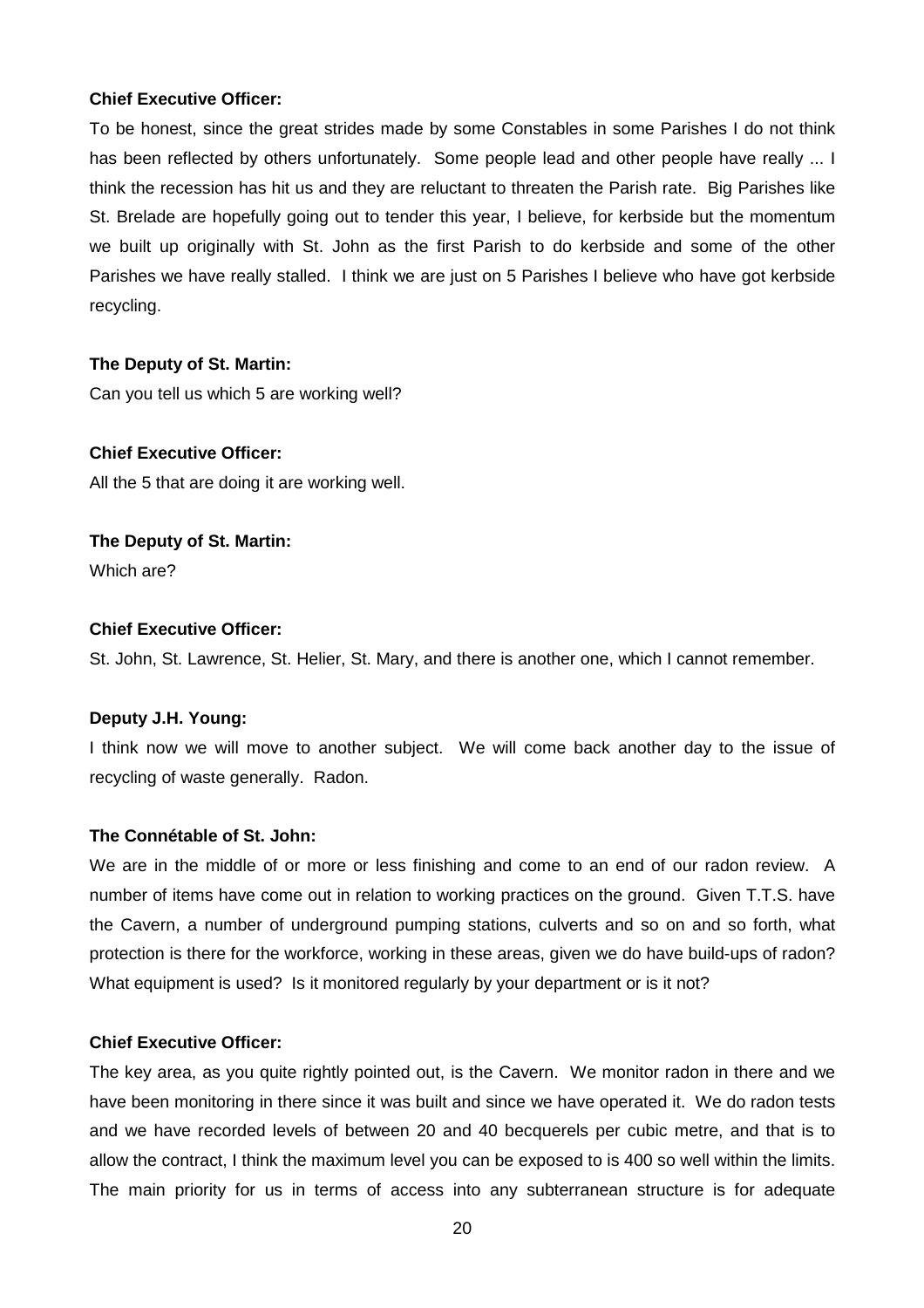ventilation and the adequate ventilation in terms of hazardous area gases, methane and any of the other gases which can cause damage to humans and human health are basically dealt with through either forced or natural ventilation. That also deals with radon at the same time. But it is something that we are conscious of and we monitor predominantly though in the main tunnels and the Cavern. In things like pumping stations and our smaller sewers because of the hazardous area confined space elements of it we are dealing with that in a slightly different way, but we do monitor it as much as possible.

#### **Deputy J.H. Young:**

And your workforce are fully aware of the implications of Radon?

#### **Chief Executive Officer:**

Certainly in those areas and it is something that I will just make sure and check that everybody is aware of it because I think it is a subject some people can forget about. But I will check that with my drainage team.

#### **Deputy J.H. Young:**

Your new Phillips Street shaft and tunnels, obviously those will carry on with monitoring equipment, I presume. But when will those be complete?

#### **Director of Engineering and Infrastructure:**

They are running a little bit behind. Currently we are just about to start tunnelling to break through into the existing tunnels. We are expecting the full works to be completed by roundabout the middle of this year.

#### **Deputy J.H. Young:**

So therefore you would have some blind spots where you have not got a circulation of air if you still have not broken through.

#### **Director of Engineering and Infrastructure:**

At the moment we are working to connect into the existing tunnels and they are creating a reception chamber where the tunnelling machine will come through and join on the existing tunnel. All the workforce who are working within that existing tunnel, they are the contractor's staff, not ours, but we took some radon levels prior to the works commencing, and John was referring to some levels for 20 to 40 becquerels. Their maximum allowance is 400. The contractor down there has an independent company who monitors and advises him on radon. As far as we are concerned they are currently working within the approved levels as borne out.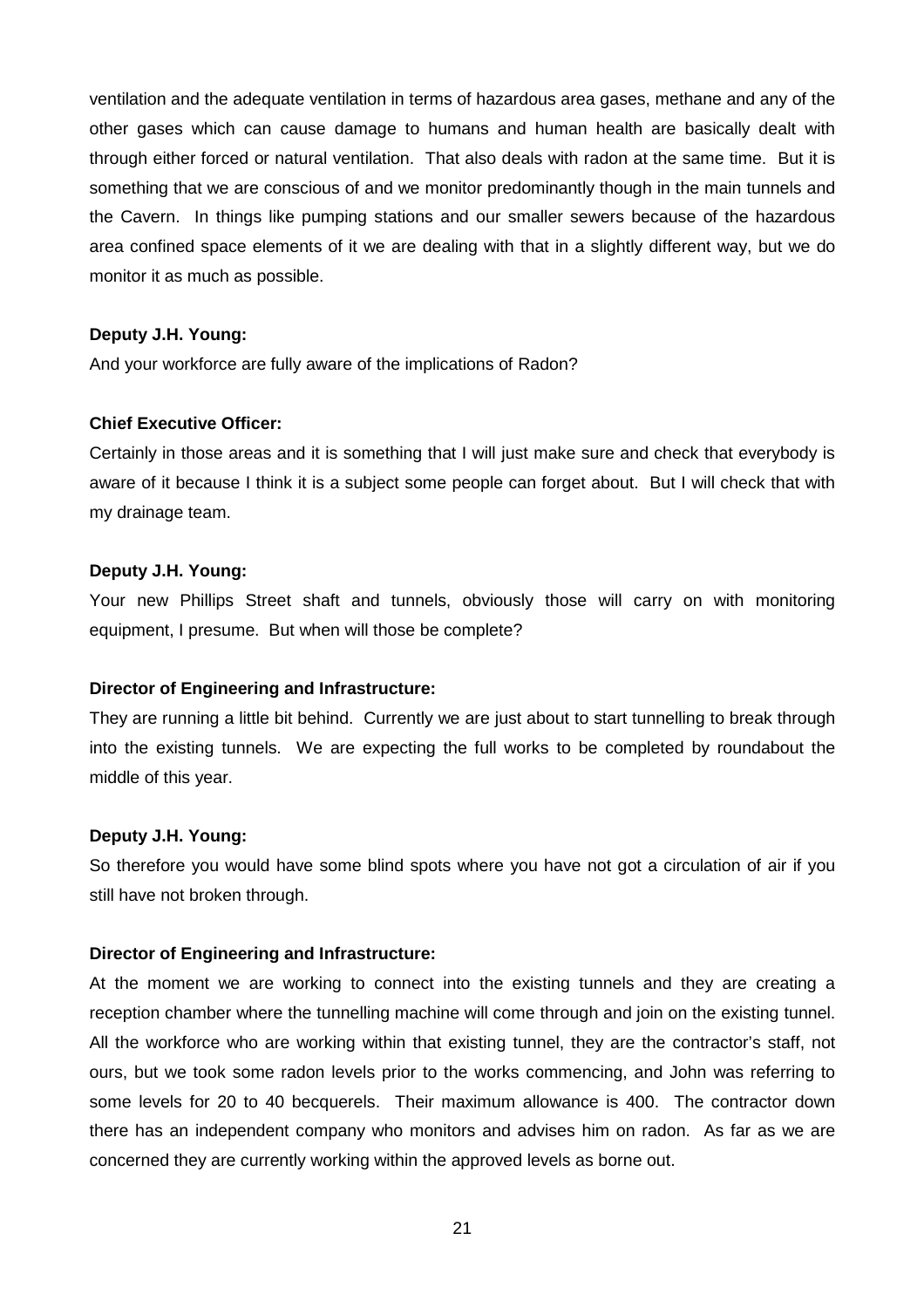#### **Deputy J.H. Young:**

Moving along slightly, you have obviously got some culverts, et cetera, and some seawater culverts with that, and given that radon is produced from seawater, among other things, so it is everywhere, including in the human body, when you are working on culverts, et cetera, and some of these would have been built probably hundreds of years ago, are these also tested on a regular basis or do you just allow them to vent naturally?

# **Chief Executive Officer:**

Our current practice is the more natural ventilation, better isolation ... what you are trying to do is make a hazardous area classification declassified so it is safe for people to go in there but that is predominantly around the potential issues of septicity and the other noxious gases that can be in there and that will cover the radon, but we need to just double check that in those areas. Very rarely we go into these places ...

# **Deputy J.H. Young:**

That is right, so you would have a build-up.

# **Assistant Director Drainage Infrastructure Group:**

I was just going to say a lot of these culverts you are talking about we do not actually man access and the flow of the water through them does provide some ventilation anyway. The main issue with radon is, like John says, in the Cavern and surface water tunnel that runs under town. We have extractors that are working at the moment and that has got better ventilation. Radon exposure, one of the key things about the current issue is prolonged exposure when you are talking about up to 40 hours a week. If it is a short-term generation, which is most of what our work is, it is not usually an issue.

#### **Chief Executive Officer:**

Just on a final point. With the advent of C.C.T.V. (closed circuit television) cameras we minimise the access into these areas now for all staff and personnel. The amount of accidents in the history of sewers networks, and the amount of people that died, the less invasive you are the better.

#### **The Deputy of St. Martin:**

If I could go back to the Phillips Street shaft: Minister, is this a fixed price contract at Phillips Street.

#### **The Minister for Transport and Technical Services:**

Yes, it is.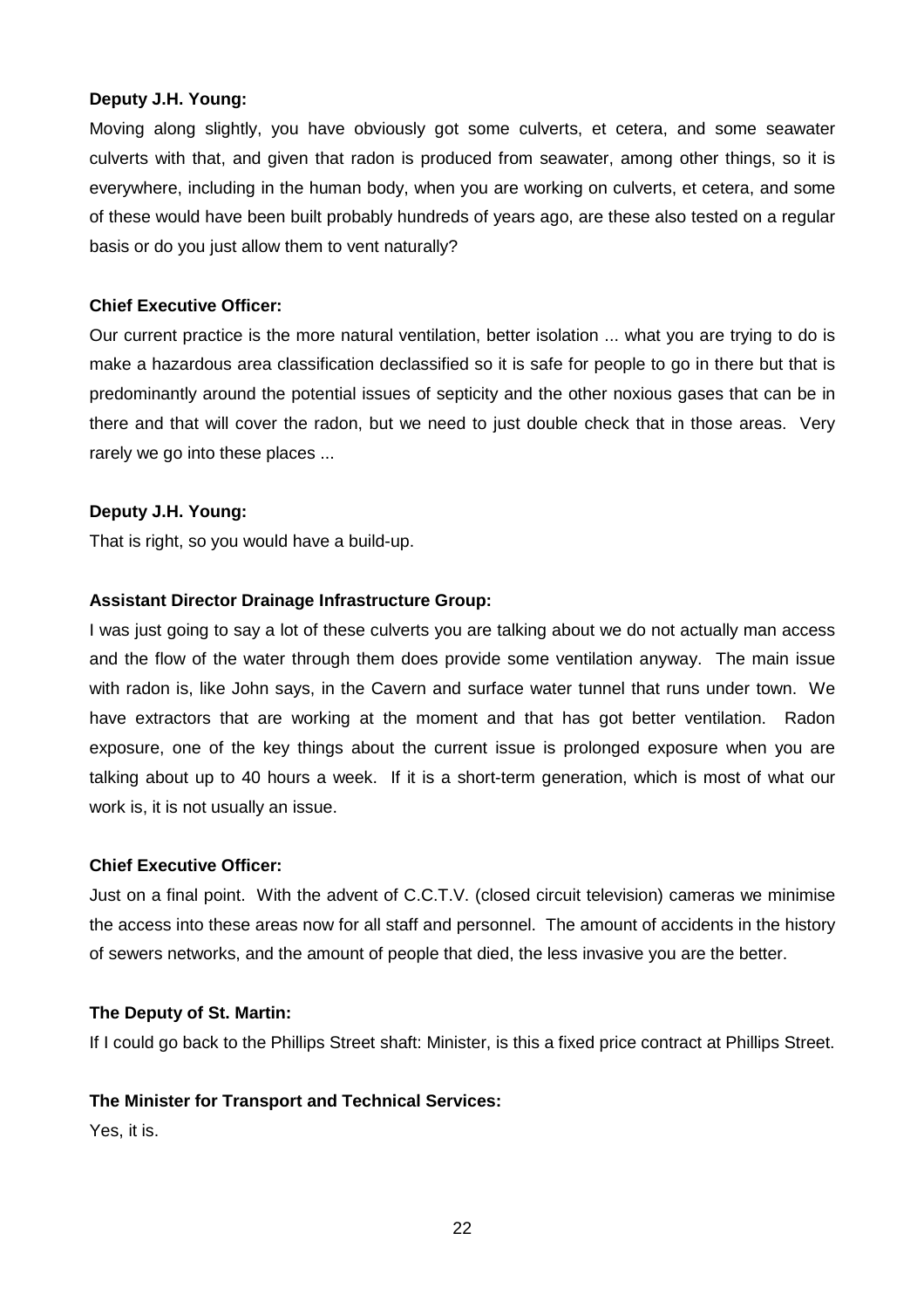I am quite upset to hear that we are looking now at the middle of the year for finishing and I am just wondering when we are going to get the road network back in town back in use again because we were promised this job would be finished last year.

# **The Minister for Transport and Technical Services:**

The road network is slightly different.

# **Director of Engineering and Infrastructure:**

The problem streets reopened a week ago so the actual road network around the site is now back to normal.

# **The Deputy of St. Martin:**

So you can drive past the Art Centre now?

# **Director of Engineering and Infrastructure:**

You can now, yes.

# **The Deputy of St. Martin:**

So all that network is back in use?

# **Director of Engineering and Infrastructure:**

Is now back in use, yes.

# **The Deputy of St. Martin:**

That is very good news. Is there a reason why we are taking longer to do the work than we expected?

#### **Director of Engineering and Infrastructure:**

We ask the contractor that question every week. Basically it is a very difficult technical job in terms of managing the ground waters, to enable the actual structures to be built. It is probably in the most difficult ground conditions we have got anywhere, certainly in town. It is just basically taking the contractors ... every activity they undertake has taken slightly longer than what they had anticipated and the combination of those add up to the current delay we are looking at at the moment.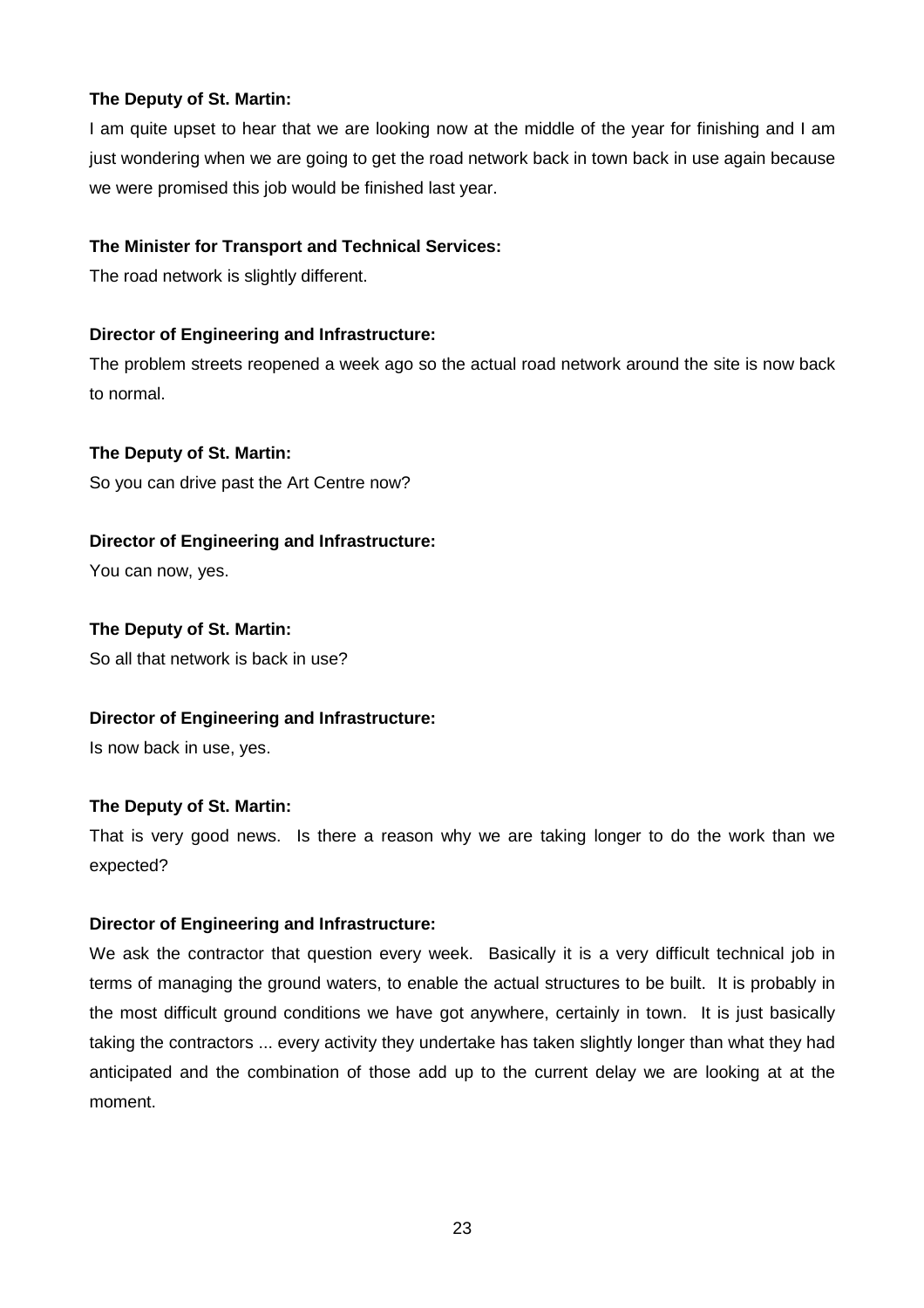Do the States Employment Board make you directly responsible for all the hazards and such, including radon?

#### **Chief Executive Officer:**

That is an interesting point. The States Employment Board are ultimately responsible for the health and safety of the States employees and that is delegated through the chief executive and the chief officers to be responsible or the health and safety of their staff.

#### **The Deputy of St. Mary:**

Because as far as I am concerned the States Employment Board are not made aware of all the hazards which are faced in your working environment. In that respect, is it the chief officer who takes the responsibility for the health and safety issue or maybe is it the Minister?

# **Chief Executive Officer:**

I think it is the chief officer because he goes through to the States Employment Board, not to the Minister.

[15:45]

#### **The Deputy of St. Mary:**

Should the States Employment Board be made more aware of all the dangers and hazards which your ...

#### **Chief Executive Officer:**

The States Employment Board is given a quarterly report on health and safety from the Health and Safety Manager, and the chief executive but I would welcome the Health and Safety Board's interest in some of the more practical risks that we face.

#### **Deputy J.H. Young:**

Can you speak up please because it is ...

#### **Chief Executive Officer:**

I lead on health and safety for the States of Jersey in supporting the chief executive but the relationship with the States Employment Board is something we are trying to get a lot better, particularly on health and safety and the risks associated with it, but it is a very diverse organisation and it is hard to really talk about the whole thing in a very short period of time, the time we have with the States Employment Board, so it tends to be exception reporting with the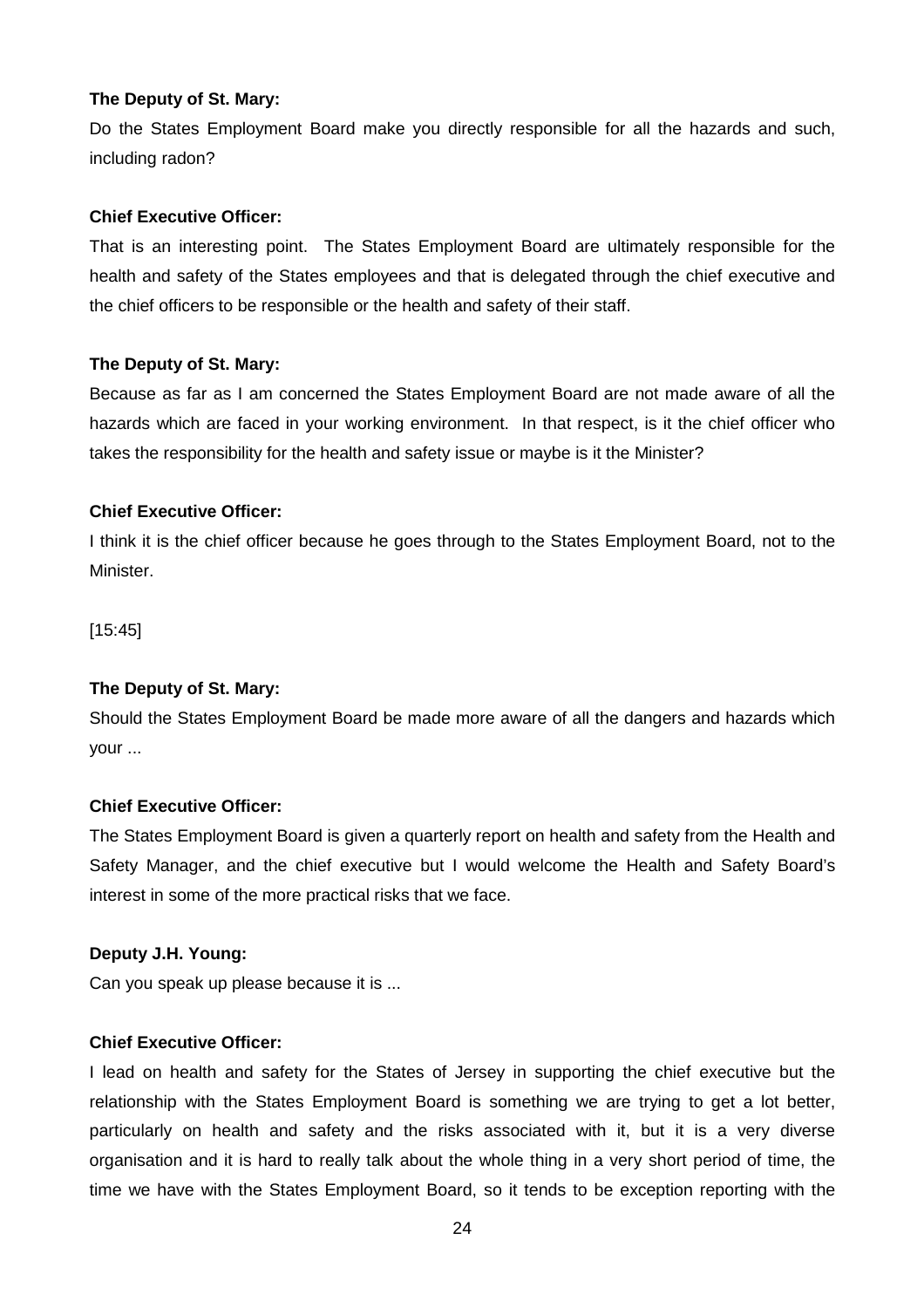States Employment Board, and tends to be about accidents and progress which the department's Health and Safety Manager is currently doing and will be doing in the future.

## **The Deputy of St. Mary:**

Thank you.

# **Deputy J.H. Young:**

Just to be clear, you said that the measures you are taking are checked by the Social Security inspectors, is that right? Do they come and review the actions you are taking to ensure health and safety at work?

# **Chief Executive Officer:**

Social Security are regulators for health and safety so it is not their actions to check. They are our regulator so it is the incumbent on ourselves as the employer to look after health and safety within the organisation.

# **Deputy J.H. Young:**

So they only come in if there is a problem or a complaint?

# **Chief Executive Officer:**

We have a good relationship with Colin and his team but I think, and this is the confusion people have, people think the Health and Safety Inspectorate have responsibility for health and safety. They do not. Their responsibility is as a regulator and they regulate States of Jersey just as they do regulate private industry within Jersey.

# **Deputy J.H. Young:**

The responsibility that sits on your shoulders for this, does that include making your team aware of the hazards and measures of potential hazards? Does that responsibility sit on your shoulders as well as making sure that the measures to guard against it are properly done?

# **Chief Executive Officer:**

Yes, health and safety is not just about a rule book. It is about your culture and your approach to health and safety and how you deal with it. T.T.S. probably are one of the top 3 or 4 departments in terms of changing the culture on health and safety with lots of effort on making health and safety the responsibility of all people who work in the States. It is something we are very happy to brief you on.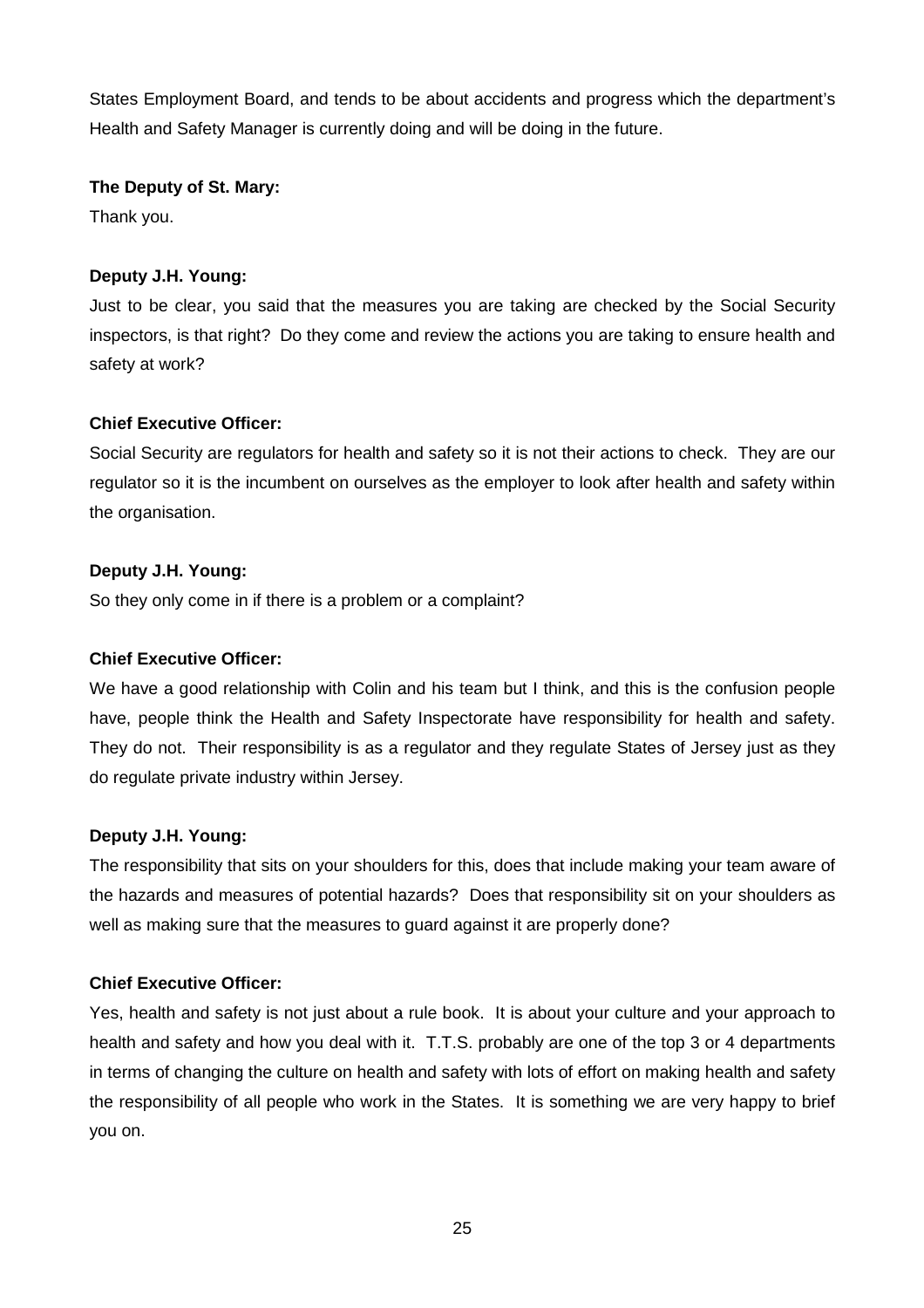#### **Deputy J.H. Young:**

Thank you for that. I am going to move on now.

#### **The Minister for Transport and Technical Services:**

On all our emails you will probably see a little badge at the bottom: "A safer place to live, a place for safety ..."

#### **Deputy J.H. Young:**

It is good to hear that, Minister, so I think that is very reassuring. Thank you for clearing that point up. I think, John, you were going to talk about the Energy from Waste plant, is that right?

#### **The Deputy of St. Mary:**

There are reports that the Energy from Waste plant is continually out of action and at the moment there are rumours that the waste is being carted away and stockpiled. Is that still ongoing?

#### **Chief Executive Officer:**

No. The Energy from Waste plant has run ... we think we know in this room that we have held the contractor to account and it has taken us a long time but we have made, through an excellent contract and excellent project management, the contract to do what he said on the tin in terms of making sure the plant performs reliably and to a high standard. Unfortunately to do that remedial works they have had to do a lot of outages. Last year was particularly difficult and we finished the last major outage and tube replacement so there were a lot of issues with quality of tubes in the boilers in September and the plant ran continuously 2 streams all over winter, all over the Christmas and we had a planned shutdown, which was to do some final works which were needed to be done so that the contractor could effectively finish his commissioning tests and get off site. That was the last shutdown we have done, but it was a planned event. The bunker was empty when we started it and that is what they are designed to do. We have got enough resilience in the bunker, resilience in the system, so that we could shut it down, do this work. The turbine particularly is a common element so if there is any specific work on the turbine, which is quite rare because they are a very ultra-reliable device, but there are some elements we needed to resolve on the turbine so we had a full planned shutdown. Since then the plant has been running and operating superbly and we are very pleased with the performance. The final performance tests are happening this month and hopefully they will pass and the contractor will leave the site. But we have been very robust in the contractual position. We have held back monies. We have done exactly what we should have done as an Island and we have got an excellent plant. It has taken us longer than doing it the right way first time but we have an excellent plant for the next 25 years.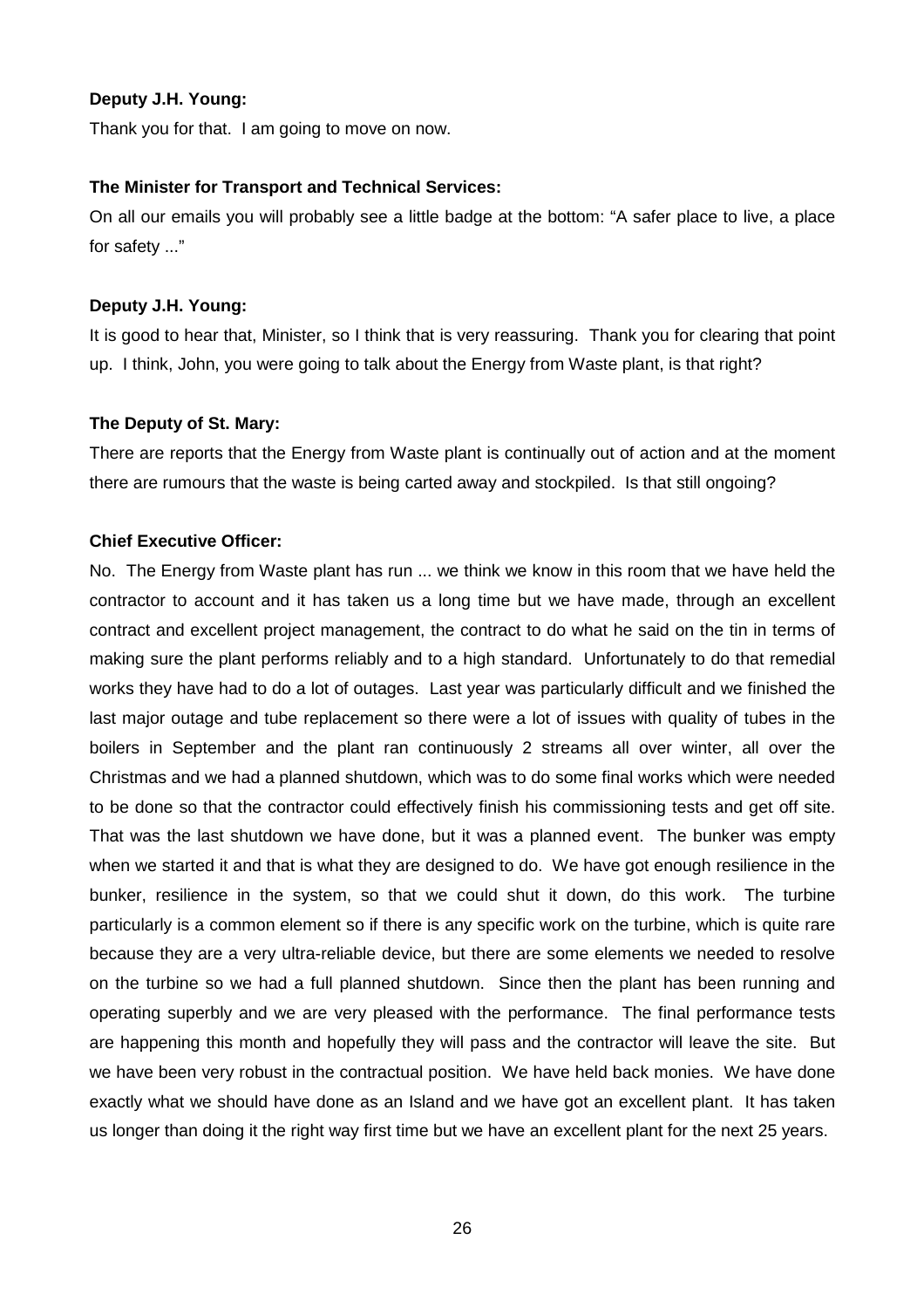When you are doing these kind of works do all its contractors still take their waste to you and dump at the E.f.W. (Energy from Waste) plant?

#### **Chief Executive Officer:**

Yes. Putrescible waste has never been turned away from this site since the plant lit up in 2011. What we have had to do is deal with some of the bulky waste and stockpile some of that throughout the major work, but we are not planning to do that again probably for the next 5 years, and if we do we will probably do it in a slightly different way. What it is about, it is about managing the bunker predominantly. We have been through a difficult time with the contractor but I can reassure you and everybody that we have done a super job in terms of getting good value for money for the States of Jersey and getting the contractor to fix the things they did not get right the first time round.

#### **The Deputy of St. Mary:**

Do the haulage companies get advised when you are having a shut down for this kind of routine maintenance rather than come to their own conclusion that the plant is broken down?

#### **Chief Executive Officer:**

It is a good point, and I think it is perhaps something we should look into because the rumours and jungle drums are far more exciting than the reality, are they not, and I think if we perhaps did better P.R. (public relations) to explain it is a planned shutdown, that might be a better option. Because it is far more fun to say that we have got it wrong and it is a disaster than the truth, which is it is a super plant and we have made the contractor get it fixed and operating very satisfactorily. I think I will take that point on board.

#### **The Deputy of St. Mary:**

We tend to get all the negative aspect of it when it is not necessarily broken down, it is just routine maintenance.

#### **Chief Executive Officer:**

Lack of understanding perhaps.

#### **The Deputy of St. Mary:**

If everybody who uses the site could understand that, that might not happen.

# **Chief Executive Officer:**

Yes, good point.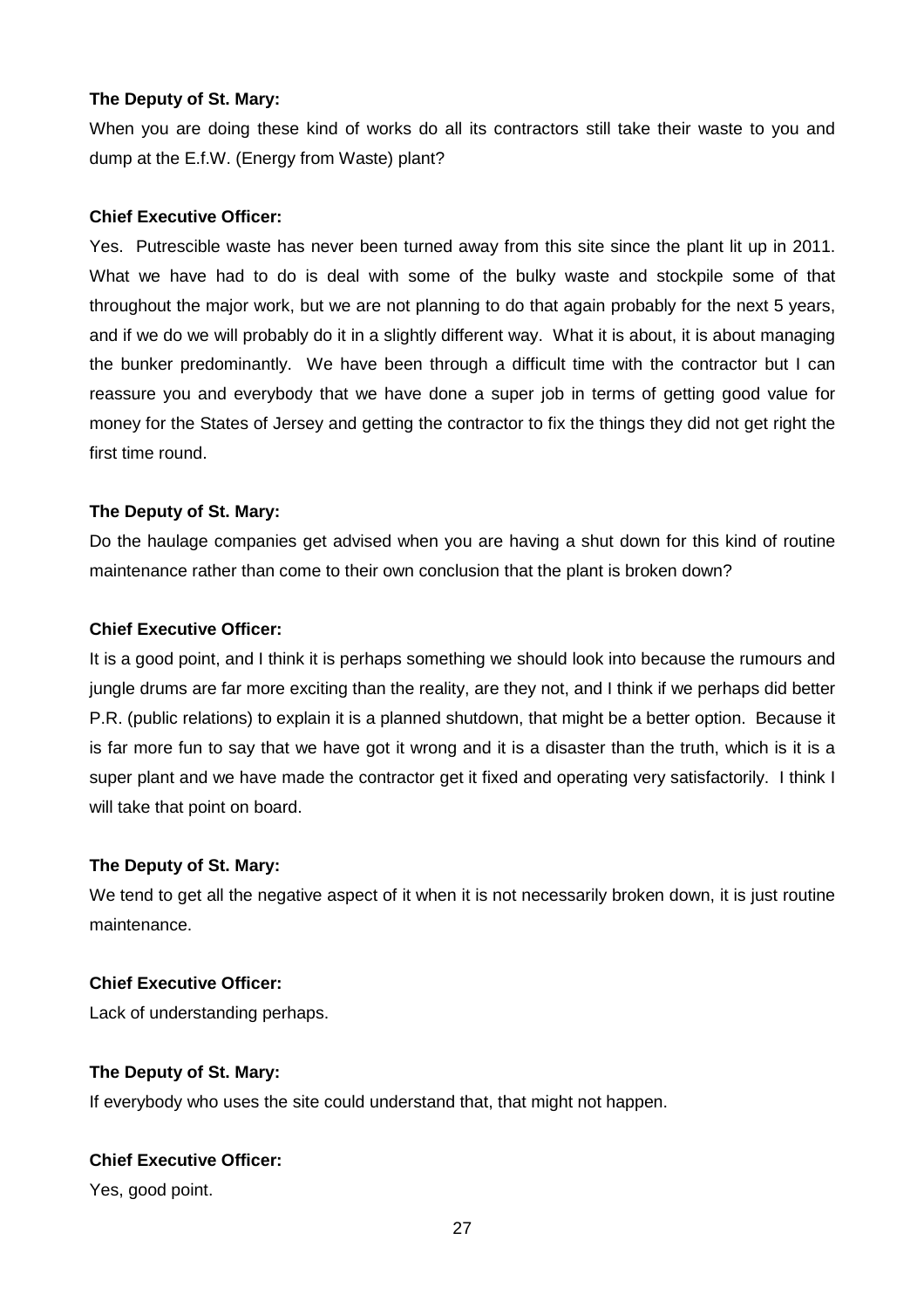# **The Minister for Transport and Technical Services:**

It is not just a case of dumping the rubbish and burning it. As John just said, it is putrescible waste and we get other kinds of waste, old furniture, wardrobes that have been broken up, et cetera, and the guys down there have to blend it very carefully to make sure it is the right calorific value otherwise you get hotspots going through the burners. So it is all very cleverly mixed.

#### **The Deputy of St. Martin:**

You mentioned 25 years; is that the expected life of the plant from now, so we will have another 25 years out of it?

# **Chief Executive Officer:**

It is me being not very good at maths. The asset life is 25 years, we got 30-odd from the previous one. It depends really on the configuration of the waste, how reliable it will be, what sort of waste it will be in the future. Hopefully, if we can recycle more of the products which are harmful and difficult for the incinerator to handle then we should get a longer life. But again the life might change because of environmental standard changes and the change of behaviour and capacity within Jersey. There are many other issues that could affect it.

### **The Deputy of St. Martin:**

Do we know if there is any likelihood of an additional load being placed on the incinerator in the coming year or so from somewhere over the water?

# **Chief Executive Officer:**

I spoke to our colleagues in Guernsey this morning, and they are moving forward very successfully with their kerbside recycling across the Island. They are going out for expressions of interest and tenders for their infrastructure to export waste. We will see. I think under the current climate Jersey is very unlikely to be the destination of their waste.

# **Deputy J.H. Young:**

Are you getting the full power output out of that plant now in terms of electricity?

# **Chief Executive Officer:**

Yes we are.

#### **Deputy J.H. Young:**

Looking to the future, what is your forecast in terms of where it can cope with the increase in potential impact of changes, for example, in Jersey's population and waste arisings?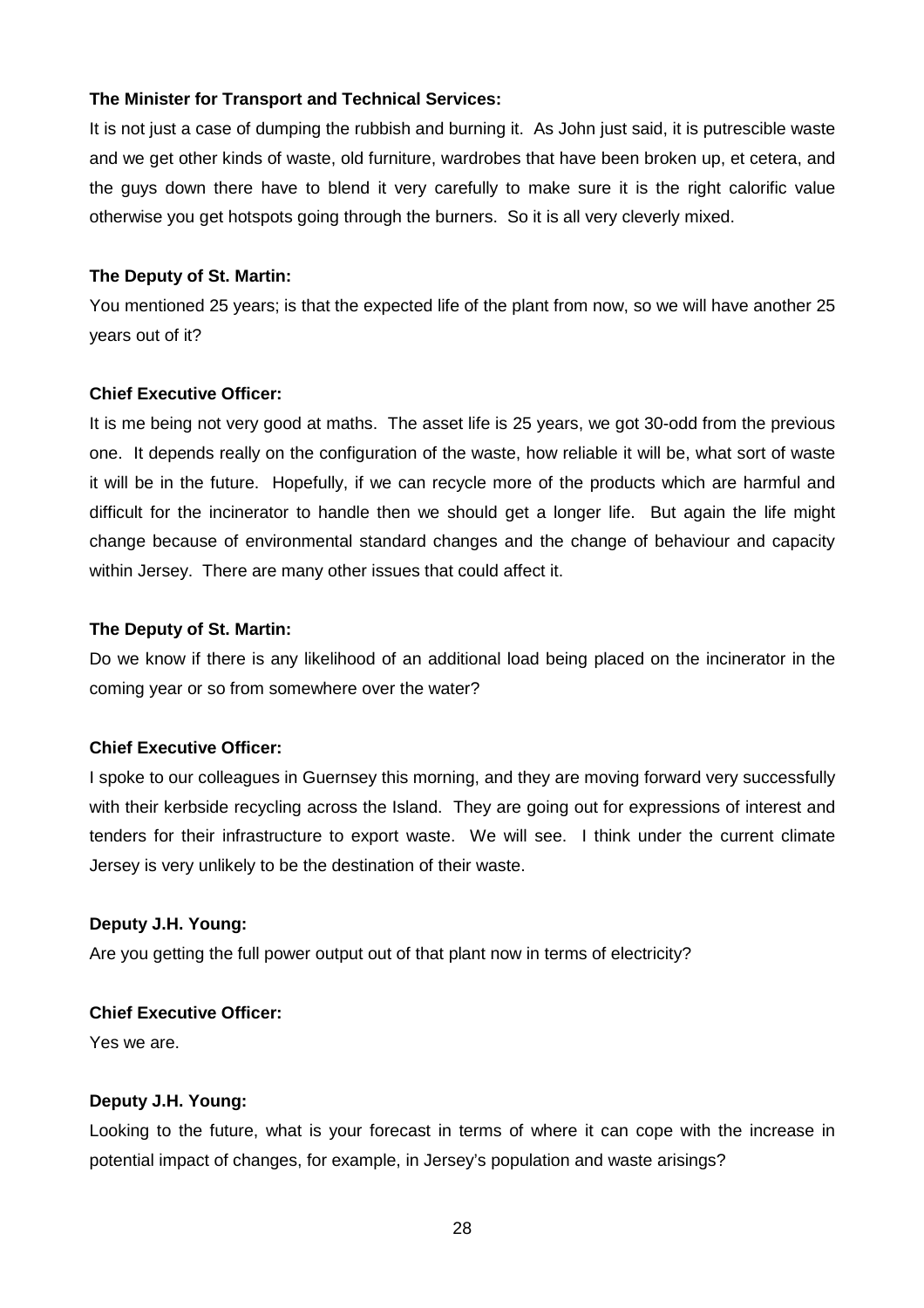# **Chief Executive Officer:**

It is the question really, and I think the reason we went for 2 streams, the reason we have got a big bunker, the reason we have built resilience into the model, is because that is ... the question you have asked is unanswerable. But we are fairly confident. We also, from specifying the plant, and paying for the plant to the plant being delivered we had a very big recession, which knocked 10,000 tonnes off the waste being presented to the site. What that does is it resets the capacity of the plant quite well so I think we have got quite a bit of resilience in there. Let us be honest, we are not the best at recycling as an Island and we have got a long way to go in terms of better commercial recycling, recycling from Parishes, so there are a lot of opportunity to take more waste out of the waste stream that should not be going through an Energy from Waste plant to maintain the capacity within it.

# **Deputy J.H. Young:**

Can you set a target for that? What would it be?

# **Chief Executive Officer:**

I am not setting targets that I cannot achieve because they are not in my control.

**Deputy J.H. Young:** If you set one, what would it be?

**Chief Executive Officer:** For recycling?

**Deputy J.H. Young:** Yes.

**Chief Executive Officer:** 40 per cent.

**Deputy J.H. Young:**

What is it now?

**Chief Executive Officer:** 32.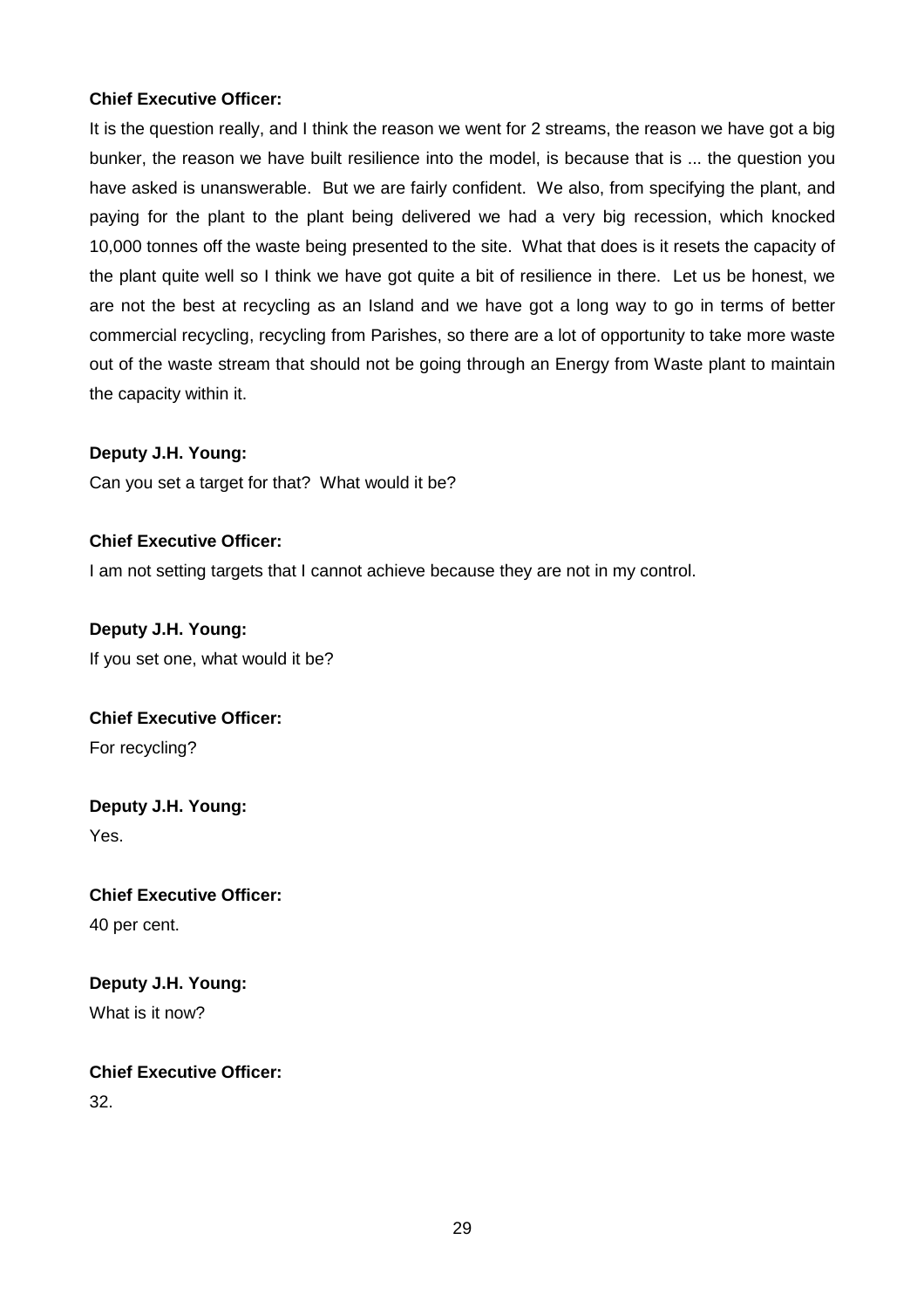Is there not a case that if you are going to run an incinerator that you should do it properly, you should put more stuff in it and not recycle it? Some of the high calorific paper, cardboard, wood, that type of thing. Should we not encourage people to put that in the incinerator and generate more electricity?

#### **Chief Executive Officer:**

I think in the old days when it was a bit of a bonfire with a bit of cheeky gas you are cleaning yes, but when you consider the gas-cleaning equipment operating costs, the A.P.C. (Air Pollution Control) residue, which is a hazardous waste that comes from there, and the fact that a lot of the recycling products you mention have a value even with the export cost, for each product you have got to do an environmental impact and a cost benefit analysis of them because I think that balance shifts but I think we have got to make sure that we are also on the right side of that.

#### **The Deputy of St. Martin:**

So we do not have a problem with the calorific value of this product we are putting into the incinerator at the moment?

#### **Chief Executive Officer:**

Apart from it is perhaps too high and there are lots of products I think we can recycle and recycle more effectively. The biggest challenge we face is there is no cost, there is no charge for putting waste through the Energy from Waste plant.

#### **The Deputy of St. Martin:**

Is that something that you will be looking at?

#### **Chief Executive Officer:**

I personally would love to because I think it would help change behaviours and help us recycle more products, which need to be recycled.

#### **The Minister for Transport and Technical Services:**

But the money you pay in your rates, that is just for someone to take your rubbish away and bring it down to us. There is no tipping charge whatsoever.

#### **Chief Executive Officer:**

The key thing, I think, is from the commercial premise. If you look at Guernsey they recycle many things because their commercial waste charge is £180-odd a tonne at Mont Cuet. If we had £100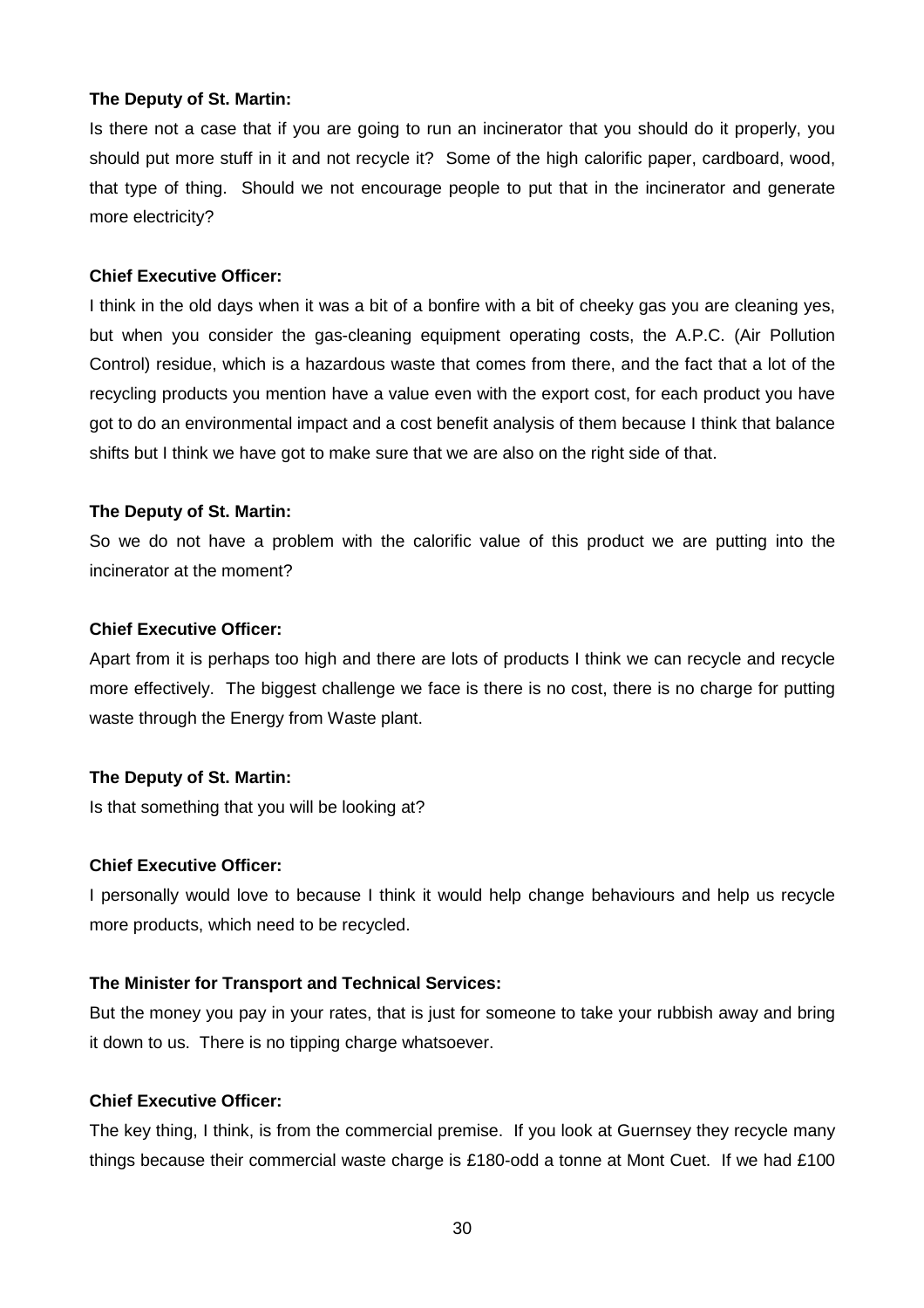per tonne gate charge for commercial waste in La Collette that would change behaviour overnight and there would be far more people recycling far more products than we currently have at present.

## **The Deputy of St. Martin:**

If that charge was introduced would that charge be spread evenly across the population or would the refuse lorries have ability to weigh the product as they are taking it away from individual households?

# **Chief Executive Officer:**

I personally would not do it on individual houses. I would do it on commercial waste first of all.

#### **The Deputy of St. Martin:**

So there would be a general increase charge across the Island for disposal of refuse to the Energy from Waste plant?

# **Chief Executive Officer:**

The key thing is a developer, for example, can bring 2,000, 3,000 tonnes of roofs and beds and everything from a demolition site and the Energy from Waste deals with that for free, thank you very much. Whereas any stone and aggregate or anything that goes over the tippage is charged at £30 a tonne. It seems an imbalance and I am not sure why the people of Jersey should be paying for a developer's waste from his site, which is what we do at the moment.

## **The Deputy of St. Martin:**

So that is the first place to start, is it? The commercial waste?

#### **Chief Executive Officer:**

Absolutely. I think it would be the place you would start and probably the place you would stop so you would allow the public free waste disposal through their taxation but for the commercial user should an Energy from Waste plant of this complexity and standard be a free good?

# **Deputy J.H. Young:**

How many tonnes of that a year?

# **Chief Executive Officer:**

About 30,000.

# **Deputy J.H. Young:**

30,000 tonnes and you are talking about a £100 per tonne charge?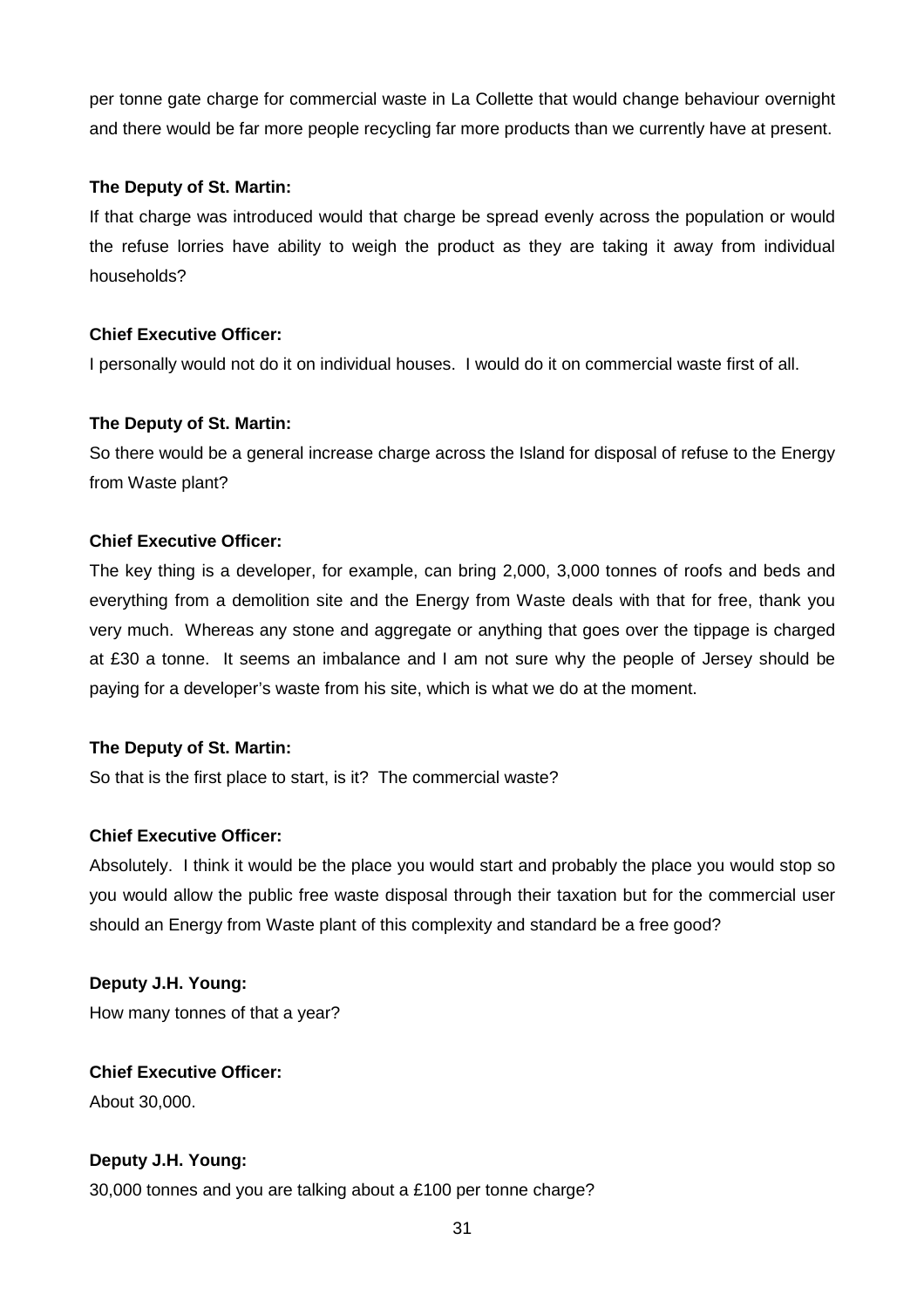# **Chief Executive Officer:**

That is just a figure I made up.

# **Deputy J.H. Young:**

So we are talking £3 million, yes?

## **Chief Executive Officer:**

Yes.

[16:00]

# **Deputy J.H. Young:**

So potentially there is an income source of £3 million a year. Has that been properly looked at, subject to any reports?

# **Chief Executive Officer:**

I think it goes into the political domain very quickly when you talk about charging.

# **The Deputy of St. Martin:**

If you had an extra £3 million a year, Minister, would you start your sea defence programme a bit earlier?

# **The Minister for Transport and Technical Services:**

We can always do with extra money. As I mentioned previously we are in talks with the Minister for Treasury and Resources ...

#### **The Deputy of St. Martin:**

Cleverly avoided the question. Would you start your sea defence programme earlier?

#### **The Minister for Transport and Technical Services:**

We could always do with more money. I would love to start tomorrow, yes.

#### **The Connétable of St. John:**

It might be on the roads instead, Minister.

# **The Minister for Transport and Technical Services:**

It could be roads and drains. Just to emphasise, there are no plans whatsoever to introduce a domestic tippage charge.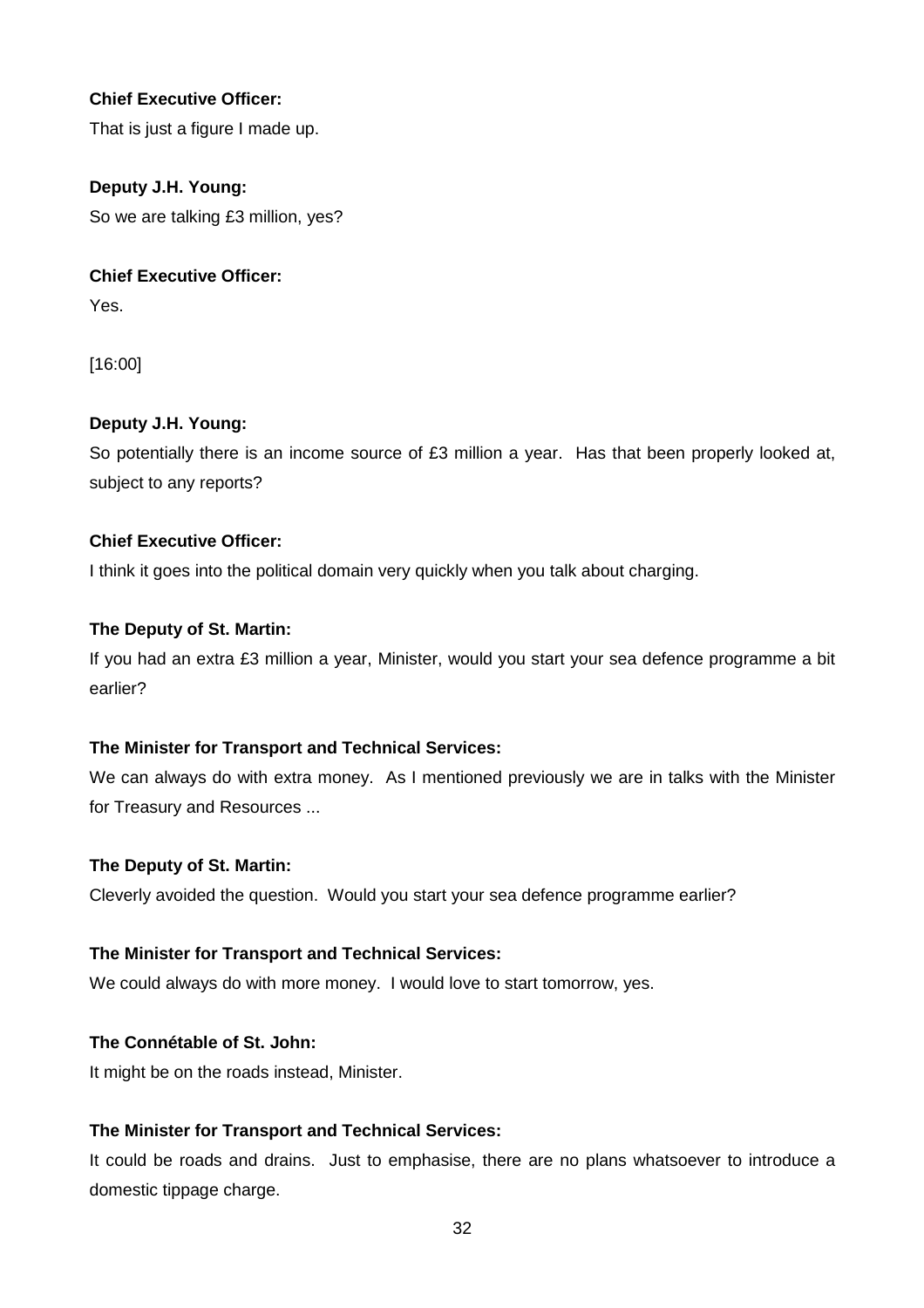# **Deputy J.H. Young:**

No, but what has come out is there is an opportunity, as we said there is an inconsistency between the way we charge for material that goes on to the tip bit on to the solid waste stores opposed to what we incinerate. What income do we get from what gets tipped and does not get burnt?

# **Chief Executive Officer:**

Inert waste that goes over the tip end at La Collette is ... the income varies depending on how many dig-outs there are and what the material is, but I think last year we were about £1.5 million of income.

# **Deputy J.H. Young:**

So we get £1.5 million in for that, the rest we do free. How much does the plant cost a year to run roughly?

# **Chief Executive Officer:**

I do not have the figures.

# **Deputy J.H. Young:**

Okay, perhaps you would let us know.

# **Chief Executive Officer:**

It is a substantial amount.

# **Deputy J.H. Young:**

The A.P.C. (Air Pollution Control) residues from the plant, what is happening to those now? Are they being exported?

#### **Chief Executive Officer:**

The contract will be signed by the Minister on Friday and export will start next month.

#### **The Deputy of St. Martin:**

How long do you expect it to take to clear the backlog of A.P.C. up?

# **Director of Engineering and Infrastructure:**

Around about a year to clear.

# **The Connétable of St. John:**

Is that R.O.-R.O. (roll on-roll off) type export or is it a ship comes in especially to remove it?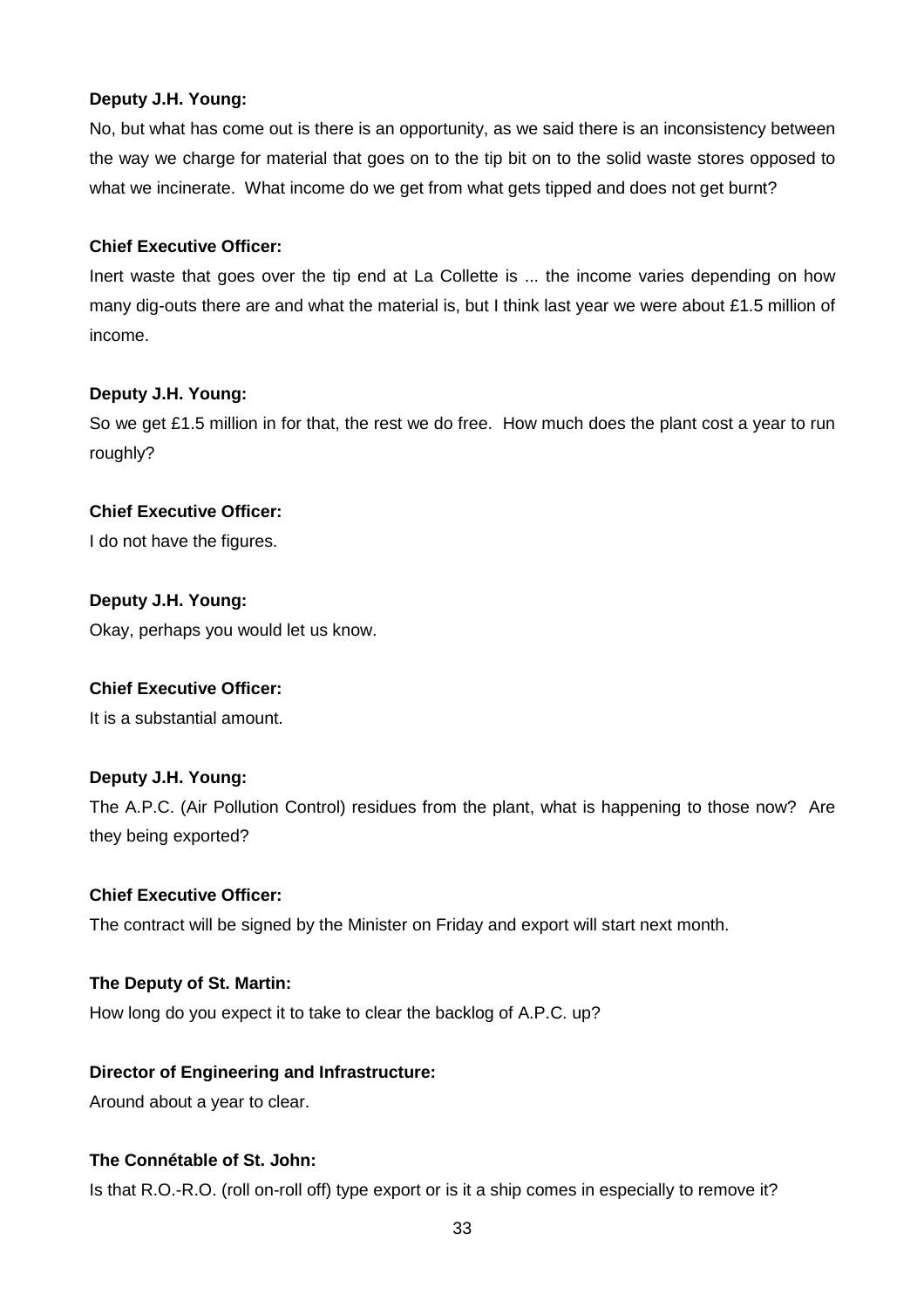# **Chief Executive Officer:**

The contract is roll on-roll off and it is under a ... the limit is the T.F.S. (transfrontier shipment) licence. There is licensing about transporting hazardous waste and it is the T.F.S. licence in that giving us the optimum solution in terms of export. So it is going to be 15 loads a time. It is batched under one T.F.S. licence I believe.

# **The Deputy of St. Martin:**

Does the 12-month export period include the amount of A.P.C. we are going to create during that 12 months?

# **Chief Executive Officer:**

Yes.

# **The Deputy of St. Martin:**

So at the end of 12 months there will be nothing?

# **Chief Executive Officer:**

Yes.

# **Director of Engineering and Infrastructure:**

There will be nothing and anything else which the plant produces will be exported.

# **The Deputy of St. Martin:**

Where are we with bottom ash at the moment? Are we making any strides towards recycling or reusing?

#### **Director of Engineering and Infrastructure:**

At the moment we are characterising our bottom ash. Before we can determine what we can do in terms of possibilities for export or recycling there is a protocol which requires us to do a series of testing that ash for quite a significant period. That started and we are progressing along with that.

#### **The Deputy of St. Martin:**

Are there any initial results from it?

# **Director of Engineering and Infrastructure:**

It looks like we should be able to export it if we wish. We will end up with 3 options for bottom ash: either continuing to put it in the ash cells, to recycling part of it, selling it on-Island and putting the remainder in the ash cells or it is exporting the whole amount. What we promised you previously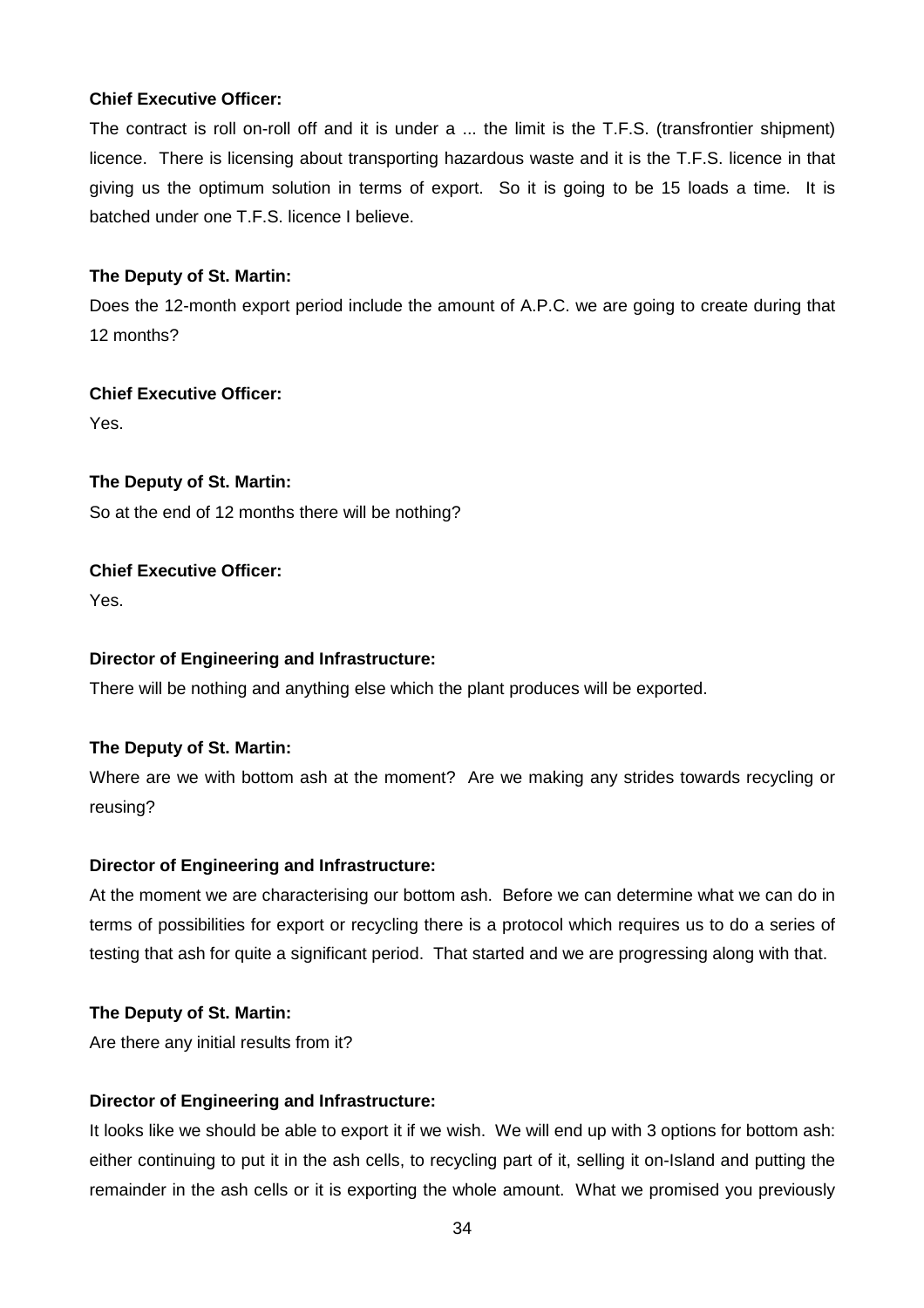was an update on our ash strategy by the end of the first quarter, which includes what we are going to do with A.P.C. and bottom ash and a general view on it. Now, that is being prepared as we speak, so we will probably be about 2 or 3 weeks late with that. I would think certainly by the end of March we should be able to have that report to you. That will detail broadly what we have said: A.P.C., export, 3 options for bottom ash until we get the characterisations done, which then allows us to do some tendering, which gets us some prices, and then it allows us to make the final decisions on what we do.

# **Deputy J.H. Young:**

Does that affect which option you take on the bottom ash? Will that affect whether or not we need to do concrete hardstandings and so on?

# **Director of Engineering and Infrastructure:**

It will. If we elect to export, then we will not need to create a bottom ash recycling slab. If we elect to put it all into the current pit and not to recycle, we will not need to create a bottom ash recycling slab.

# **Deputy J.H. Young:**

So this will all be covered in the report?

#### **Director of Engineering and Infrastructure:**

It will be.

# **Deputy J.H. Young:**

Okay, thank you for that.

# **The Minister for Transport and Technical Services:**

It was an election pledge so I am looking forward to signing a contract and getting the A.P.C. on its way.

#### **Deputy J.H. Young:**

So you are going to put the flags out on the day the first export takes place?

# **The Minister for Transport and Technical Services:**

I will be down there waving it goodbye. **[Laughter]**

# **Deputy J.H. Young:**

Or are you going to not tell anybody about it?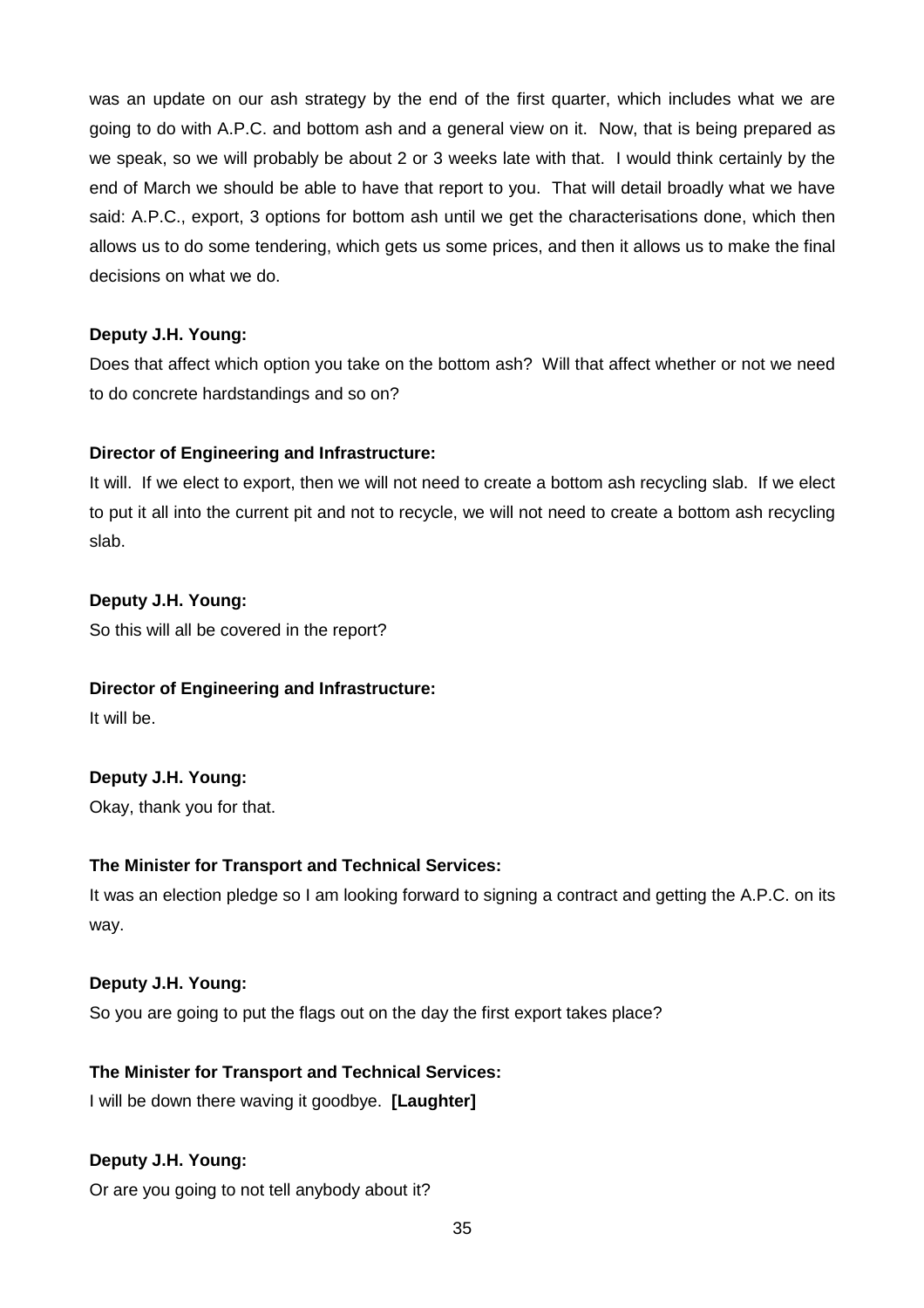#### **The Minister for Transport and Technical Services:**

I am teetotal but tempted to crack open a bottle. **[Laughter]**

#### **The Deputy of St. Martin:**

What will be the limiting factors to exporting the bottom ash? If we are trying to avoid continuing to fill up heaps and mounds down at La Collette with bottom ash, we really need to be exporting it or using it somewhere else. What is going to be the limiting factor? Is it going to be the quality of the heavy metals, the contaminants?

#### **Director of Engineering and Infrastructure:**

The quality depends on where it can go and how it can be recycled or disposed of. Then, once that is determined, you then have the costs of where it can go to, et cetera. It may be that it is cheaper for us to leave it on Island. It may be that it is cheaper to export. There will be financial considerations and environmental considerations. We do not have all the information together on that yet, but I think the main consideration will be what is currently in the ash and that will determine locations and cost. We will then have some options. We may be able to change what is in the ash by changing habits, as John was describing earlier about recycling, et cetera, and what goes to the incinerator and what comes out of the end of it. We are not quite there.

#### **The Deputy of St. Martin:**

The contaminants in the bottom ash at the moment, if you had to guess, would you say that is coming from commercial or is that coming from household refuse?

#### **Director of Engineering and Infrastructure:**

I would say commercial, I think.

#### **Chief Executive Officer:**

It is a combination, but I think if you look at the sort of promotion we have done predominantly around batteries and electronic goods in schools and kids, we are getting good behaviour from the general public. I think from the commercial side there is less of an imperative there.

#### **The Connétable of St. John:**

What about the effluent from the pits? Is that still going in the digesters?

#### **Chief Executive Officer:**

The effluent is still going back to the sewage treatment works, yes.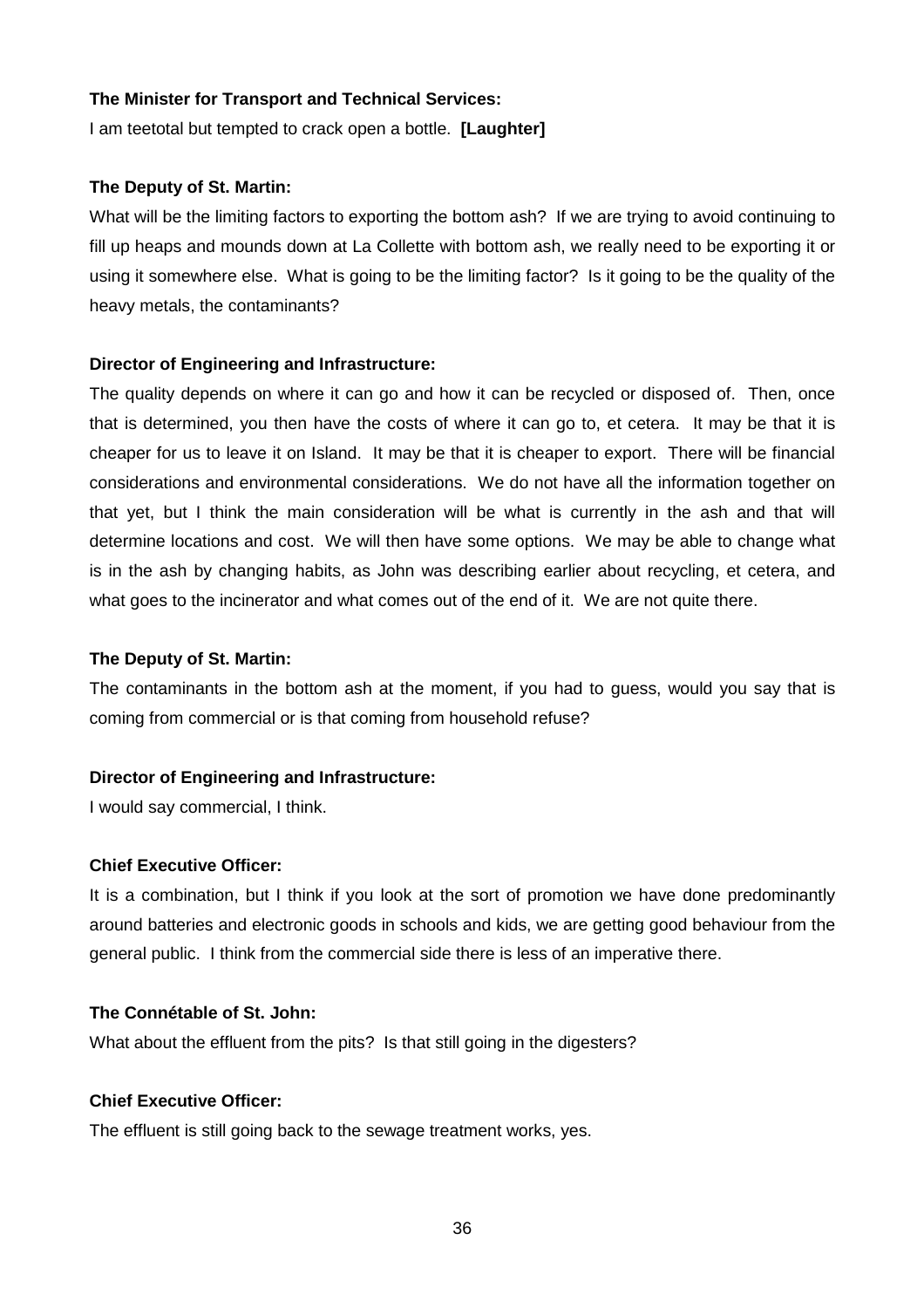#### **The Connétable of St. John:**

Therefore, anything like heavy metals, mercury, chromium, et cetera, finds itself back into the digesters, which in turn will find itself back on the land.

#### **Director of Engineering and Infrastructure:**

That was a separate question I think from this Committee, and a report was produced and demonstrated that the actual levels were not significant.

#### **The Minister for Transport and Technical Services:**

As John has just touched upon, I think the quality of the ash has improved considerably. If you look at most supermarkets now, they have battery recycling posts outside.

#### **The Connétable of St. John:**

Yes, I did pick that up but I just wanted to make ... the levels are dropping but is that being monitored in such a way that you are sure there are no spikes?

#### **The Minister for Transport and Technical Services:**

Yes.

#### **Chief Executive Officer:**

The bottom ash predominantly is hygroscopic. It does soak the water in. What we tend to be moving is rain water. If there is an open pit, the rain water falls on it and we pump the rain water out.

#### **Deputy J.H. Young:**

What is the method you are going to use of handling the legacy ash that gets dug out of the Esplanade? Presumably, that is treated as contaminated?

#### **Chief Executive Officer:**

We will utilise similar methods as defined by the environment regulator as we did on the Castle Quay property, which is monitoring and if there is any ash found then that would be treated as a contaminant.

#### **The Connétable of St. John:**

A lot of that would have washed through over the last 10, 15 years.

#### **Deputy J.H. Young:**

You mean will it be moved to La Collette or treated onsite? What is ...?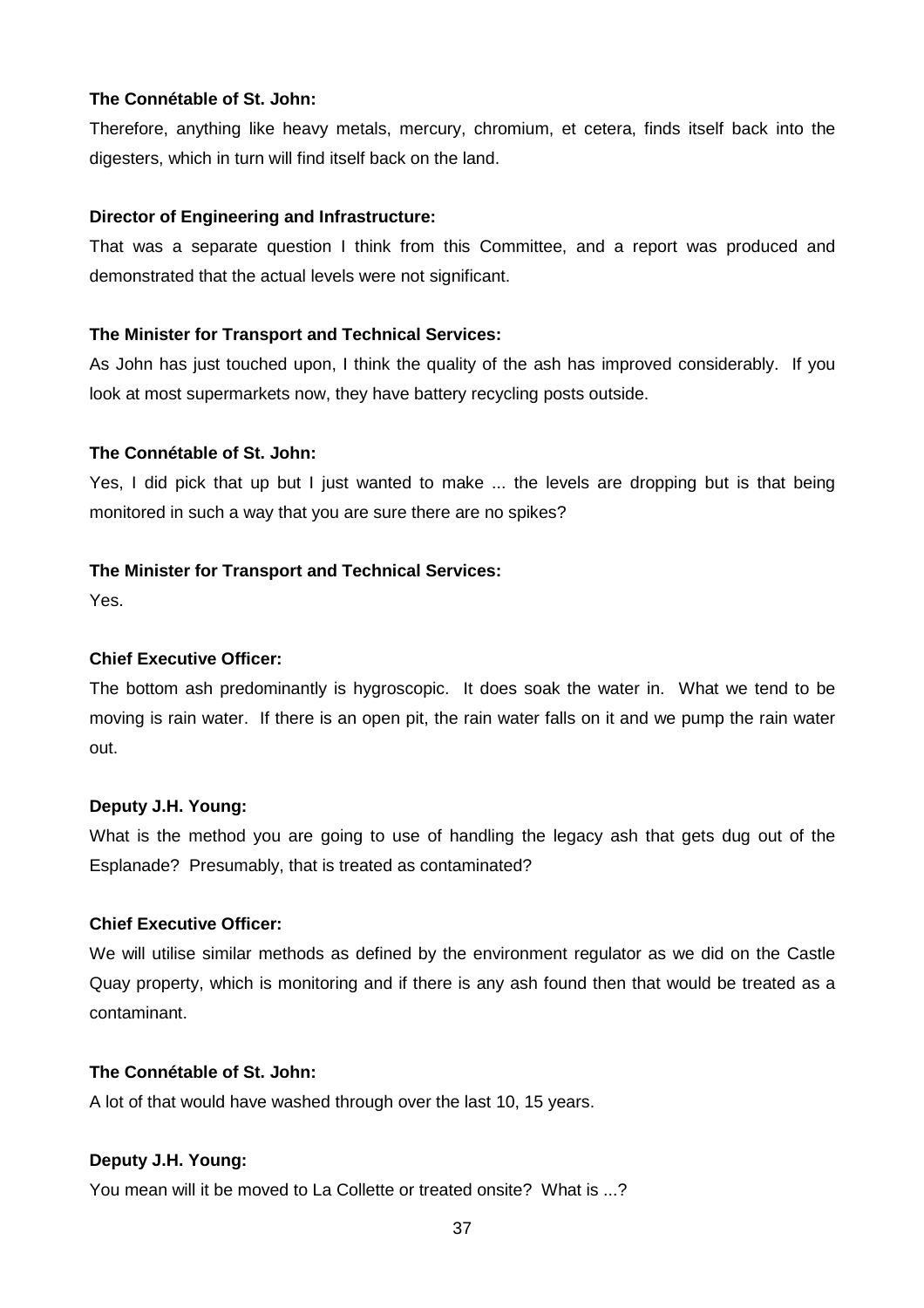There is a protocol which was written up when they first started excavating there and that has moved on to each contract. Basically, as excavation goes ahead, if any ash is identified the ash is separated into wagons and covered and comes down to the ash pits at La Collette and goes into the same pits as the new ash coming out of the plant.

# **The Connétable of St. John:**

Will there be a charge to these developers?

# **Director of Engineering and Infrastructure:**

Yes, there will, yes.

# **Deputy J.H. Young:**

Will that get exported?

# **Director of Engineering and Infrastructure:**

It is coming in as bottom ash. It will go into the bottom ash pit.

# **Deputy J.H. Young:** But it is contaminated?

# **Director of Engineering and Infrastructure:**

Sorry?

# **Deputy J.H. Young:**

Sorry, I thought the historic ash, the legacy ash, had got A.P.C. residues in it. Is that correct?

# **Chief Executive Officer:**

Well, it did not have A.P.C. but it had fly ash in it. We did not add any lime or carbon so it was not A.P.C. residue. It was what you would scrape out of the chimney of an open fire.

#### **Deputy J.H. Young:**

Right, so it was in excess of the trigger levels for contamination?

#### **Chief Executive Officer:**

The ashes from the old plant were not of the standard of the ashes from the new plant but, as the Constable suggested, this has been under the ground for how many years now, that area?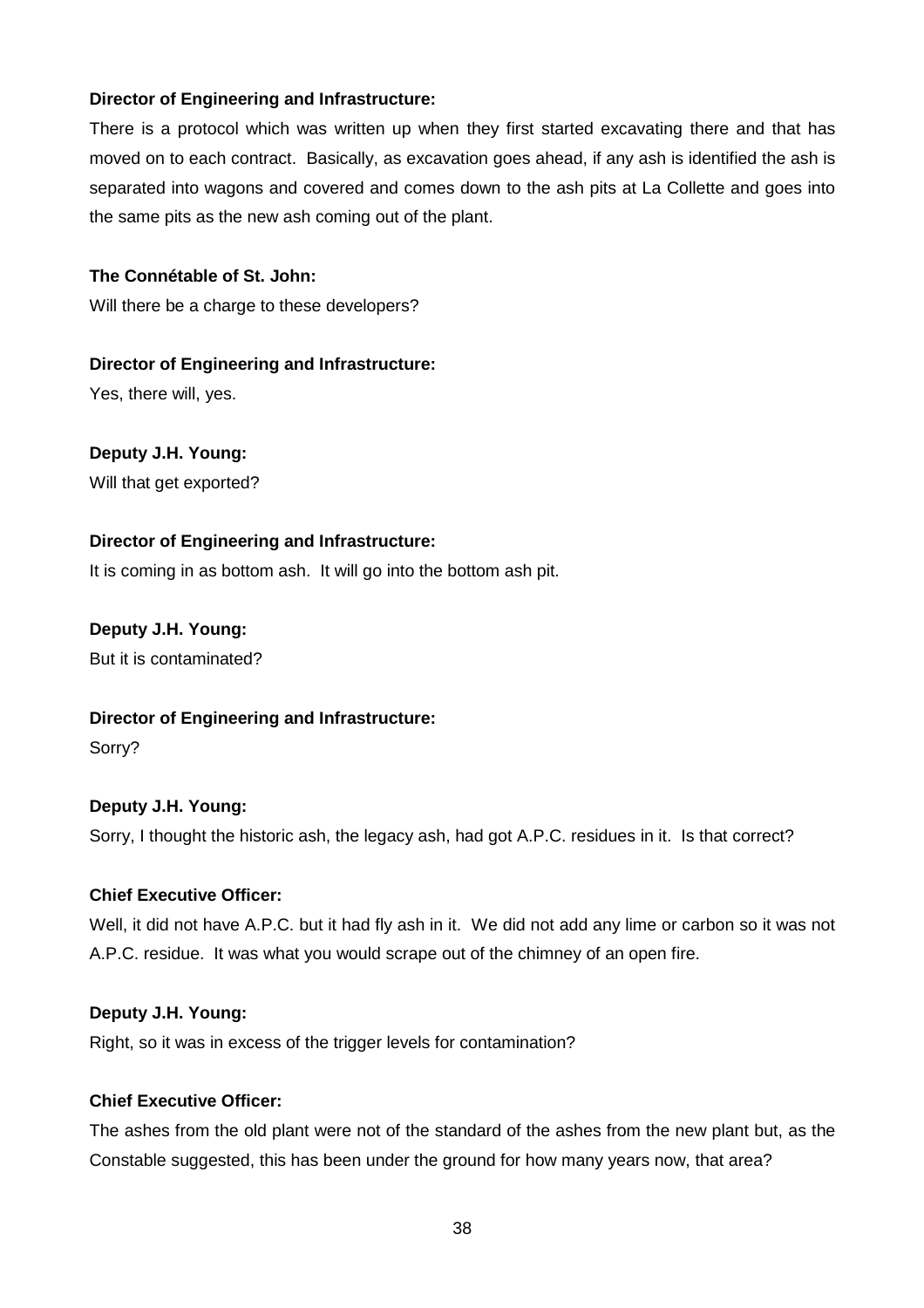That was about the 1980s, that area.

# **Deputy J.H. Young:**

So you think it has all been leached out?

#### **Director of Engineering and Infrastructure:**

The ash which went into the ground at West of Albert is the same material which when that stopped being filled was transferred to La Collette and went into the ash pits. So there are probably about 15 or 20 years of those ash pits at La Collette with that mixed material already in and the mound behind the incinerator or the new E.f.W., which is already grassed over, has exactly that. So the material which they are excavating out is effectively the same material which is already in a lot of the pits anyway.

#### **Deputy J.H. Young:**

But the new stuff we dig out of the Esplanade is going to go into your current open pit where you are putting A.P.C.r. (air pollution control residue)?

#### **Director of Engineering and Infrastructure:**

No, the A.P.C.r. is a specific hazardous waste pit for A.P.C.r. only, but we also have bottom ash pits which are the open pits. The material which is excavated out of the Esplanade, which is the legacy bottom ash and fly ash mixed together, if found will be transported and go into the bottom ash pits, as agreed with the waste regulator.

#### **Chief Executive Officer:**

One of the main treatments for bottom ash is time and weathering. I would suggest 1980 to now has given it a substantial amount of time for weathering. Because what happens is the pH corrects and whatever contaminants are in there gets locked in.

#### **Deputy J.H. Young:**

One question and then I will close on this. The forecast volumes for that, have they given you any?

#### **Director of Engineering and Infrastructure:**

Yes. There is around 170,000 cube of material<sup>1</sup>, of which potentially 10 per cent they are estimating as ash.

 $\overline{a}$ <sup>1</sup> These figures were subsequently corrected to an estimated total of  $76,000m<sup>3</sup>$  of waste material, of which  $7,600m<sup>3</sup>$  (10% of the total) is potentially expected to comprise legacy ash, or approximately 15,000 tonnes.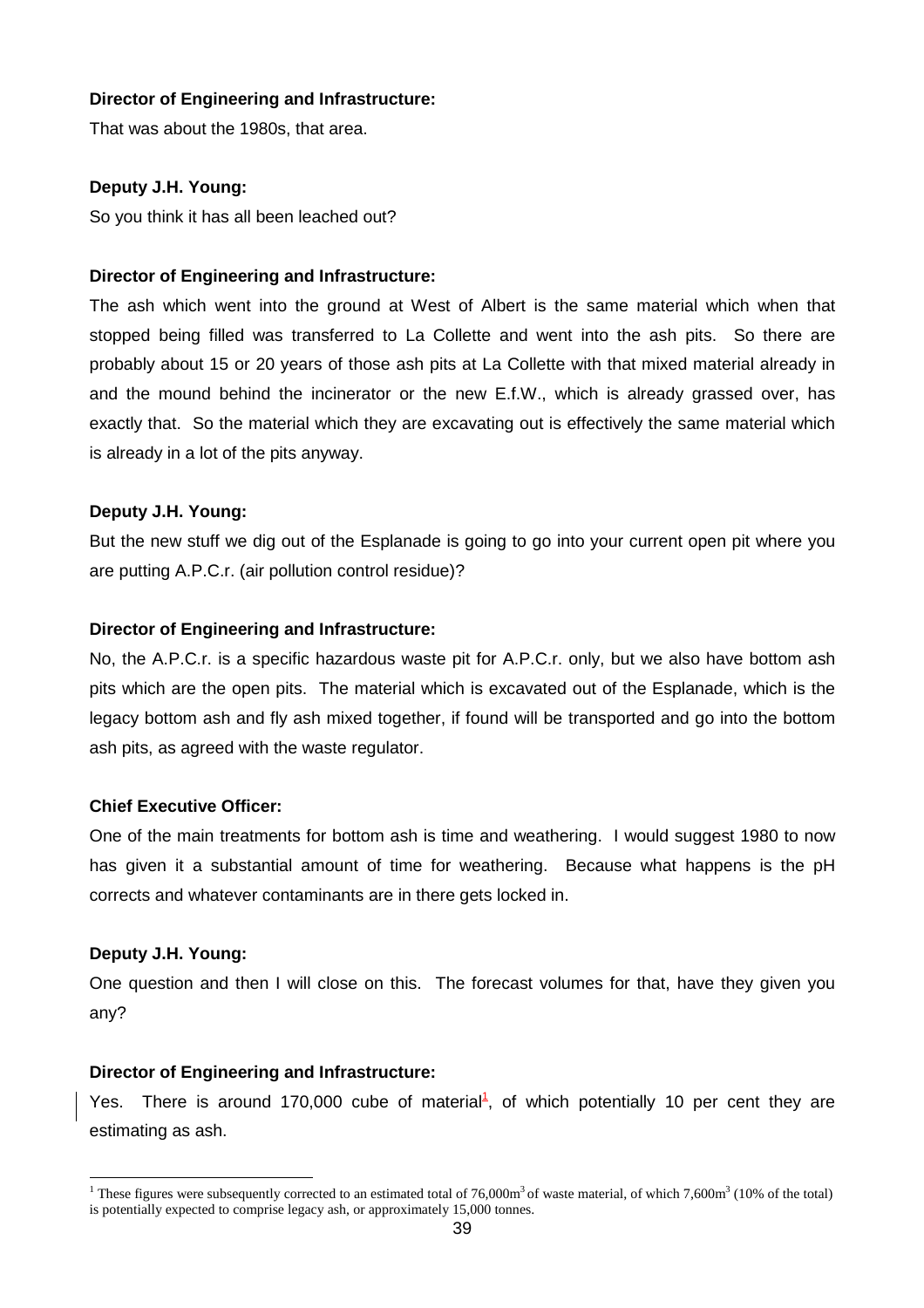# **Deputy J.H. Young:**

So how many tonnes is that?

## **Director of Engineering and Infrastructure:**

Roughly double.

**Deputy J.H. Young:** So 340 tonnes?

**Director of Engineering and Infrastructure:** Thousands.

# **Deputy J.H. Young:**

Sorry, 340,000 tonnes?

#### **Director of Engineering and Infrastructure:**

I am doing that from memory. I might just like the opportunity to come back to you with those, but I am pretty sure it is 170,000 cube.

#### **Deputy J.H. Young:**

We have stocked up how many in there at the moment in the mounds? I am just trying to relate the proportion of extra ash you are going to have to cope with.

#### **Director of Engineering and Infrastructure:**

Right. The current ash pits which we have, for example, the bottom ash pit which takes in the annual outturn from the new incinerator, we are probably talking about ... I think we are getting 12,000 to 15,000 tonnes a year. So we are expecting ...

#### **The Deputy of St. Martin:**

I think on those calculations it cannot be right because the dig-out at West of Albert would then equate to 20 ash pits, which cannot be right.

#### **Chief Executive Officer:**

No, the 170,000 cube is a total amount. Ten per cent is the estimate on ash. So it would be 17,000 cubed, which is 30,000 tonnes.

#### **The Deputy of St. Martin:**

It would be 170 less 10 per cent. What has happened to the 90 per cent?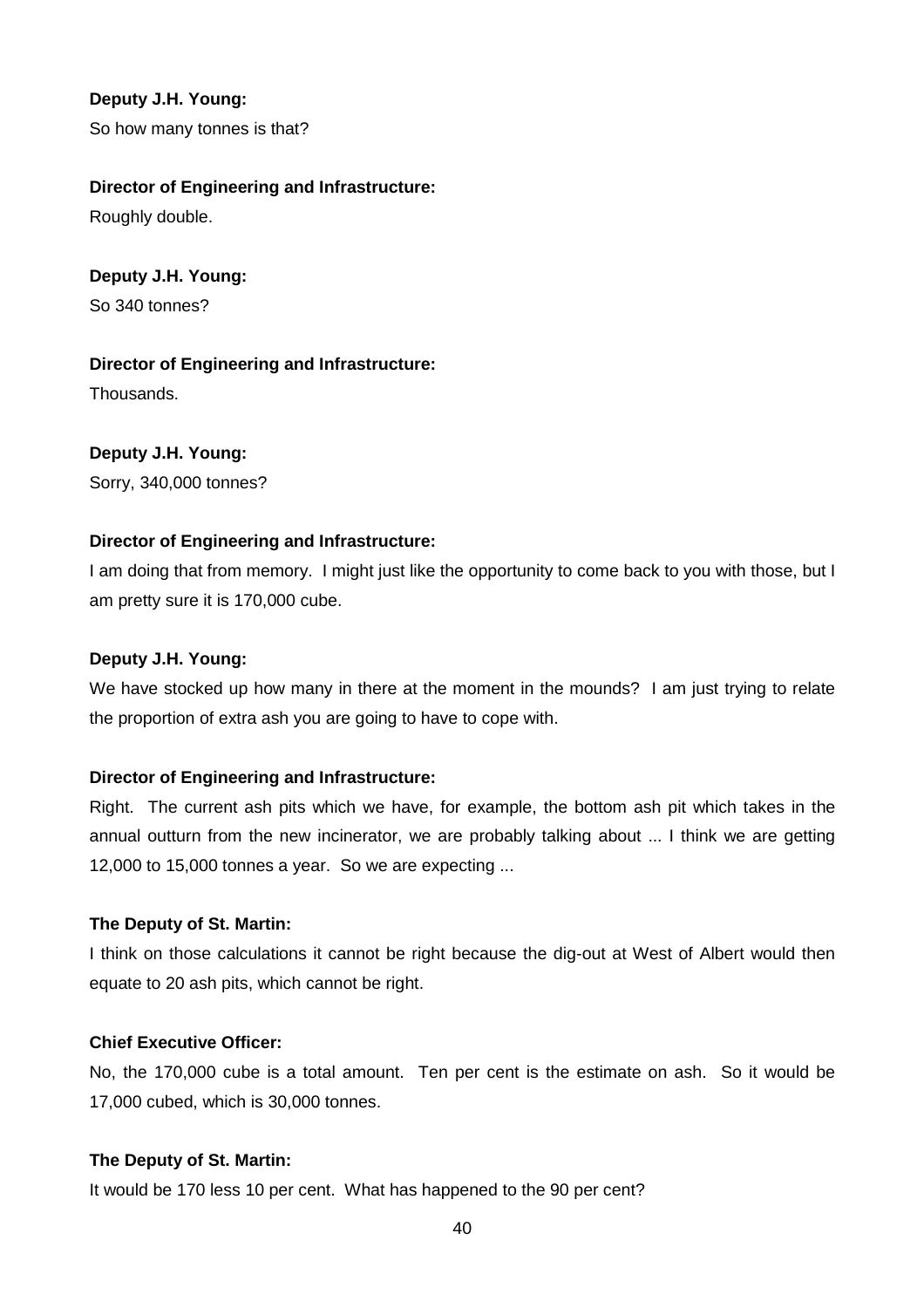That is inert material to excavate. They have a requirement to try and recycle as much as that on site, which they are estimating at 20 per cent, and the remainder of that will come to La Collette for recycling and then any waste will go over to the pit at the end.

#### **The Connétable of St. John:**

That was not an engineered fill, that top end, was it?

#### **Director of Engineering and Infrastructure:**

No, it was not, no.

#### **The Connétable of St. John:**

So we do not know what we are going to get.

#### **The Deputy of St. Martin:**

Getting back to La Collette, we have spoken about an area of concrete for the scrapyard, a potential area of concrete for weathering of bottom ash. The Minister for Planning and Environment may not have a masterplan, but do you chaps have an idea of where things are going so that we are avoiding moving too much stuff around?

#### **Director of Engineering and Infrastructure:**

Yes, we do. We have a masterplan. It has been developed and, as John said, we are just about ready to launch that. The planning application for all of it will be going to Planning in April.

#### **The Deputy of St. Martin:**

So the scrapyard concrete pad is part of a masterplan for the whole area?

#### **Director of Engineering and Infrastructure:**

That is correct. It is our future activities at La Collette. We have a masterplan which is looking forward nought to 10 years. That includes the new scrapyard, the new household recycling centre, new road systems, what we are doing with the bottom ash, the headland, our aggregate recycling, et cetera. That is being pulled together into a presentation, which the Minister will be ready to launch in 2 or 3 weeks' time.

#### **The Deputy of St. Martin:**

What is the current estimate for the whole scheme to be full down there?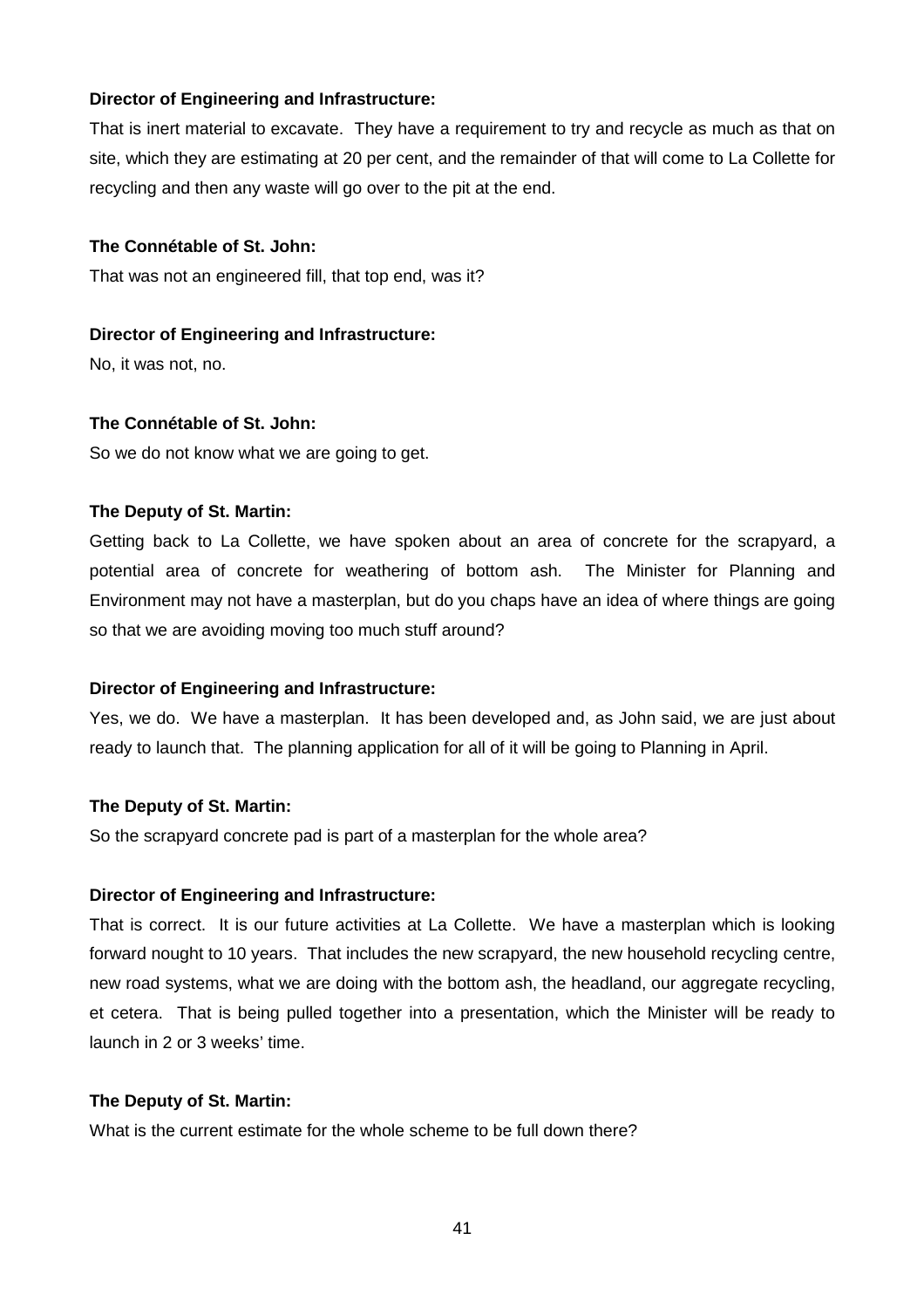Based on our increased recycling rates which we have been doing, and with our tender with our new aggregate recycling contractor - we are looking to increase rates - we are looking at now 10 to 15 years to fill to platform level. Basically, that is to fill everything in. The current Island Plan then shows a super-fill bund or hill in round terms around the edge of the site.

[16:15]

We are currently creating that by putting ash pits and ash mounds down there at the moment. If we decide to export ash, then that site will last significantly longer because we will be able to fill that space with inert material.

# **The Connétable of St. John:**

That ash we might be exporting for road works or whatever, there is no chance of us using any of that ash for making our bunding for the scrapyard or anything?

# **Director of Engineering and Infrastructure:**

If we elect to continue putting ash in what we call cells, we are creating the extremity of those cells with ash anyway. So all we are doing is the ash packs down fairly hard and then we are just putting a small landscape face on it, then we can green it over.

#### **The Connétable of St. John:**

I was just wondering if we could not have mixed it with the concrete as the bed for the new scrapyard as an aggregate.

# **Director of Engineering and Infrastructure:**

It is not the right type of ash for mixing with concrete. There are types of ash which you can use, but that is not the type.

#### **Deputy J.H. Young:**

This super-fill you spoke of, what is the height of that going to be?

# **Director of Engineering and Infrastructure:**

In the current Island Plan there is not a specified height at present.

# **Deputy J.H. Young:**

So the planners have not given you a limit?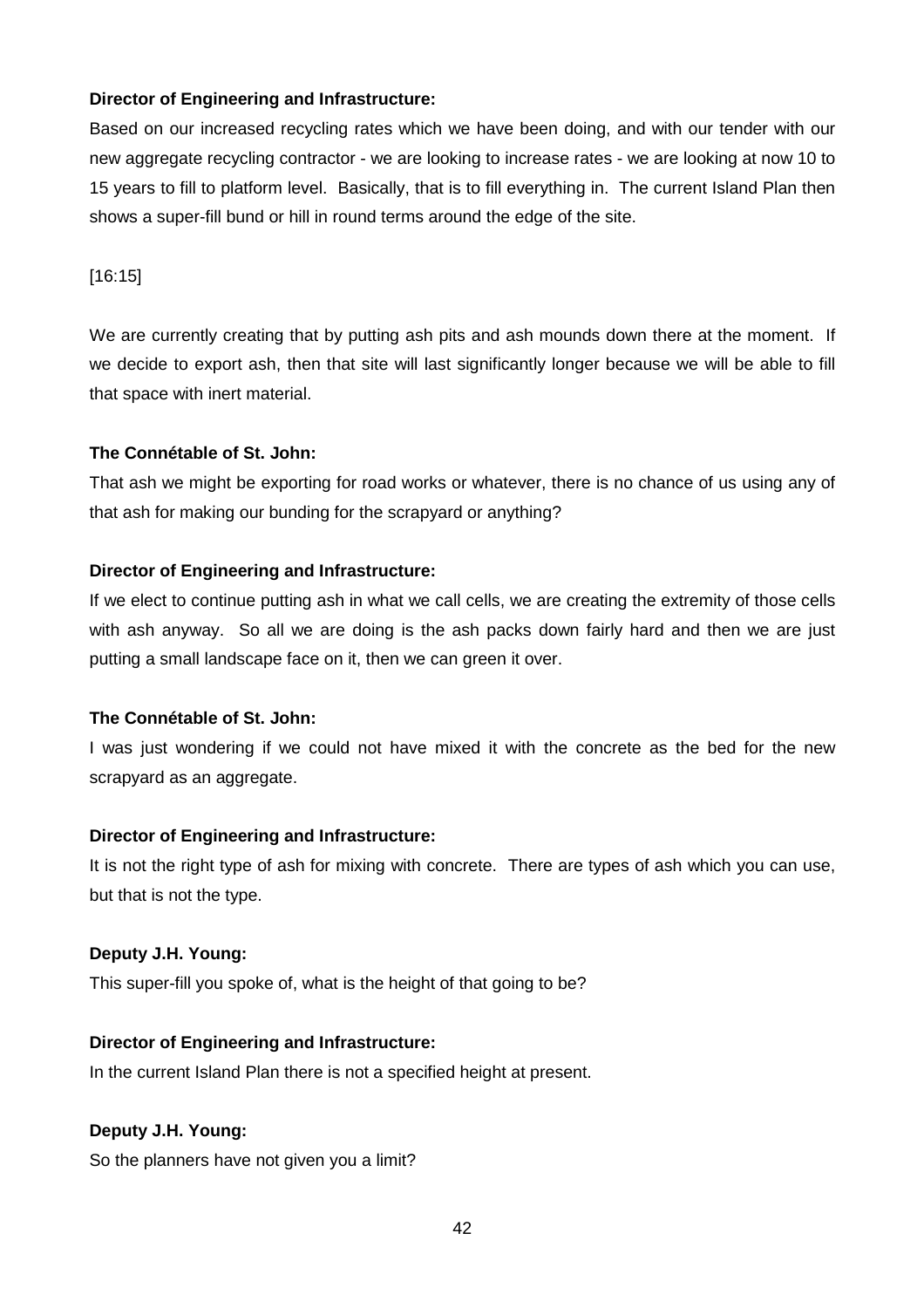No. Once we have finalised our ash strategy in terms of what we are doing with bottom ash, then we will be putting in a planning application, what we call the headland, which is the hill or the super-fill. If we are exporting ash, then that hill need not be so large.

#### **The Deputy of St. Martin:**

Surely we will be better off in the long run to export or to not go to super-fill and use that flat area that we have reclaimed for buildings, car parks, something useful, rather than just a mound full of ash.

#### **Director of Engineering and Infrastructure:**

I think it needs to be remembered that La Collette has this area because of the location of the fuel farms down there. So we will not be able to create houses, et cetera, down there because there is a planning restriction on what can be built there. We already have significant areas of the land already with ash cells on it. All we will be doing is potentially not building that any higher.

#### **The Minister for Transport and Technical Services:**

But I would like to export as much as I can.

#### **Deputy J.H. Young:**

Okay. Well, I think we will move on from that point. I am sure we will come back to it another time. Thank you for that additional information. I would like to move now to the issue of an update on our bus contract. Minister, we have not yet seen any figures from you on the usage that you said to us about a year ago you would let us have. Can you tell us when we might see some figures and give us perhaps a couple of highlights of when we do see the figures what they will show us?

#### **The Minister for Transport and Technical Services:**

Tristen?

#### **Director of Transport:**

Bus revenues were up last year between 3 and 4 per cent and so we have seen a rise in passenger numbers. The like for like figures for January/February this year I think were up 1.1 per cent. Where we have an issue, and I think this is probably what you are referring to, was the aspiration to have an automatic system which would provide punctuality figures and the like. We are still having problems getting the 2 different systems to talk to one another. There is one system which is embedded within the ticket machines on the buses, which records who the driver is, what route the bus is scheduled to travel on, what its departure time is, and the number of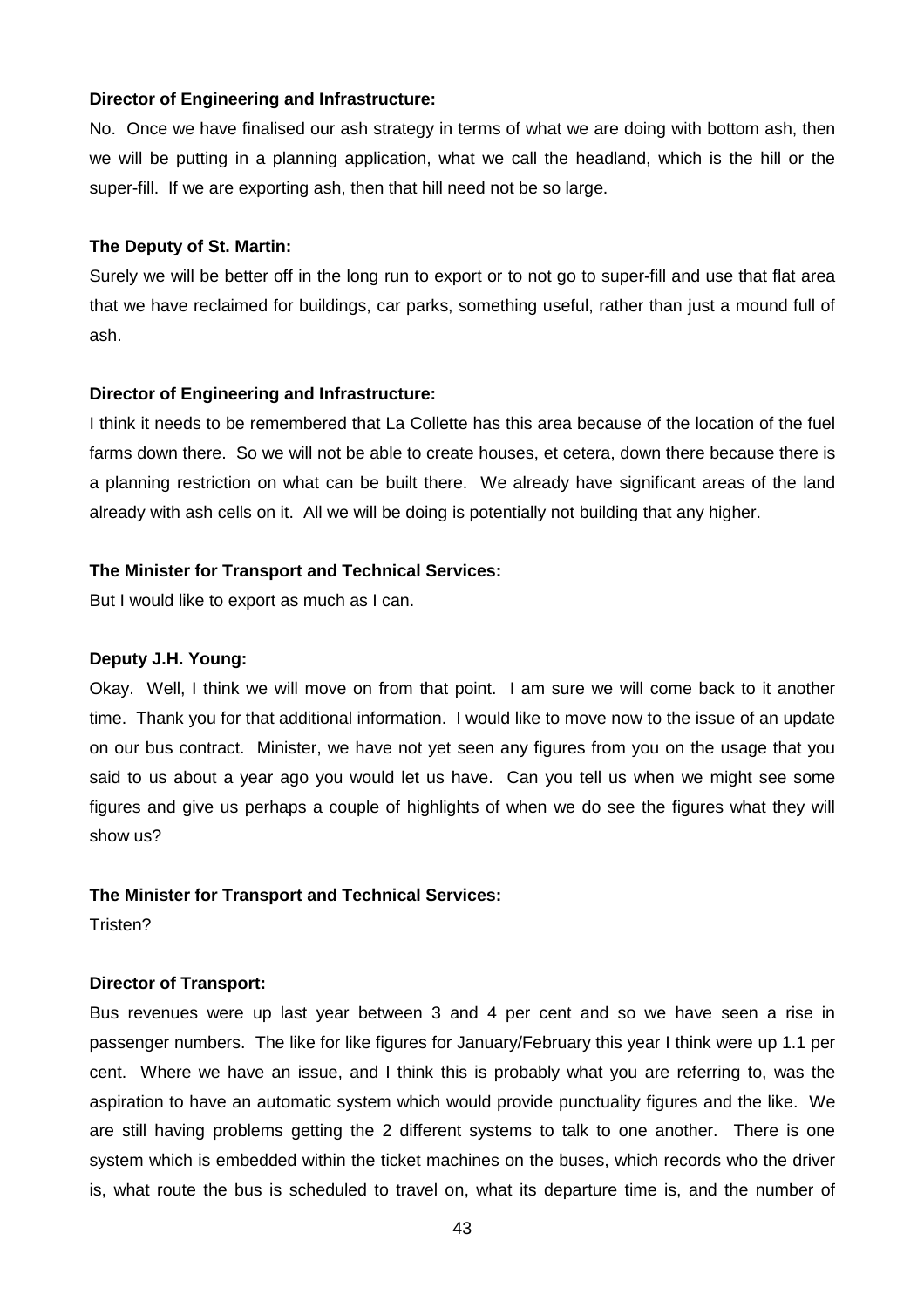people who get on to that actual journey. That is owned by the bus company. Then we have the States' system, which is known as the B.I.C. (bus interface controller) system, which says, using G.P.S. (global positioning system) virtual gateways, where that bus should be at any particular time. We have had difficulty getting the 2 databases to communicate correctly to one another and we have been going through iteration after iteration trying to get down to the root cause. We have solved a lot of the problems and I would say we are about 90 per cent of the way there now, but we have still not come to a conclusion. I would hope we would get there in the next couple of months, but until then we cannot use that data to provide how many buses departed on time. However, we have been keeping manual records and those manual records suggest that in terms of buses leaving the bus station about 97 per cent are leaving on time. Now, those are figures that Liberty Bus keep. We do a manual check on that. We do not get to check a lot of them, but we sample. We are sampling about 2 per cent and our 2 per cent sampling rate verifies that. So there is a useful check there.

#### **Deputy J.H. Young:**

Thank you for that.

#### **Director of Transport:**

Sorry, if you wanted to get more into depth, then we could set up a particular meeting on that with the people who have the technical expertise.

#### **Deputy J.H. Young:**

No, I would like to stick to high level if I can. We went through obviously the traffic crisis this year with the closure of Mount Bingham. Would it be true that that significantly affected the bus company and their performance?

#### **Director of Transport:**

Yes, that definitely would have done, the flooding in the mornings during peak traffic and the like, yes.

#### **The Minister for Transport and Technical Services:**

So flooding, J.E.C. (Jersey Electricity Company), Mount Bingham, it has been pretty challenging.

#### **Director of Transport:**

Yes, there are several things been going on this winter which has been disruptive to the traffic.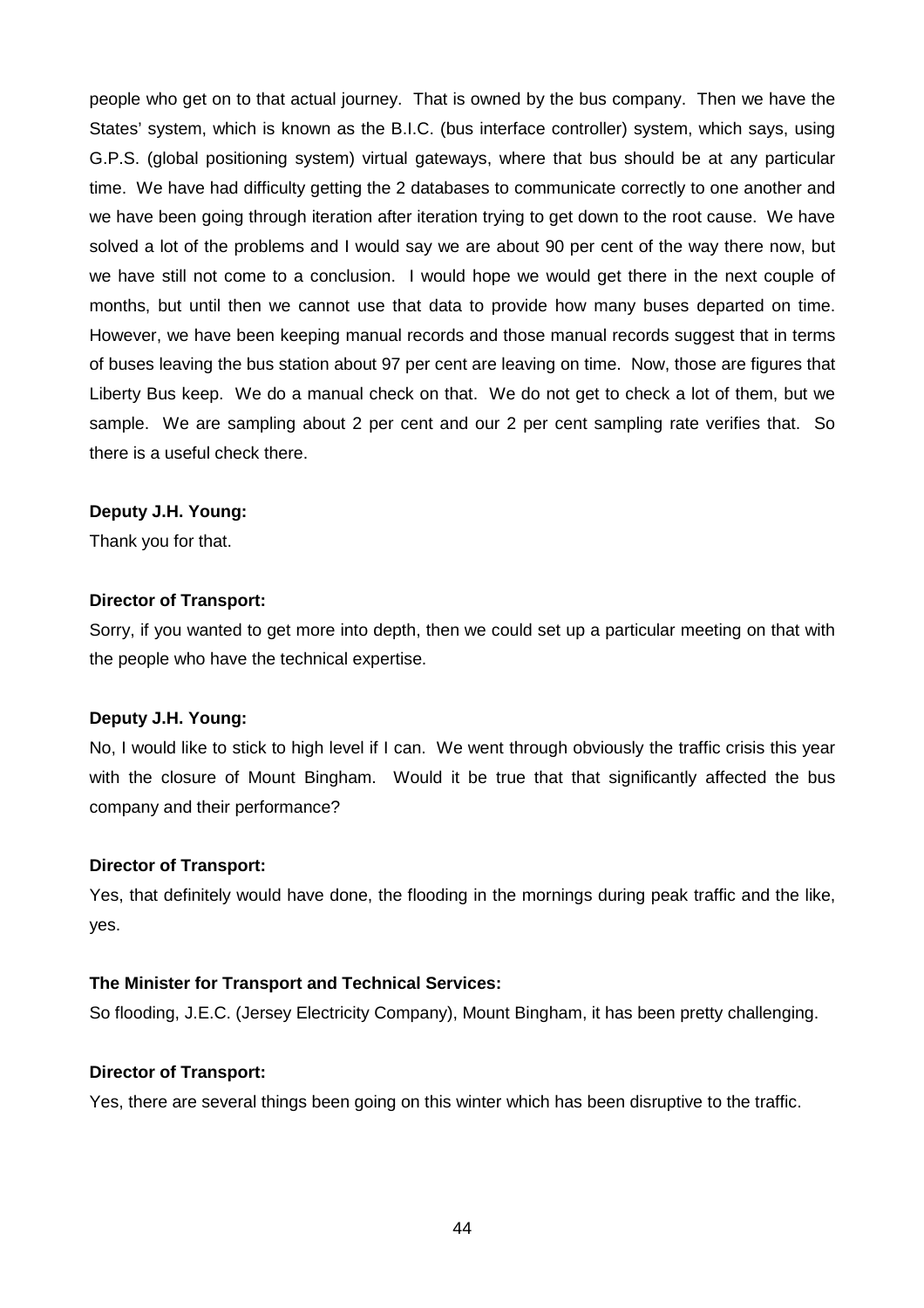#### **Deputy J.H. Young:**

Were you able to take any remediation measures to assist the bus company in getting round some of those crises?

#### **Director of Transport:**

Certainly, in terms of where they are planned events, then we work closely with the bus company in order to look after the customers' interests. So we will insert additional services in a route to ensure that the timetable is maintained. We will run shuttle bus services and the like to move people. We have always done that, but what I would say is that we are becoming increasingly sophisticated in our planning to arrange those types of services during road works and the like. But we can only obviously do that for planned events.

#### **The Deputy of St. Martin:**

If we are becoming more sophisticated in our planning, is it going to be possible to reintroduce buses to the harbour? I see in the last report we had on the Sustainable Transport Policy that in 2009 we had something like 300,000 passengers moved from the harbour presumably into town. While I appreciate 100 per cent the difficulty in coordinating buses and boats arriving, is there any flexibility within the Liberty Bus system which will allow for a bus to arrive 10 minutes after a boat?

#### **Director of Transport:**

Not at present, the issue being that that was proposed as part of the town service. The town service is not funded. Now, the boats come in generally during peak traffic so the buses are fully utilised providing the scheduled service, so we do not have the capacity to run buses down to the terminal. It would be unlikely to cover its own costs so it would require a subsidy and at present we do not have those vehicles available, no.

#### **Deputy J.H. Young:**

So is it a vehicle problem or an operator problem or a money problem?

#### **Director of Transport:**

It is a money problem.

#### **Deputy J.H. Young:**

It is a money problem?

#### **Director of Transport:**

Yes. We have put forward bids in the past for the town service but it has never been considered a priority.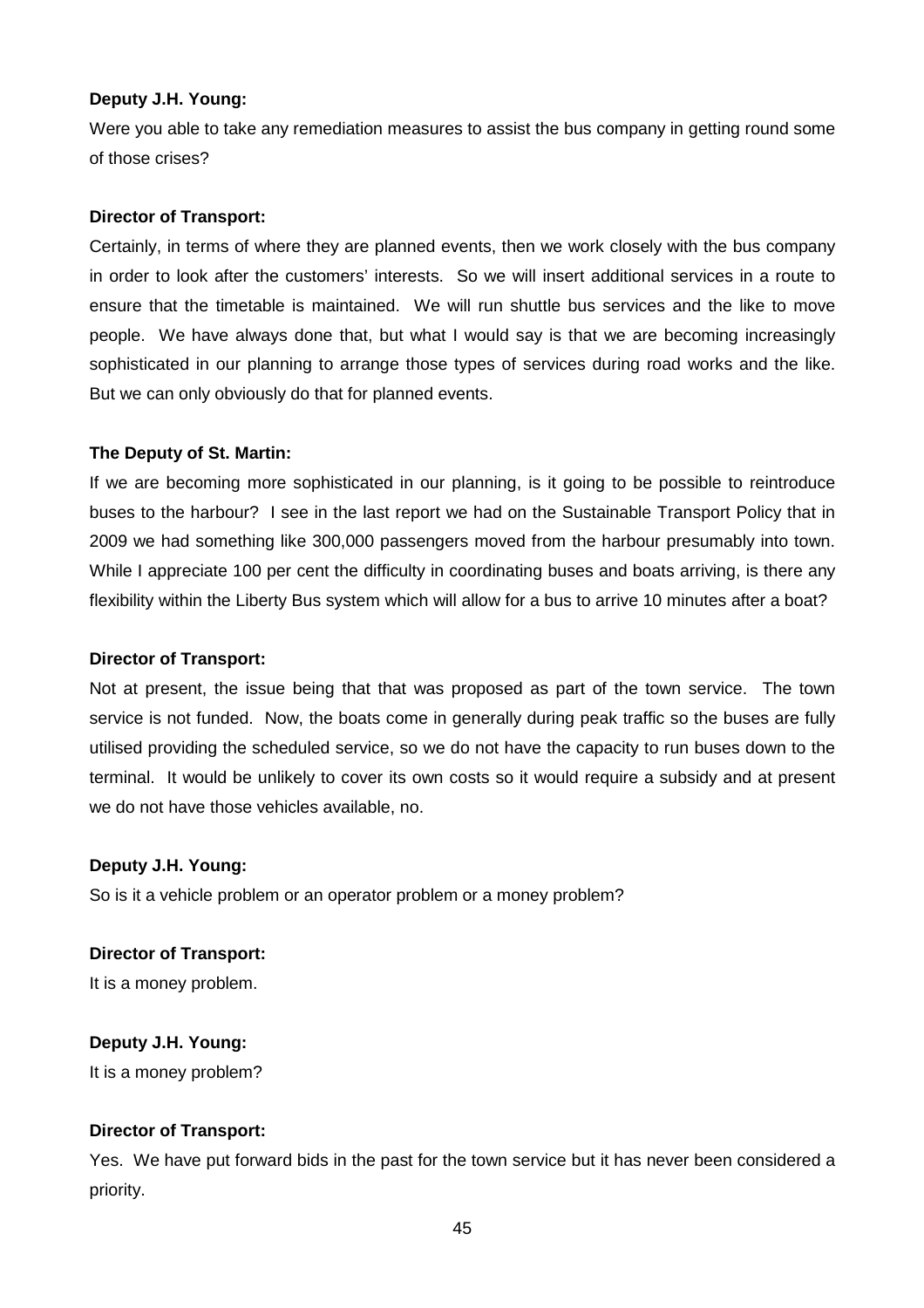#### **Deputy J.H. Young:**

So to be clear, there is a dialogue that has happened with the operator and the operator said: "This will be a loss-making route and we want some money to pay for it"? Is that correct?

# **Director of Transport:**

No, not at all, no. What is being called the town hopper service or the town service, the operator was tasked with coming out with proposals for that and were very happy to do that. However, those proposals are not funded. If we were to run a bus down the harbour, we would have to take a bus off the service to St. John or St. Brelade or wherever.

# **The Connétable of St. John:**

Oh, St. John? **[Laughter]**

# **Director of Transport:**

Just for example.

# **Deputy J.H. Young:**

I am struggling with this because I thought that the bus ridership is going up.

#### **Director of Transport:**

Yes.

#### **Deputy J.H. Young:**

The bus fares have gone up so there is more money coming from ...

#### **Director of Transport:**

Bus fares have stayed the same for 2 years and remain the same if you have a smartcard. So the smartcard penetration has been very successful. We have in the region of 6,000 smartcards out there at the moment. Revenue has increased, you are right, but that additional revenue is going back into the bus service.

#### **Deputy J.H. Young:**

But it is going into the regular services and not into these extras that people are asking for?

#### **Director of Transport:**

I think it is fair to say that, yes, there is not sufficient money to fund those kind of loss-making services, which effectively demand an extra vehicle at peak time. So you are looking at an extra peak vehicle ...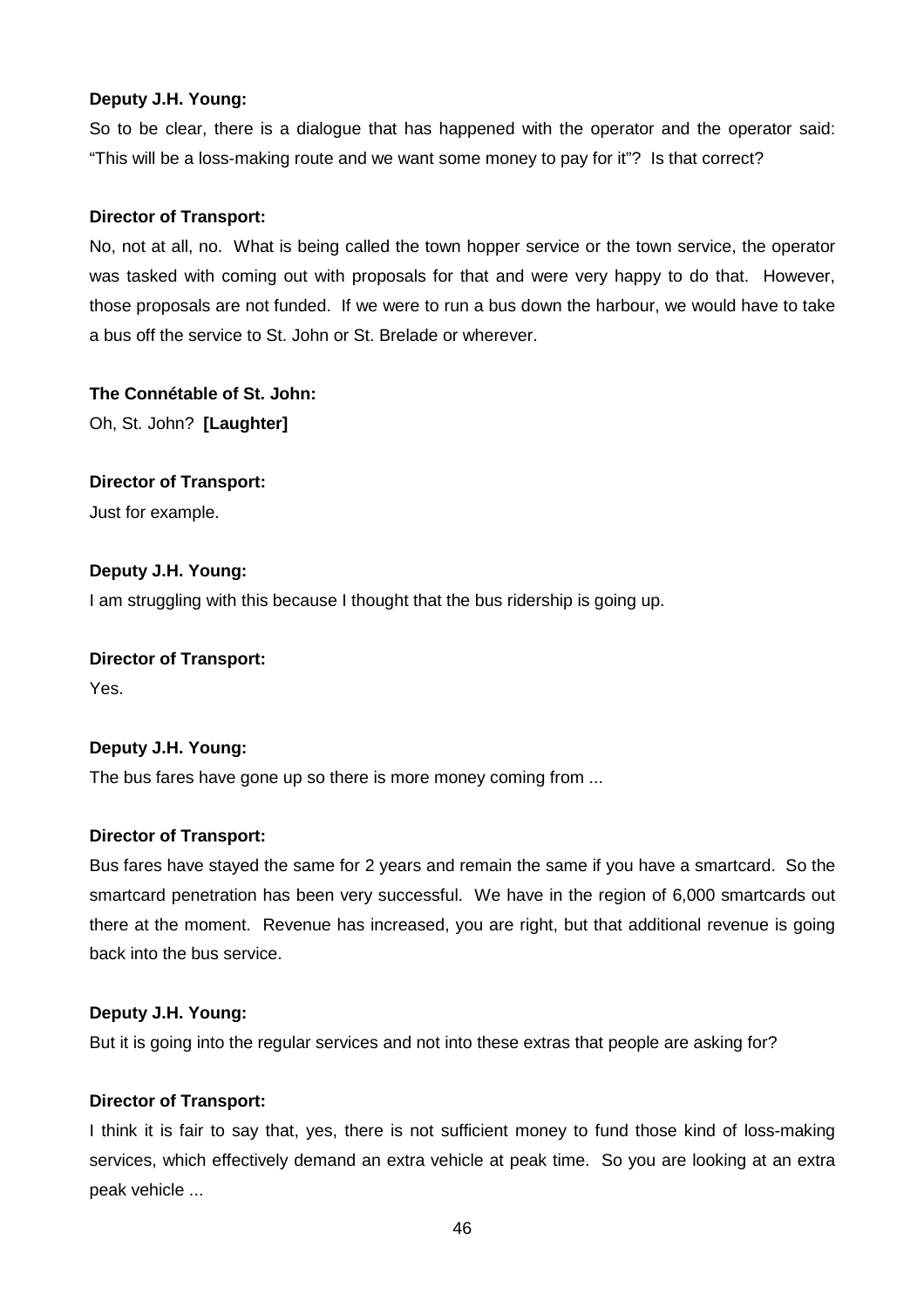#### **Chief Executive Officer:**

What we have, we have a fundamentally different relationship with this contractor, one where we work collaboratively and we work in a way where we never worked with the previous one. That relationship allows us to really prioritise services. The key element is a scheduled service for the people of Jersey and we do not run a tourist service, which is what we used to do. We still have tourist provision with the routes in the summer. We try to expand them into the shoulder months, but the fundamental is to provide a community service which then tries to get more cars off the road. What we try and do is if there is any spare monies we try fundamentally to support other needs and needs which are higher priority; for example, some of the access for vulnerable users and people with disabilities.

#### **Director of Transport:**

With Liberty Bus we are bringing out some proposals but it is for them to launch and that will be happening shortly.

#### **Deputy J.H. Young:**

I think, Phil, you want to get in.

#### **The Connétable of St. John:**

Yes, something you said about the bus service for the people of Jersey. Can you tell me how many dead legs have you got or legs in the Island where people have to walk more than a mile to get to a bus stop? I am thinking of people who live down at Handois Reservoir. Their closest bus stop is either Carrefour Selous, St. John's Church or the North Exchange. That is just one area. I know of other areas within my own Parish. We have all these dead areas and you made a comment or a statement there that the bus service is for the people of Jersey, not for the visitors. Can we have a service?

#### **Chief Executive Officer:**

Well, can I just say your service now is far better than it used to be?

#### **The Connétable of St. John:**

I am not disputing that, but there are still many areas which do not have it.

#### **Chief Executive Officer:**

But it is still not enough for you. Now, there is a cut-off line where there are people, I am sorry, who live in places which it is not cost effective or appropriate to run buses to those areas. Now, that is the tough love that you have to do because we cannot have a blanket service for everybody.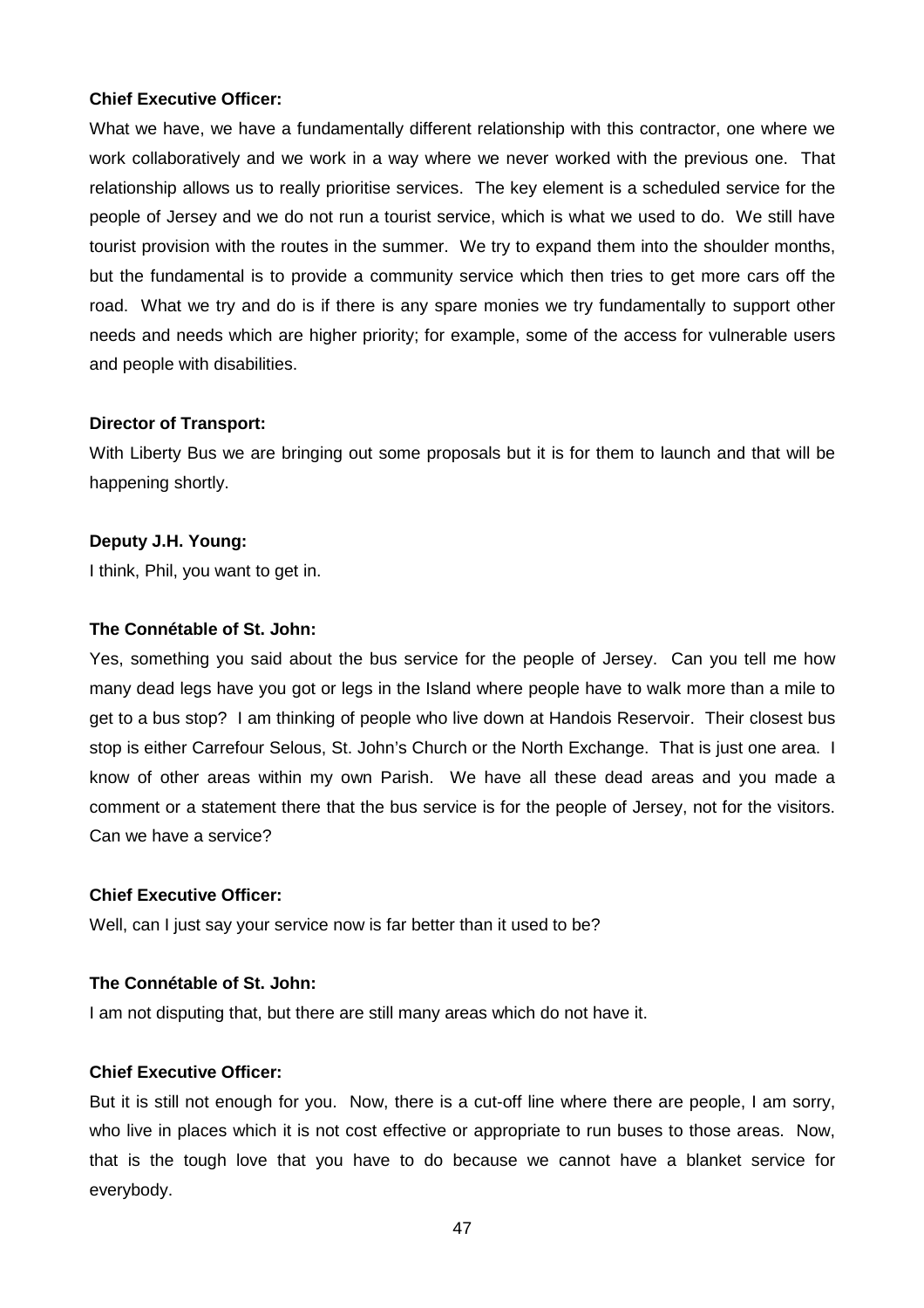# **The Connétable of St. John:**

So we cannot have running water for the water mains. We cannot have a bus.

#### **Chief Executive Officer:**

But those are the choices that people make, though, are they not?

## **The Connétable of St. John:**

No, we put a bus service in to replace another bus service, which was going to improve the quality of life for the people of Jersey, not for the tourists. Therefore, can everybody who pays their taxes ... and all these people pay taxes, whether it is through G.S.T. (Goods and Services Tax) or whatever. They must be entitled to have a bus service, not have an 83 year-old woman having to walk with 2 shopping bags over a mile to a bus stop. It is totally unacceptable.

# **The Minister for Transport and Technical Services:**

It is work that is ongoing and what has happened in the bus service in the last year has been phenomenal and it is work that is ongoing.

# **The Connétable of St. John:**

Yes, it is fine if you are on the south to west corridor. We see buses every quarter of an hour or 20 minutes and an abundance of them, and yet other parts of the Island do not have any at all.

# **Chief Executive Officer:**

But is the responsibility not for the Parishes perhaps to have some form of community bus service which then could feed into the normal bus service?

#### **The Connétable of St. John:**

But you are trying to put the responsibility, C.E.O. (Chief Executive Officer) ...

#### **Chief Executive Officer:**

But there is a point where Government cannot ...

# **The Connétable of St. John:**

... on the Parishes.

#### **Chief Executive Officer:**

No, I am saying it is a partnership and we should be working as a team, not criticising each other when we have put lots of money in and lots of effort.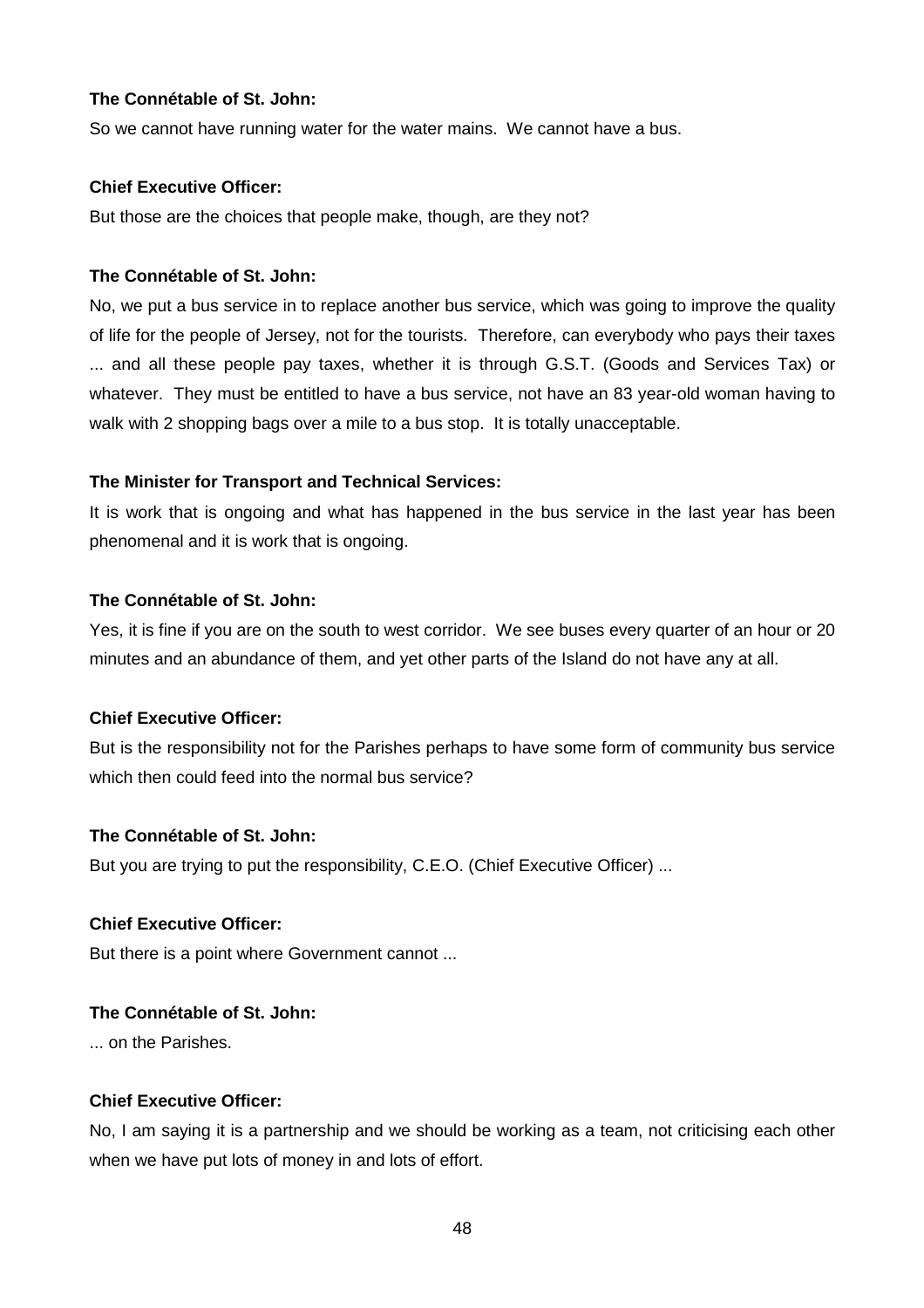#### **Deputy J.H. Young:**

Let us take a pause.

#### **Director of Transport:**

Can I just interject, if that is okay? What I would say is that Liberty Bus does engage in an extensive consultation in advance of every timetable change. They try to judge where the public good is. Now, it is no secret that the bus services that run along the south coast, number 1 and number 15, are effectively the cash cow of the service who subsidise all of the other routes to areas that would never make any money out in the countryside. Because we are lucky enough to have a social enterprise which is not for profit, they recycle that money. So they go out to the Parish meetings and they ask parishioners what they want. Within the resource that is available with them, which is limited, they do their best to distribute that evenly and they are willing to try innovative things that have not been tried before. However, what you are saying about some locations where it is very unlikely to have a normal scheduled bus service because of the number of people, there are potentially other solutions. Now, Liberty Bus will be bringing forward some proposals later on this year about that, but I would not want to steal their thunder by making that announcement now.

#### **The Connétable of St. John:**

Can I stop you there? Four weeks ago 2 temporary bus stops were put in between St. John's Church and Carrefour Selous. I have been requesting from the Minister and from the Chief Officer when these bus stops are going to be used. If they are not going to be used, remove the sign because I get the phone calls. I am the one who gets stopped in the street: "We have temporary bus stop signs gone up. Can I have some information?" I have been asking for the information and it has not come.

#### **Director of Transport:**

I received a request this morning regarding that and I have responded to it. Those temporary bus stops are to fill in a gap between bus stops for the school bus route so students do not have to walk too far, and they will be ...

#### **The Connétable of St. John:**

Children do not have to walk too far, yet 85 year-old women have to walk too far.

#### **Director of Transport:**

The school buses follow a fundamentally different type of network to the scheduled service where the school buses go round and try to get people as close as they can to their homes. The scheduled bus service is not designed like that and nor would it be efficient if it was.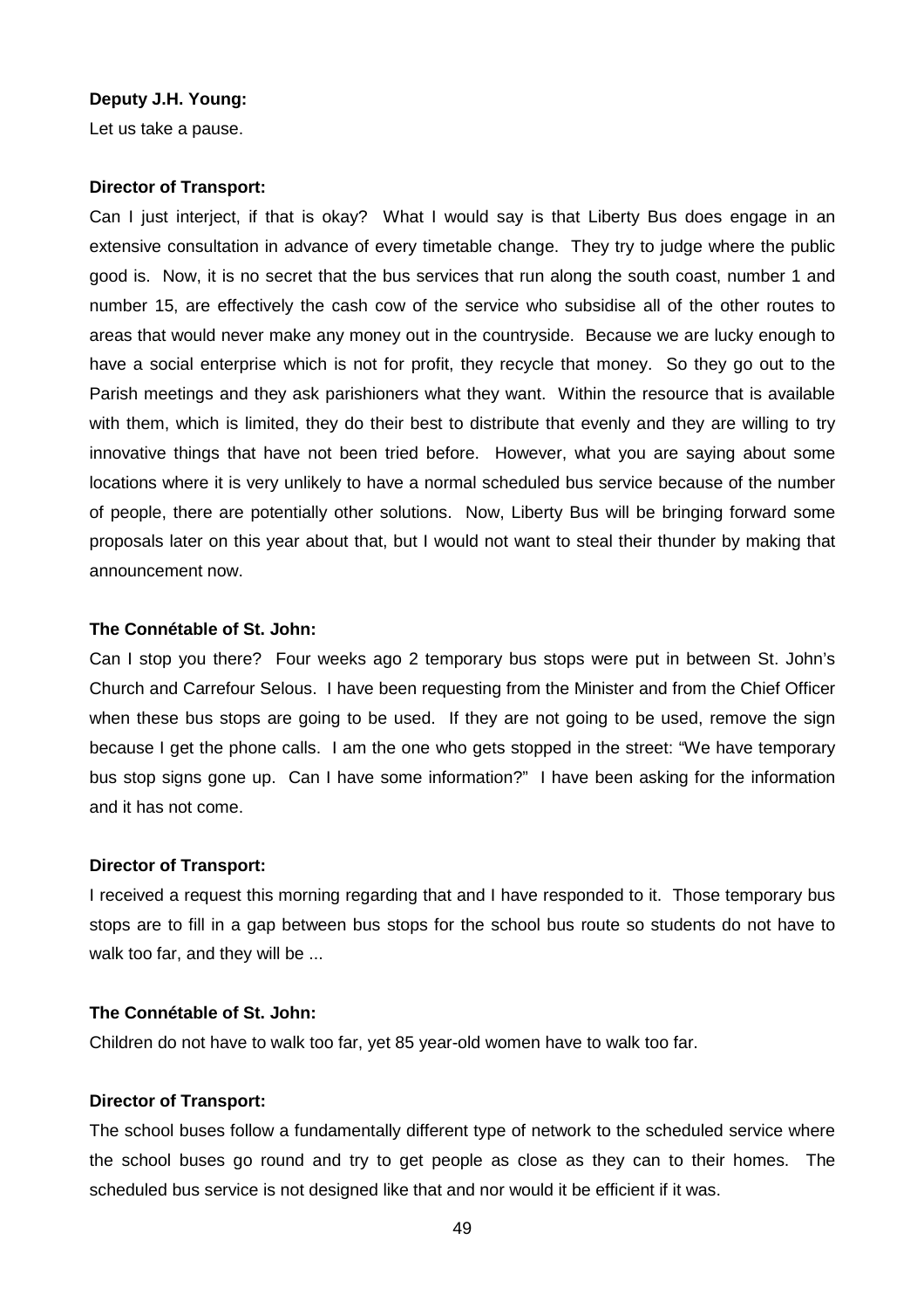# **Deputy J.H. Young:**

I may be being radical but is there anything to stop a school bus picking up an 84 year-old lady if they are going to these temporary bus stops?

# **Chief Executive Officer:**

If she wants to go to a school, yes.

[16:30]

# **Deputy J.H. Young:**

Well, no, they go past buildings. They are going past other premises.

# **Director of Transport:**

It is discussions that we have had in passing. It is a school bus. There are safeguarding issues. However, if you change it from being a school bus to being a scheduled bus service and you allow anyone to catch it, the trouble is it does go to schools. It does not go ...

# **Deputy J.H. Young:**

Right, I accept the safeguarding issues.

# **Chief Executive Officer:**

We have capacity issues on the bus as well.

# **Chief Executive Officer:**

Obviously, a lot of discussions are involved. What is the structure you have for having those discussions where you make those priority decisions?

# **Chief Executive Officer:**

I think Tristen had it right; it is what gives us the most public good. We are working with a contractor who is a social enterprise as their fundamental D.N.A., as it is within our organisation. So if the best social good is to provide a bus service for more vulnerable people in the community in the country Parishes, we will do that. If it is to provide for the social good better facilities for the ports, then that is ...

# **Deputy J.H. Young:**

Okay. Who makes those decisions?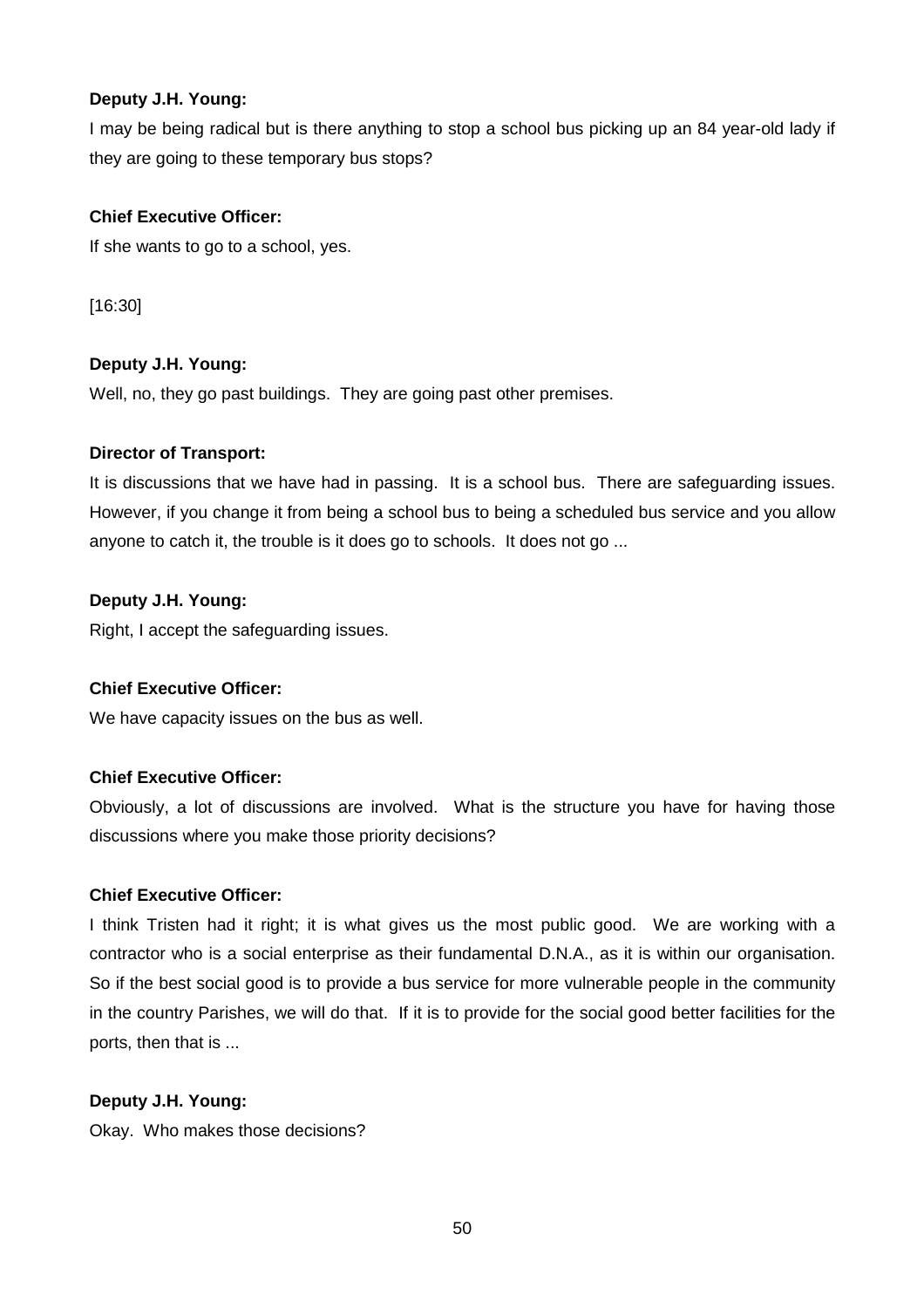# **Chief Executive Officer:**

We will advise ...

# **Deputy J.H. Young:**

Who is "we", sorry? Sorry, Minister, who is we? Who makes the priority decision?

# **Chief Executive Officer:**

It is a partnership with the contractor and the Minister and ourselves.

# **Deputy J.H. Young:**

Right. So you have a process where you meet and make those decisions?

# **Director of Transport:**

Yes, there is a public consultation. We receive responses, then our officers work with Liberty Bus to agree between them what will provide most good, and then that is presented to the Minister.

# **Deputy J.H. Young:**

You have had public consultation, you have had some ideas, and you are telling us there is going to be some new stuff coming out from the bus company?

#### **Director of Transport:**

Yes. Certainly, we are out to consultation. We have done the consultation in terms of the Parish Hall meetings, but we are now out to the more public consultation on the spring timetable where we are proposing to increase the bus service to certain tourist amenities early on in the season. Then as soon as that is finished we will start our consultation on the summer timetable where we are going to be doing our best to take out some of the quirkiness of the St. John service and also looking at increasing the frequencies elsewhere in the Island.

# **Deputy J.H. Young:**

So the message should be: "Respond to the consultation. Do not just think: 'Oh, here we are, here is the summertime. It is all right'. Look at it and put your views forward." That is what you are saying?

#### **Director of Transport:**

Yes.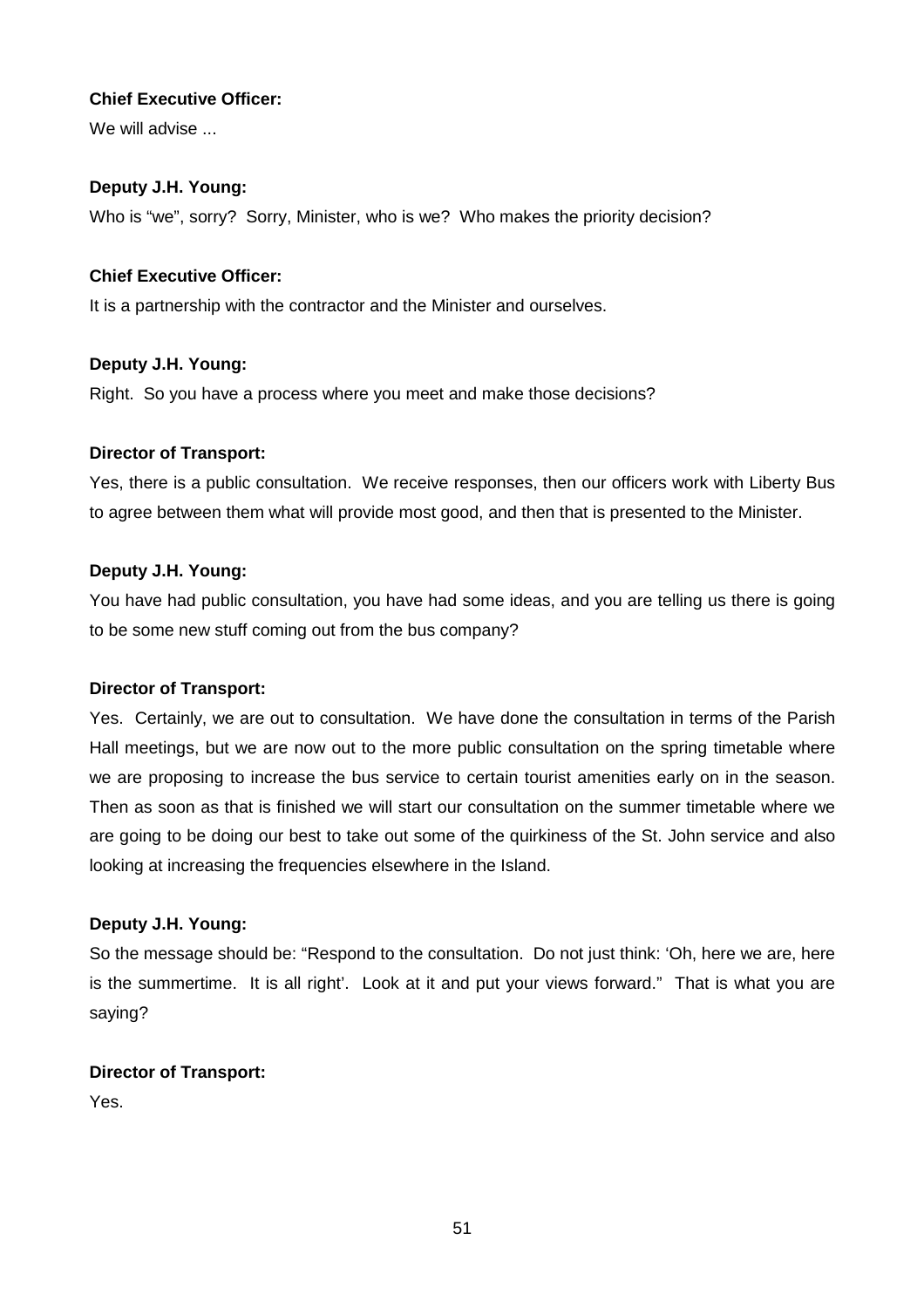#### **The Connétable of St. John:**

So you are telling us now different from the C.E.O. because he was saying the bus service is primarily for the people of Jersey, not the tourists. Now you are telling us you are putting the summer timetable in for the tourists.

#### **Chief Executive Officer:**

Just let us put this in perspective. The original J.M.T. (Jersey Motor Transport) service was for tourism and what we have tried to do is ... and even the Connex service was predominantly a tourist timetable. So you could not get a bus at 7.30 in the morning in Jersey into town. We have fundamentally changed that. Now, we completely support the tourist industry, but the previous J.M.T. and Connex was all about tourism and buses were not able to get people out to destinations. We still provide that function, but the main function is to support the transport strategy.

#### **Director of Transport:**

What we have done is establish a core community network. That core community network service level gets increased as the summer season comes on in order to make sure that the important amenities for tourism and the like are also serviced.

#### **Deputy J.H. Young:**

Steve, do you want to get in?

#### **The Deputy of St. Martin:**

I just have 2 questions. The first one is to do with smartcards. We are trying to become eGovernment and have a paperless society. Why do we still need to have a ticket printed out every time we swipe the card?

#### **Director of Transport:**

It has 2 aspects associated with it. The first one is to ensure that if anyone has a complaint they have the details of the journey available to them and that the bus company if that complaint is raised can get all the details of the driver, the route, the time and everything else from it. The other part of it is in order to ensure that we record the right passenger numbers so that people do not get in the habit of going past and not quite swiping on correctly because you would not have that record whether the money has been taken from the e-ticket or not.

#### **The Deputy of St. Martin:**

How do they cope in London without paper then?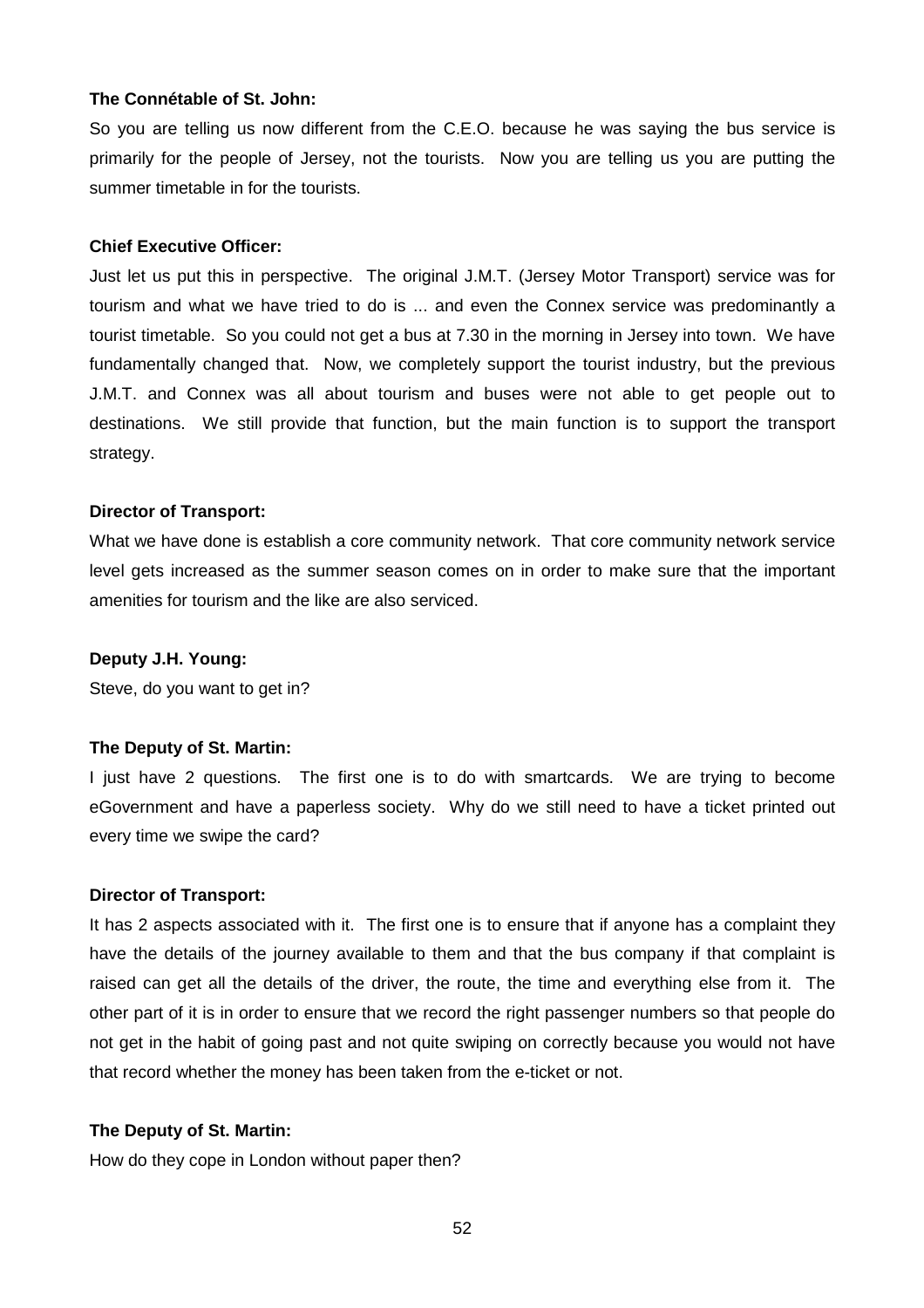## **Director of Transport:**

That is tap on, tap off. It is a slightly different system.

#### **The Deputy of St. Martin:**

Why is that not what we have?

#### **Director of Transport:**

That is more costly and more complex than is required for our network. I think what we have here is a good compromise.

#### **The Deputy of St. Martin:**

Okay. The other question is: if we have these smartcards, when are we going to get to a situation where you put your card against the machine and the machine calculates how far you are away from the station so reduces your cost the closer you get to Liberation Station? Because if there is one thing that I think annoys people it is the fact that you pay X pound 50 if you are 4 miles away; you get 2 miles closer to town and you are still paying the same amount of money for half the journey. I think what I am trying to say is technology is moving on and we do not seem to be following as fast as we could be.

#### **Director of Transport:**

No. There are different views of this. Some people say that it should be a flat rate for anybody in the Island; it is only a small place. Other people, as you say, say there should be an escalating charge depending on how far you travel. The intention is to collect the data which the smart ticketing will allow us to collect and then do a review of the tariff structures. That will be ultimately for Liberty Bus to come forward with proposals to the Minister.

#### **The Deputy of St. Martin:**

So the computers on board are calculating how many people get on at each stop and how far they are travelling?

#### **Director of Transport:**

Yes.

#### **The Deputy of St. Martin:**

So we have the information, we are just not using it to charge them?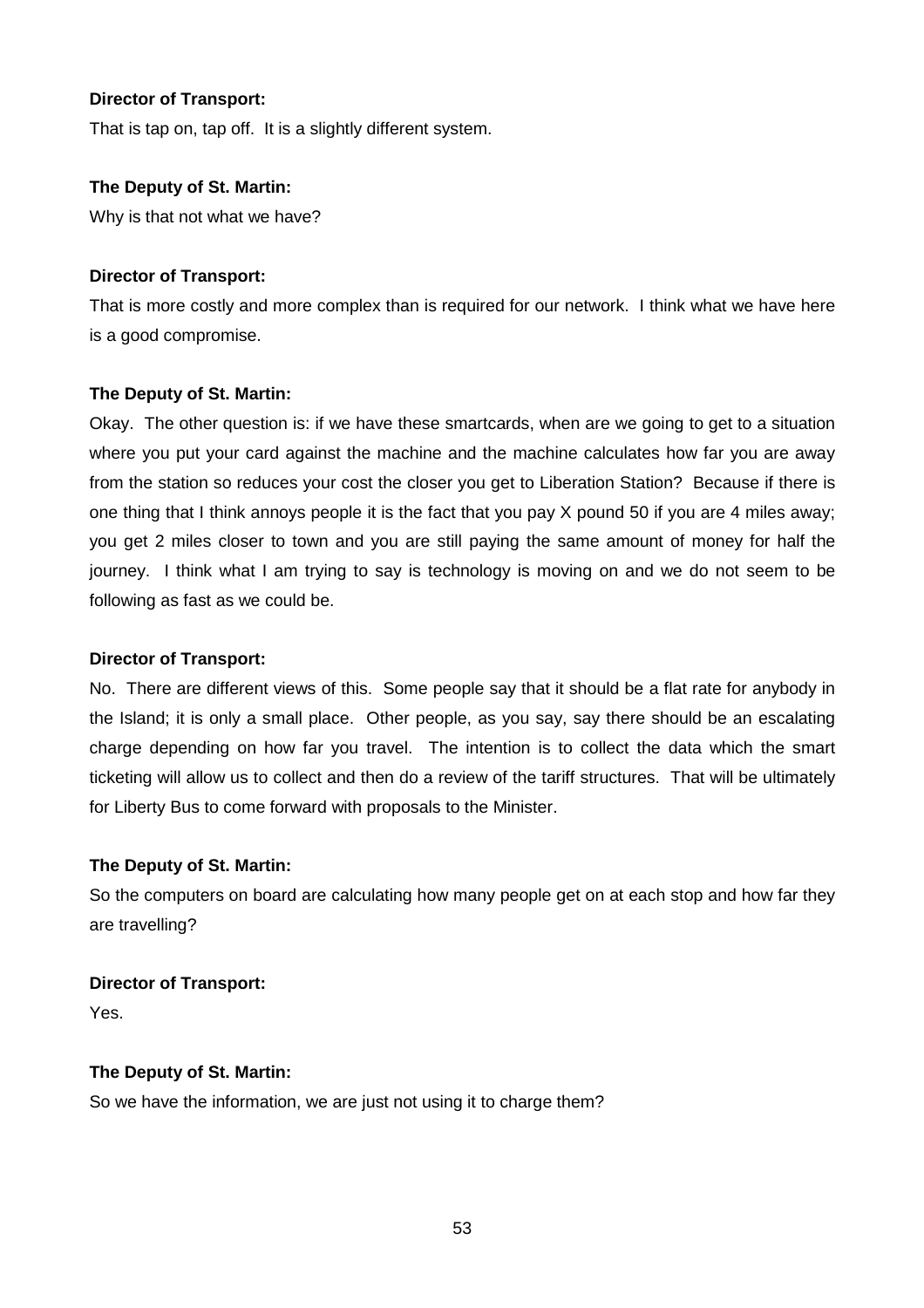#### **Director of Transport:**

We are starting to get it now. We have 3,000 student cards in circulation and 3,000 adult commuter type passes in circulation now.

# **Deputy J.H. Young:**

So when will we expect the fare review? Obviously, that question came up in the States. I think, Minister, you gave a commitment there would be this review to deal with the point made by Deputy Luce. When can we expect that review to happen?

# **The Minister for Transport and Technical Services:**

As soon as we can extract the information obviously with Liberty Bus.

# **Deputy J.H. Young:**

When will that he?

#### **Director of Transport:**

I think it would probably be at the end of the summer season. We will start working towards the new year, something like that.

#### **Deputy J.H. Young:**

So for 2015?

# **Director of Transport:**

Probably, I would imagine. I cannot make that commitment for Liberty Bus but ...

# **Deputy J.H. Young:**

There is a prospect that if Liberty Bus were to co-operate with that we could see a fare revision in 2015?

#### **Director of Transport:**

Ultimately, because of the way the contract is structured, where they take the commercial risk, it is for them to put forward the proposals which they think will best serve their customers and their business.

# **Deputy J.H. Young:**

One final question: they did tell us as a not-for-profit organisation they had the opportunity to put money back into the service. Have they made any announcements on that yet?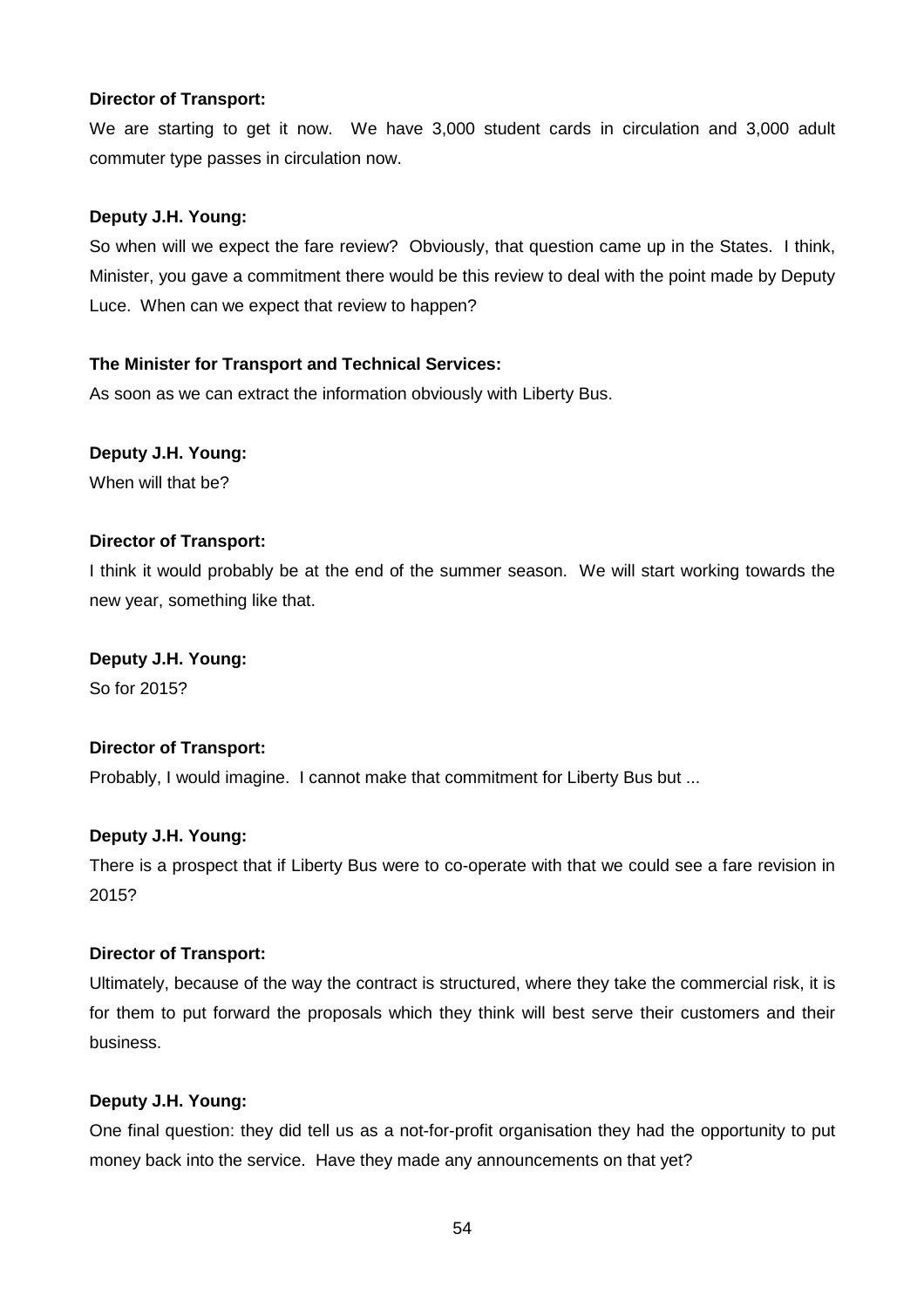#### **Director of Transport:**

That is what I am trying very hard not to ...

## **Deputy J.H. Young:**

Well, we will not take their thunder but watch this space, is that your answer, Minister?

#### **Director of Transport:**

Yes.

# **The Minister for Transport and Technical Services:**

Yes.

# **Deputy J.H. Young:**

Now, I think we will move now to sewage treatment works. Phil is going to ...

### **The Connétable of St. John:**

The sewage works, how is that progressing, the work going on down there?

# **Assistant Director Drainage Infrastructure Group:**

In terms of the work at the moment on site, some site clearance operations are going on. You have heard about the E.f.W. demolition. The clinical waste incinerator project, we were hoping to get that tendered in May. This is for moving the clinical waste incinerator down to La Collette. That is due to be tendered in May and completed by the middle of next year, moved. The household recycling centre we have already spoken about; moving to La Collette I think the middle of next year?

#### **Director of Engineering and Infrastructure:**

It should be moved by the middle of next year, yes.

#### **Assistant Director Drainage Infrastructure Group:**

At the moment the other works we are looking at are doing are rationalisation of existing services down there because some of them need to move as part of the new building. The records are quite poor on our own site for services down at Bellozanne so we are pulling all that information together. So at the moment it is all preparation work.

# **The Connétable of St. John:**

Right, okay. Expanding slightly, your sewage treatment, et cetera, your outlying pumping stations, I note again this year we have a 4-inch main on Rue du Bechet up to St. John's main road yet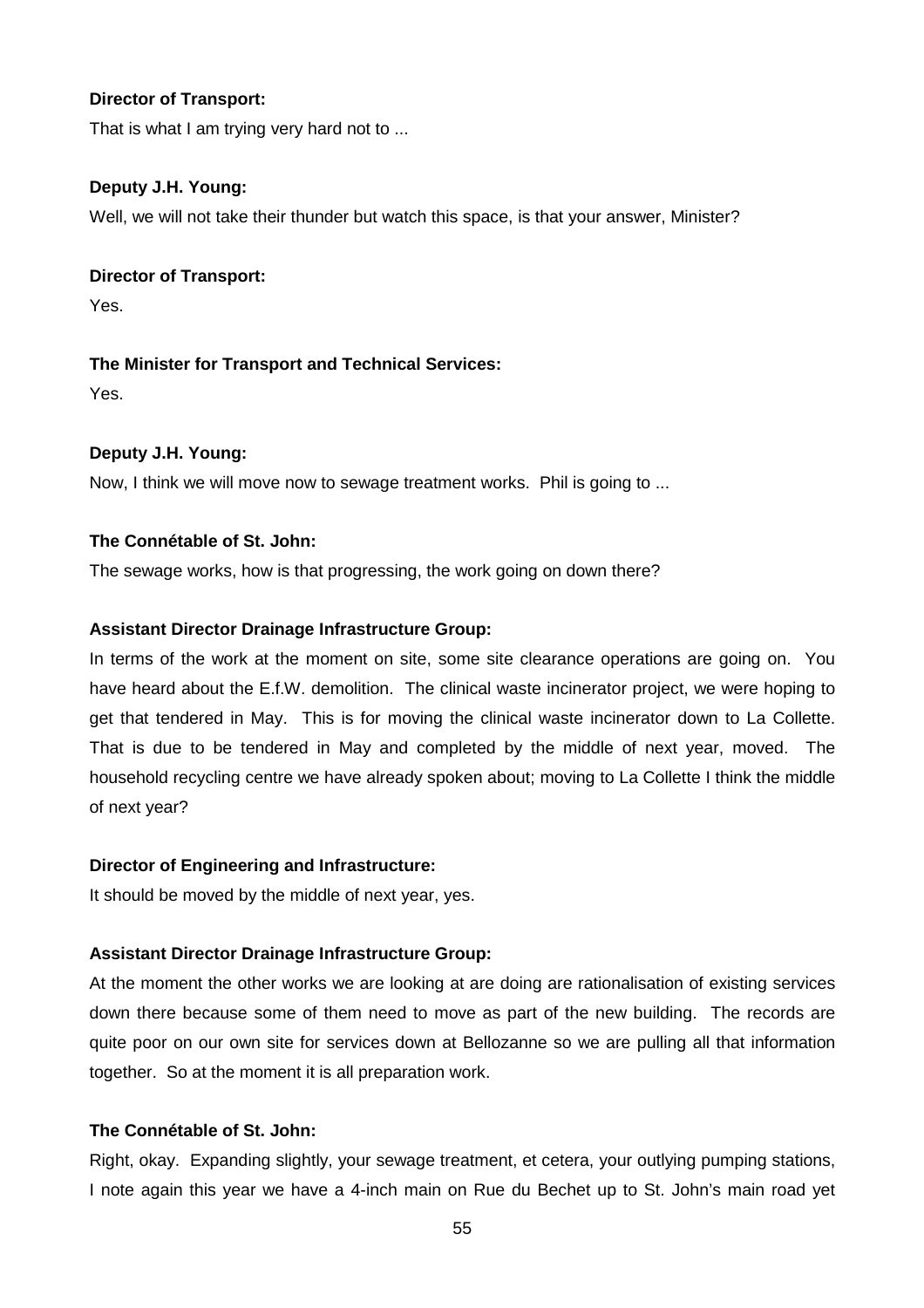again. Obviously we have the same problem with the hydraulic situation within the network. In fact, they have even been to my place checking drains, et cetera. Can you update on that, please?

#### **Assistant Director Drainage Infrastructure Group:**

Yes, that is a major piece of work for us at the moment with infiltration. This is surface water getting on to the foul drainage network. Basically, every time it rains we get pumping stations that are overloaded and cannot cope and so we have tankers on them, or in the case of the pumping station you are talking about we have to lay an additional pumping main. Now, with the wet weather we have had this winter perversely it has given us an ideal opportunity to get survey teams out there and identify where a lot of this water is coming from. We have done quite a bit of work on our own network in terms of the public side of the roads and the fields, but we have also taken this opportunity as well to investigate some of the private properties, quite a lot of private properties actually, and we are finding that that is where a lot of the water is coming from. So we are starting to address those issues as well now in terms of looking to get these private residences to get their own drainage systems sorted out. A lot of them have surface water connections on the foul.

#### **The Connétable of St. John:**

Right, okay. Your pumping stations down at the bottom end at Bellozanne, are they coping all right with everything you are pushing down there considering that ...

#### **Assistant Director Drainage Infrastructure Group:**

The one at First Tower?

#### **The Connétable of St. John:**

First Tower, sorry.

#### **Assistant Director Drainage Infrastructure Group:**

Yes, it pumps at maximum capacity and anything they cannot cope with spills to ...

# **The Connétable of St. John:**

Oh, right. Okay, fine.

#### **The Deputy of St. Martin:**

Minister, where are we with timescales and dates for debates on the new liquid waste plant?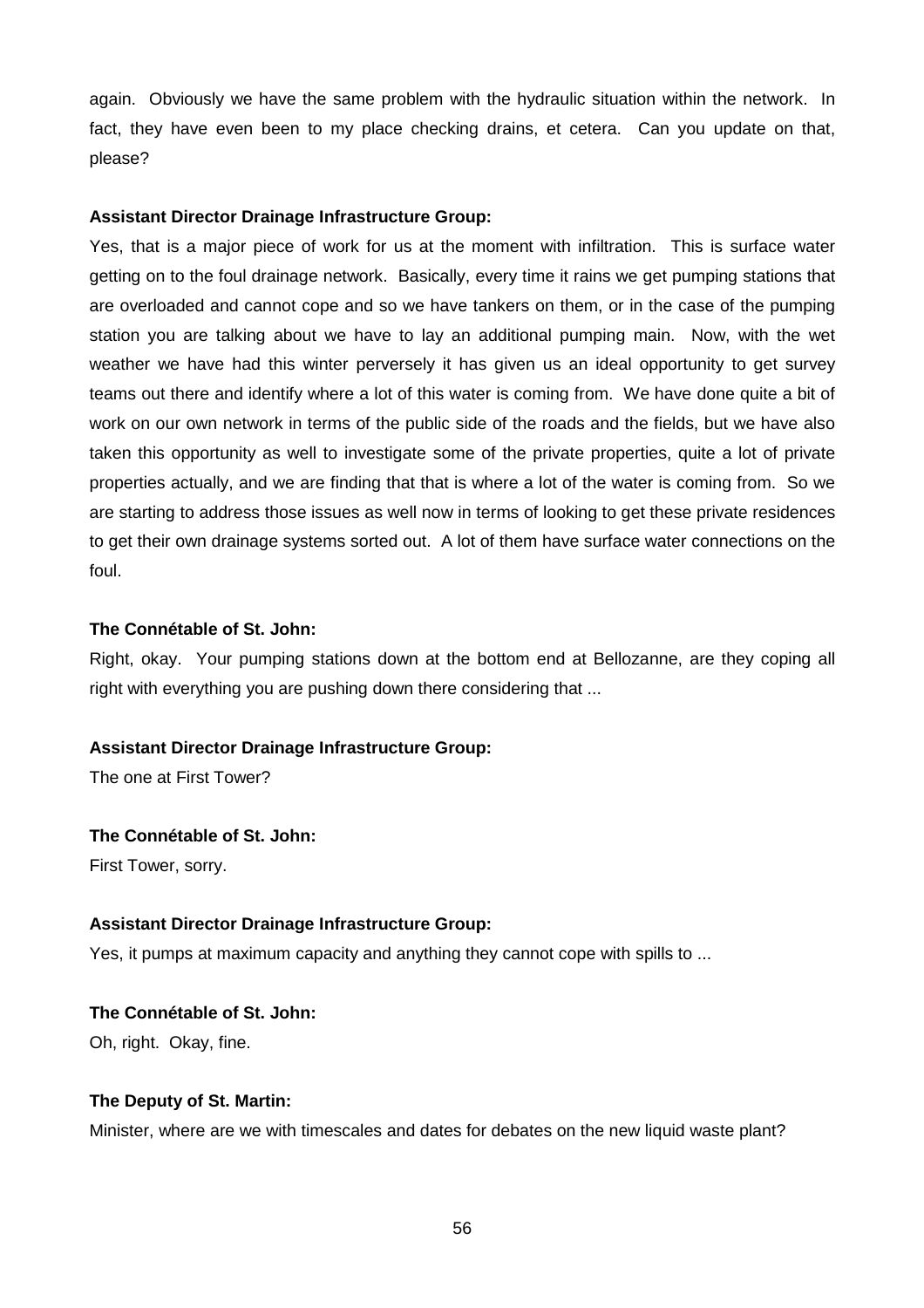# **Chief Executive Officer:**

We lodge tomorrow.

# **The Deputy of St. Martin:**

That gives us a debate in 6 weeks' time.

# **Chief Executive Officer:**

In theory, yes. We are aiming at 28th April but it is subject to your review.

# **The Deputy of St. Martin:**

You will allow us enough time for proper scrutiny, will you not?

# **Chief Executive Officer:**

It is completely within your rights, is it not? It is your right to pull in anything you like.

# **Deputy J.H. Young:**

So you have lodged the proposition to seek States approval to your liquid waste strategy?

# **Chief Executive Officer:**

That will be lodged tomorrow, yes.

# **Deputy J.H. Young:**

Timescale, when are you aiming, if all goes to your plan, to start work?

# **Assistant Director Drainage Infrastructure Group:**

Actual construction work will ...

# **The Deputy of St. Martin:**

It is ongoing, is it not? This is part of the work we are doing at the moment.

# **Assistant Director Drainage Infrastructure Group:**

Yes, there is preliminary work.

# **Chief Executive Officer:**

The sludge base, too, is sort of a precursor to it, the work that Steve has talked about, the £10 million we have this year of clinical waste and some of the site-clearing activities. With States approval, 2015 is predominantly the site services, the other elements of the work, and then 2016 is the major contract, is where we are planning hopefully with a 2-year build time. So it is on quick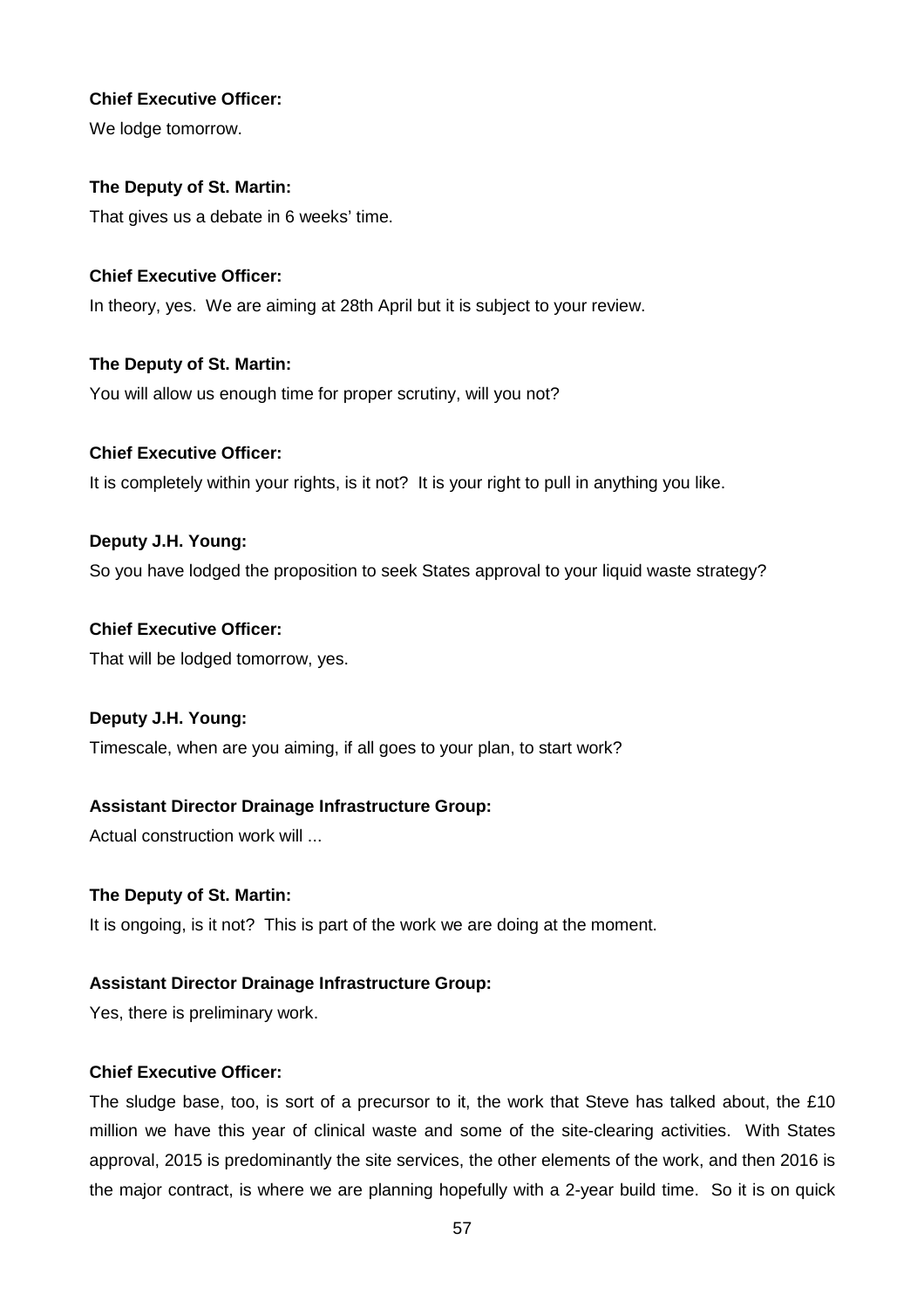order, really. It does not sound it, but the time burns very quickly. We have spent a lot of time on the design and the optimisation of the design.

# **The Deputy of St. Martin:**

All things being equal, we are looking at 2018 then, are we?

# **Chief Executive Officer:**

Yes.

# **Assistant Director Drainage Infrastructure Group:**

Probably 2019 by the time it is commissioned.

# **The Deputy of St. Martin:**

So it is still 5 years away?

# **Chief Executive Officer:**

Yes.

# **Deputy J.H. Young:**

Just remind us what your population assumption is for that project?

# **Assistant Director Drainage Infrastructure Group:**

At the moment, the population design is working on connected population, which includes tourism visitors, of 118,000 for 2035. But clearly obviously that is still up for debate. Any changes in policy will be taken account of when we do the final design.

#### **Deputy J.H. Young:**

Okay.

# **Chief Executive Officer:**

One of the big benefits of the new layout and one of the things we have insisted on is it is future proof in terms of it can grow bigger or even smaller depending on the population of the Island because that is the main driver for the sewage treatment works.

# **Deputy J.H. Young:**

What is the estimated lifetime of the plant?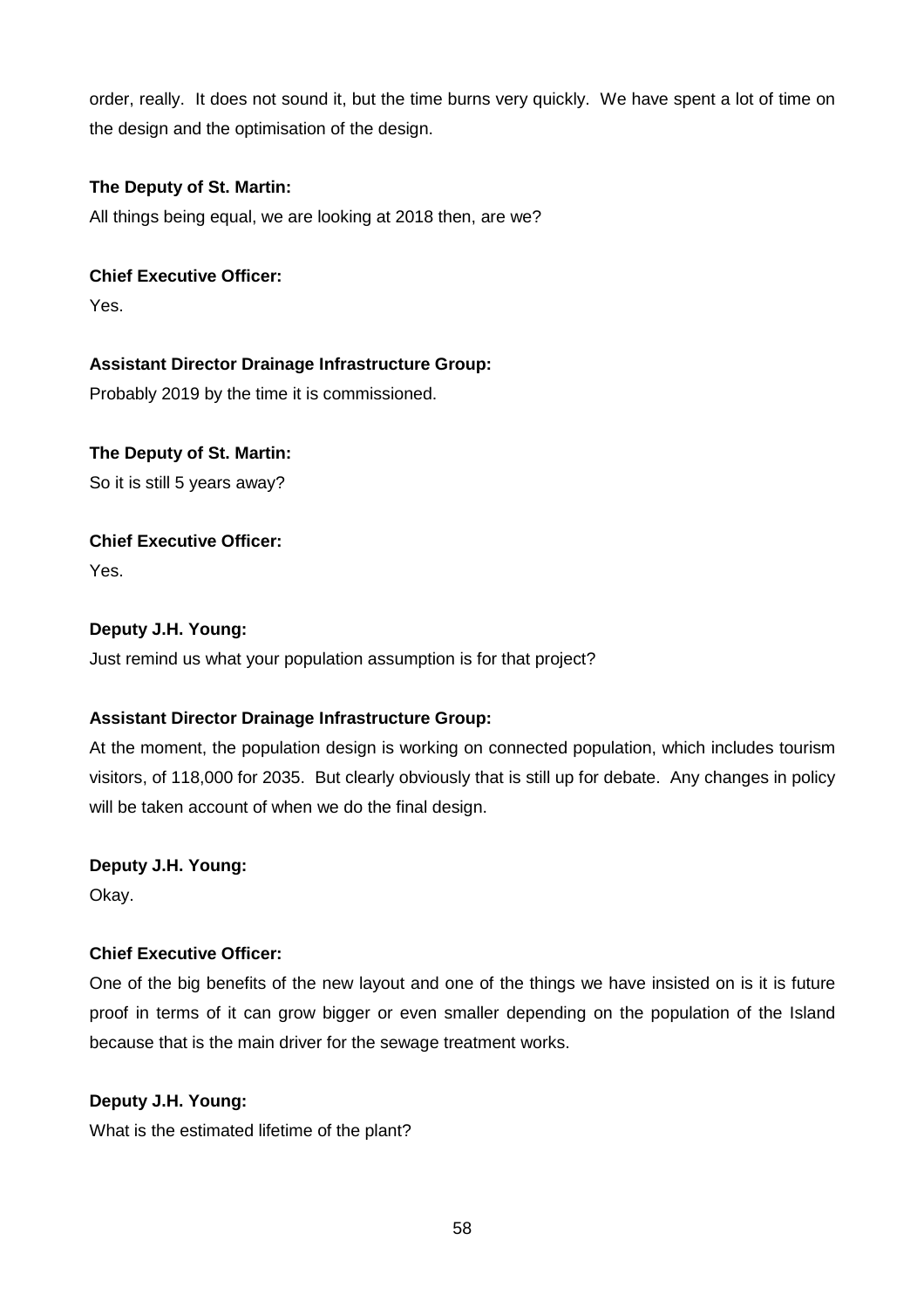#### **Chief Executive Officer:**

Well, the previous one has lasted 50-odd years.

## **Deputy J.H. Young:**

Well, design life then.

# **Chief Executive Officer:**

It is a really difficult one. The mechanical and electrical equipment has a 25-year life on it at maximum, sometimes 15 years. Inlet screens, for example, you are looking to get 15 years out of them because it is a very high intensity area and very high wear. The primary tanks and the civil structures will last 50, 100 years even, if ...

**Deputy J.H. Young:** But the old one lasted 50 years?

**Chief Executive Officer:** That is right, yes, and the old ...

**Deputy J.H. Young:** You kept it going?

#### **Chief Executive Officer:**

The old structures are in good nick, they are just in the wrong place with the wrong hydraulic gradient.

#### **The Deputy of St. Martin:**

I just have an associated subject. We mentioned again moving the household recycling down to La Collette in order to start this work, which is fine. But back to La Collette again, Minister, do we have any plans to relocate all the rest of our bad neighbours to La Collette? It seems like a fantastic opportunity to put a lot of our waste recycling, all those similar industries, together. Of course, I am thinking specifically of skips. We are going to have the scrapyard there, household recycling, we are going to have green waste; everything is going to go to La Collette where it is easily managed close by and what have you. Surely that is the obvious place for skips?

#### **The Minister for Transport and Technical Services:**

We do not really have the capacity to have all the skip companies down there.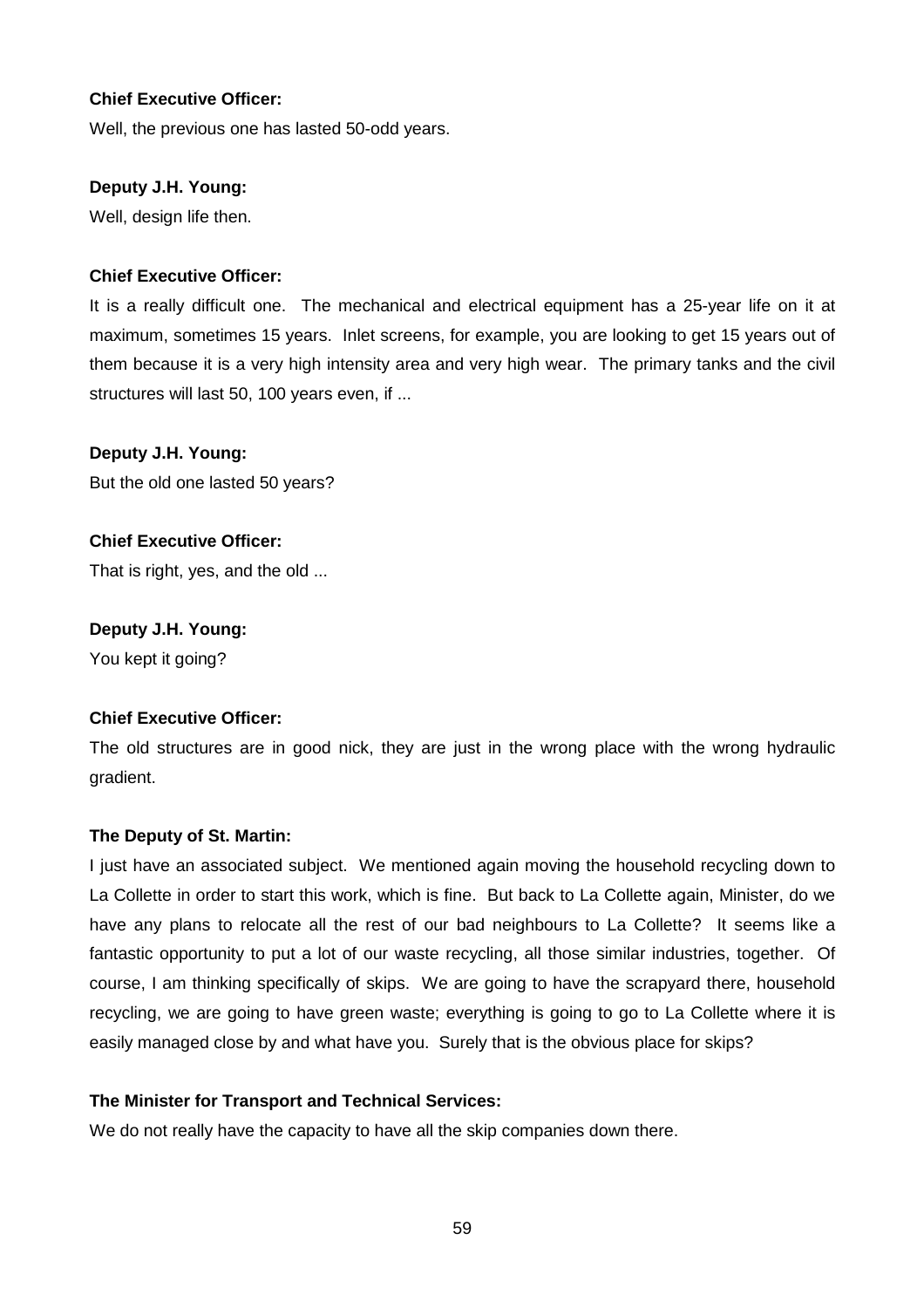If I could just answer part of that, currently our immediate plans for relocating the activities we have spoken about only just about fit on the operational areas of land we have with it. So we are aiming to have the sites ready, which requires continual filling, by the end of this year. We will then start construction and we have no other areas of land until we fill more. So we are right on top of ourselves there. As we continue to fill, which I mentioned earlier is now at a slower rate because of our increased recycling, we will increase other operational areas or increase other areas of land which could be used for operational uses. Skips or moving other recycling activities there is a possibility, but they are all predicated by the limits on planning.

#### **The Deputy of St. Martin:**

Given what you are saying, super-fill is something we need to try and avoid at all costs then?

[16:45]

#### **Director of Engineering and Infrastructure:**

It is a balance point. If you want to move more activities down there, then you do not really want to super-fill.

#### **The Deputy of St. Martin:**

Well, on the basis that there is a hazardous problem with the fuel farm, we cannot have large numbers of the general public down there, it would seem like it is going to be an industrial centre, which would make a lot of sense. If you are going to try and move all your nastier, smellier, noisier light industry down there, which would appear to make sense, the last thing you want to be doing is saying: "We cannot put it there because we are going to super-fill that site and cover it in grass."

#### **Director of Engineering and Infrastructure:**

The super-filling over and above what we are doing in and around the ash cells will not start for at least 10 years. We are predicting 10 to 15 years of filling just up to the platform level, filling in what is within the original reclamation site.

#### **The Deputy of St. Martin:**

But that is if you find it acceptable to go up as high as we are at the moment. To some people that is not really what we should be doing either.

#### **Director of Engineering and Infrastructure:**

The 10 to 15 years is to fill up to the top of the rock armour at the moment, just to fill to what we call the platform level.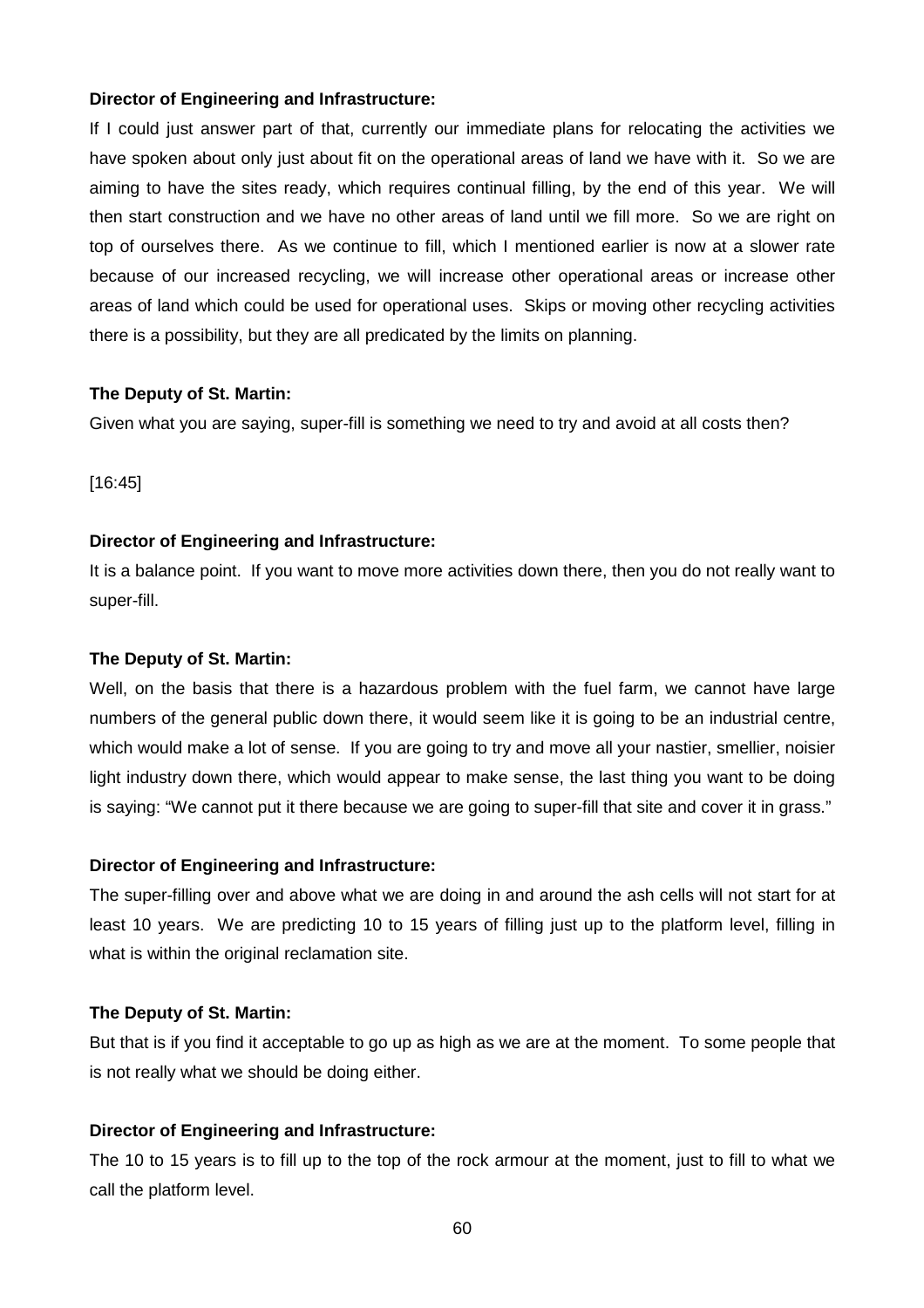But how much of that would be bottom ash?

#### **Director of Engineering and Infrastructure:**

Very little of it because the ash has to be above the high water level, at least a couple of metres above that, so the ash cells are always above the platform level.

#### **The Deputy of St. Martin:**

All the super-fill is basically ash, is it not, really?

#### **Director of Engineering and Infrastructure:**

Currently it is, yes, in broad terms. Now, if we go for exporting ash, we have the option of either super-filling or not super-filling. If we decide not to super-fill because we want to use the site for something else or for visual reasons, then we will need to find somewhere else in the future for the inert waste to go.

#### **The Deputy of St. Martin:**

Given what you are saying, it sounds like there is an awful lot of pressure on the flat areas before we start super-filling because we have all these things we want to put on, cover in concrete and put on, and then we have an additional problem with it being the super-fill: where do we put that, so almost to the point where we need to fill up the site quicker than we are presently.

#### **Director of Engineering and Infrastructure:**

It is the discussions we have on sites to fill or not to fill because at the same time our solid waste strategy is to recycle.

#### **Deputy J.H. Young:**

It was ever thus, I think. If I can just check because I want to clarify, I think I heard you say that there is nowhere in your plans for the skip recycling operators.

#### **The Minister for Transport and Technical Services:**

Correct.

#### **Deputy J.H. Young:**

Yet I thought earlier you had said that you want to have sorting of material because that assists your operation. It seems to me the 2 positions are entirely ...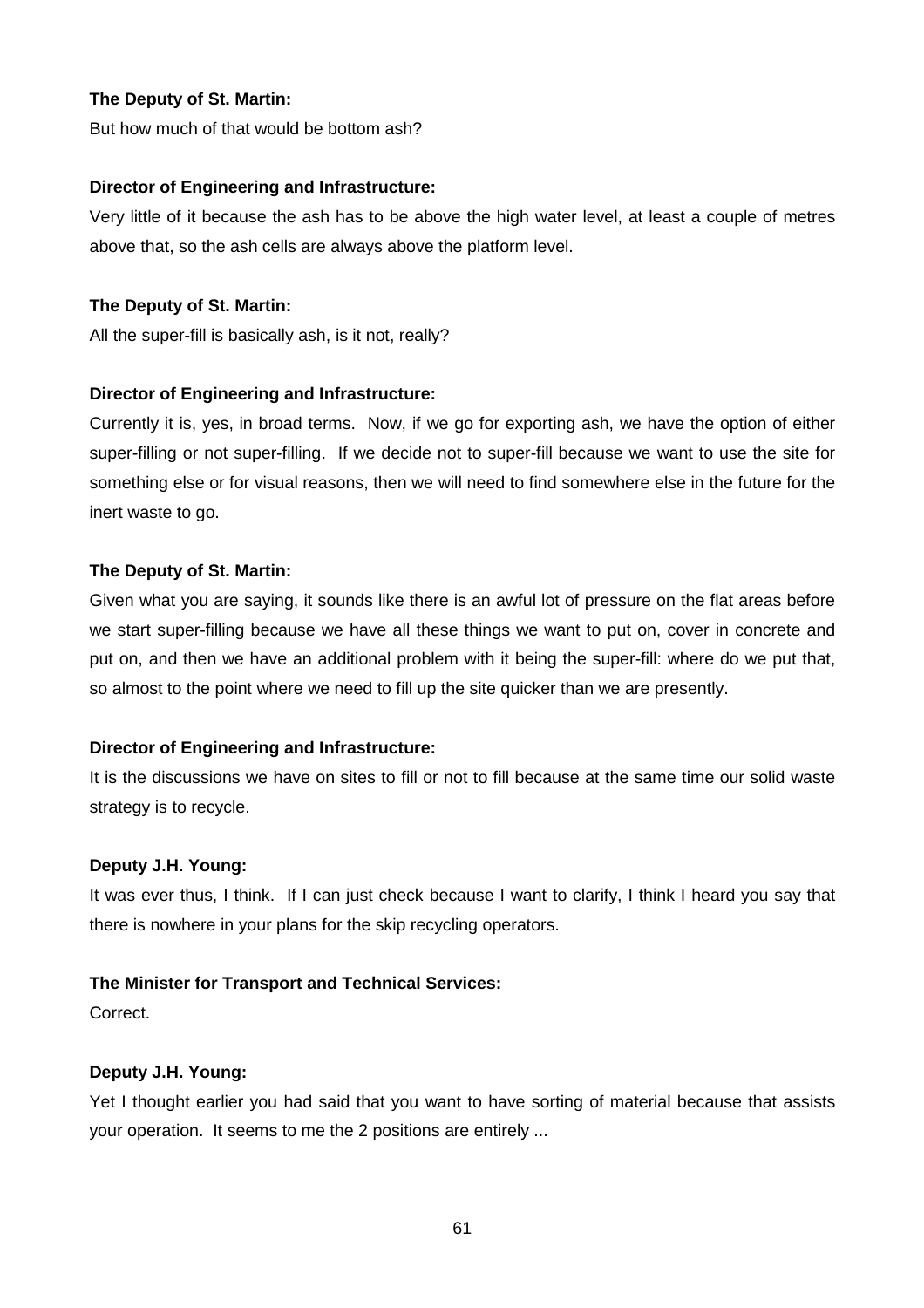## **The Minister for Transport and Technical Services:**

That is for people to bring in but not to host various ...

#### **Deputy J.H. Young:**

Right, so the strategy is that you want to see ... or at least it will not do anything, Minister, about shifting skip operators from sites all over the Island to La Collette?

## **The Deputy of St. Martin:**

I just cannot see how it does not make sense to have that type of noisy industrial operation done at La Collette and save the rest of the Island the problem.

#### **Chief Executive Officer:**

Perhaps the Island Plan should have some light industrial and bad neighbour areas put into it.

# **The Deputy of St. Martin:**

It has: La Collette.

#### **Deputy J.H. Young:**

La Collette, as we understand it, is a place where you cannot have an intensity of human occupation. You have to apply all the national rules about planning uses and it is only uses that do not score badly under that that can go there.

#### **Director of Engineering and Infrastructure:**

I think in summary the current area of land which is filled is required for Government use and for all the areas of activity we have spoken about. As the site continues to fill over the next number of years, there is the ability to decide what would be the best use of that land. Now, as long as the uses of land fall within land use planning guidelines, then that is a possibility. But at this stage there are not any spare areas of land.

#### **Deputy J.H. Young:**

We will be coming back to that.

#### **The Connétable of St. John:**

We had an excellent green waste plant at St. Mary for many years and that was brought into St. Helier. I still do not understand why a green waste plant could not have stayed out in the country where you have country smells from green waste. To me it seems ludicrous that that was brought to St. Helier and occupies such a large area.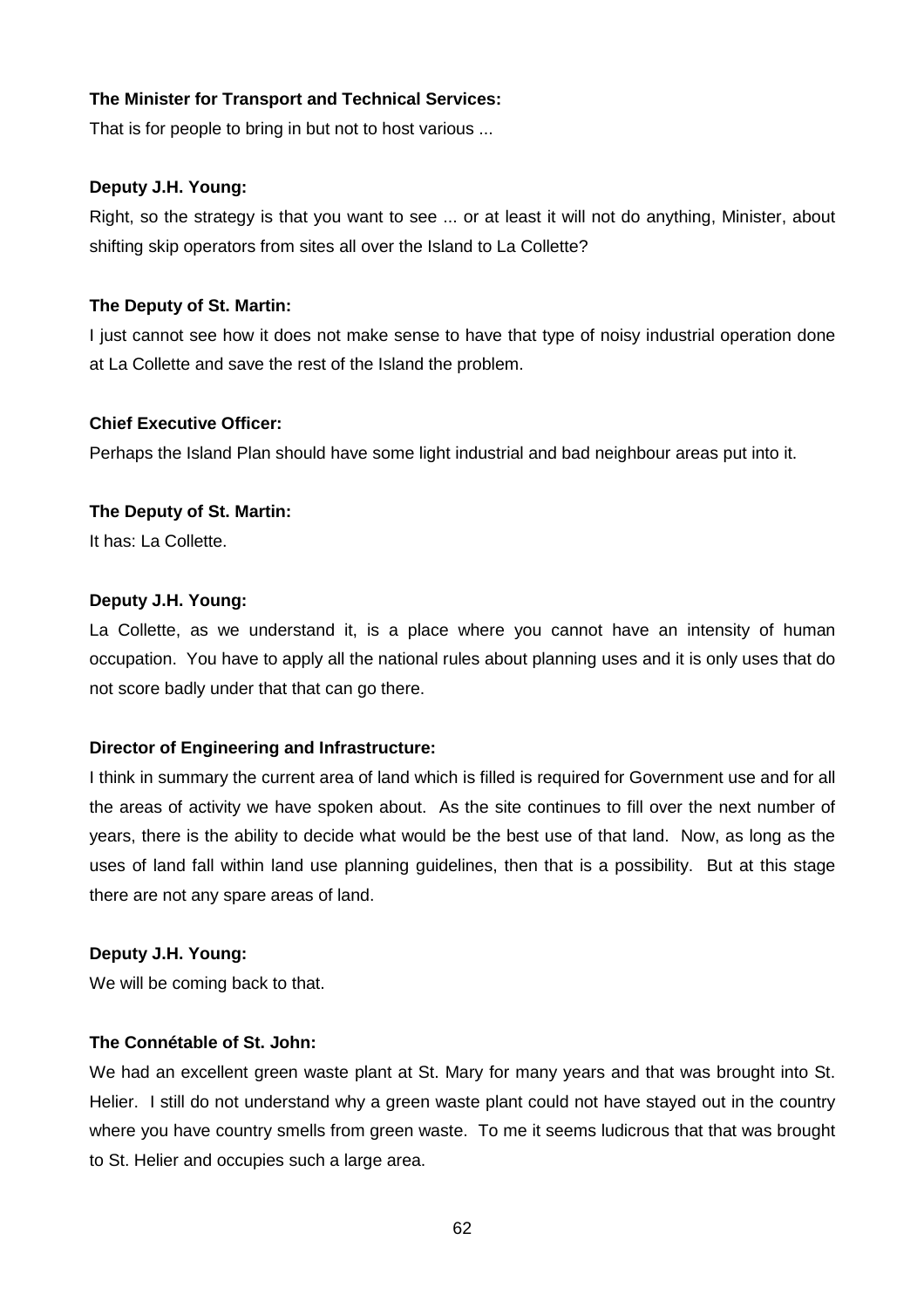# **Chief Executive Officer:**

An excellent point. Perhaps the residents of St. Mary could comment. **[Laughter]**

# **Deputy J.H. Young:**

Well, I think John has one point to clear up before we close.

# **The Deputy of St. Mary:**

We thought that that site should have moved to St. John. **[Laughter]**

# **Deputy J.H. Young:**

Well, let us not go there. You have an extra question before we close the meeting.

# **The Deputy of St. Mary:**

A point of clarification, please. You mentioned 30,000 tonnes of incinerator waste. Now, was that commercial burnable from site clearances or did it include the tonnage of household waste collected by refuse trucks?

# **Chief Executive Officer:**

No, that is just non-household burnable waste.

#### **The Deputy of St. Mary:**

Right, so that does not include ...

# **The Deputy of St. Martin:**

The household takes it up to 80 something?

### **Chief Executive Officer:**

Yes, the household takes it up to 75,000, 78,000 tonnes.

#### **The Deputy of St. Mary:**

So, in that case, you are approaching 40,000 tonnes of household refuse?

# **Chief Executive Officer:**

Yes.

# **The Deputy of St. Mary:**

I just wanted the clarification on that because clearly that should be a charge-out on the 30,000 tonnes.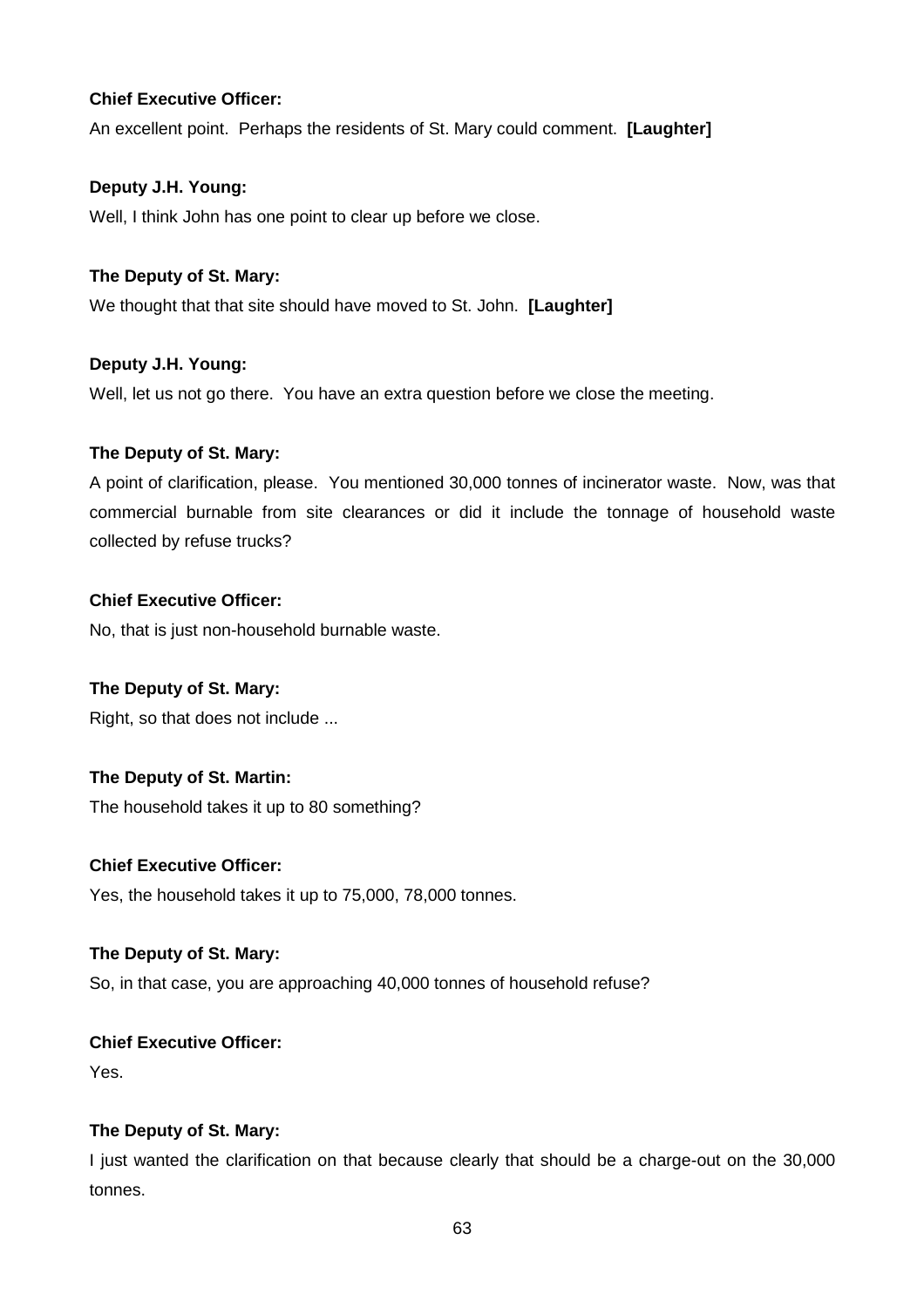#### **Deputy J.H. Young:**

Steve, any other points?

#### **The Deputy of St. Martin:**

No, I am going to consider my next question over the next couple of months. I am interested in the concept of if it is a Government problem it can go to La Collette; if it is not, it cannot. I am just trying to get my head round how it could quite easily become a problem if somebody said: "I will not get a skip company in to remove this, I will give it to the recycling centre at the Parish or I will find another way of getting it to La Collette." Assuming that it is not a Government problem because it is in a skip I think is wrong.

#### **Chief Executive Officer:**

No, I do not disagree with the principle. What I think I should flag up is we are not the department which defines what people do on sites. What we have developed is a masterplan for predominantly our solid waste activities going to La Collette and what Chris has quite rightly pointed out for the land available, in fact, we are struggling to squeeze in what we want to do there. That enables us to focus on liquid waste at Bellozanne. That will free up space, but that space is not for us to reallocate. That is a space which the Planning Department and Property Holdings perhaps could reallocate for commercial use. So, it is not in our gift to say ...

#### **Deputy J.H. Young:**

It is not joined-up Government then?

#### **Chief Executive Officer:**

It is not in our gift as Transport and Technical Services to say: "You can do this on that land." If that land is appropriate and it has been defined in the Island Plan and Property Holdings are willing to lease it out, it is a great utilisation of that land. What we are saying as Transport and Technical Services is we need the existing land for our operation so it is more coherent and it is a better solution for the land.

#### **The Deputy of St. Martin:**

If you were really awkward, you could make the case for the scrapyard in exactly the same way as you could for the skip industry on the Island.

#### **Deputy J.H. Young:**

We will be coming back to this I am sure. It sounds as if we will have to raise these questions with Property Holdings ...